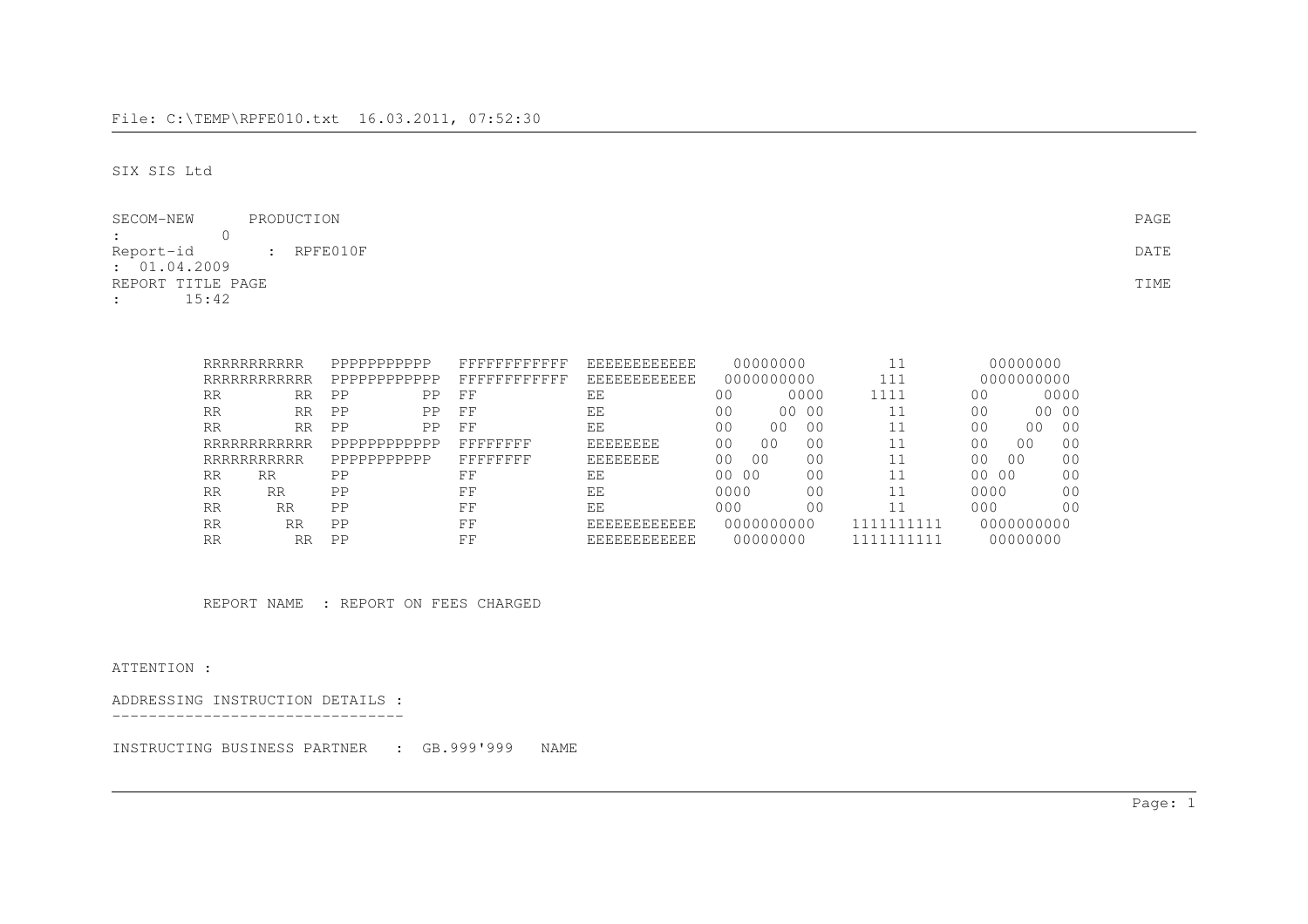| RECEIVING BUSINESS PARTNER               |  | $:$ GB.999'999 | NAME |                                    |  |  |
|------------------------------------------|--|----------------|------|------------------------------------|--|--|
| REPORT LANGUAGE                          |  | FRENCH         |      |                                    |  |  |
| ON-DEMAND/PERIODIC GENERATION : PERIODIC |  |                |      |                                    |  |  |
| REPORT OPTION                            |  |                |      | : 1 REPORT ON FEES CHARGED TO A BP |  |  |
| REPORT PARAMETERS                        |  |                |      |                                    |  |  |
|                                          |  |                |      |                                    |  |  |

BUSINESS PARTNER : GB999999

Continued...

| SIX SIS Ltd<br>$\mathbf{E}$ |              |                                |                          | Page          |
|-----------------------------|--------------|--------------------------------|--------------------------|---------------|
| Report-id<br>: 01.04.2009   | $:$ RPFE010F | SIS FEE INVOICE FOR MARCH 2009 | (ALL FIGURES ARE IN CHF) | Date          |
|                             |              |                                |                          | Time<br>15:42 |

Page: 2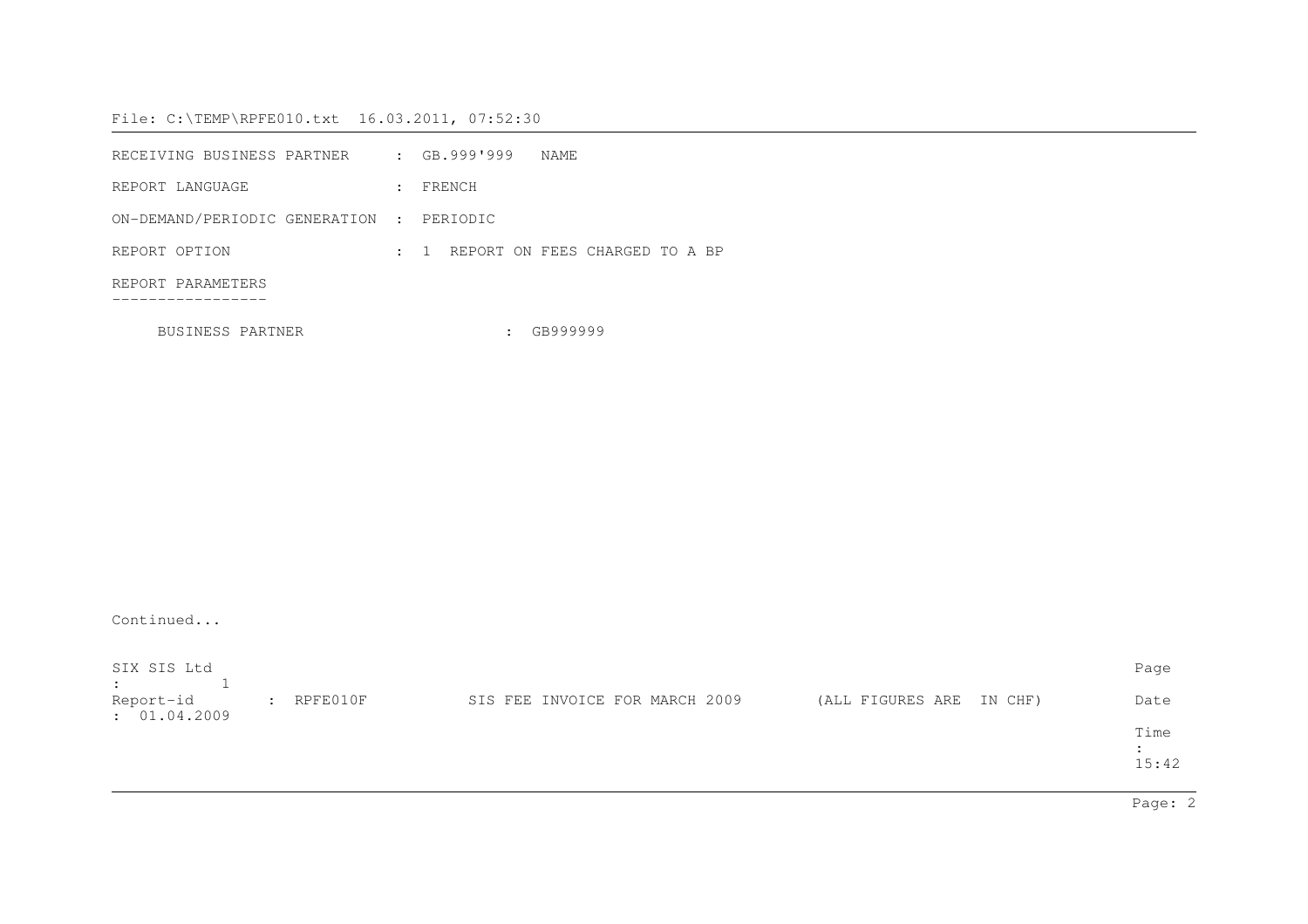| BUSINESS PARTNER                                                     | $\;$ GB.999'999<br>NAME |                  |
|----------------------------------------------------------------------|-------------------------|------------------|
| BC NUMBER / ACCOUNT NO : 8760 / 95664 BO                             |                         |                  |
| FEE CHARGING METHOD <b>FEE CHARGING BY LSV</b>                       |                         |                  |
| VAT-REGISTER-NUMBER                                                  | : 238494                |                  |
| SUPPLIER DETAILS                                                     |                         | CUSTOMER DETAILS |
| SIX SIS Ltd / SIX X-CLEAR Ltd<br>XXXXXXXXXXXXXXXXXXXXXXXXXXXXXXXXXXX |                         |                  |
| BRANDSCHENKESTRASSE 47<br>8002 ZUERICH                               |                         | XXXXXXXXXXXX     |
| DATE<br>: 31.03.2009<br>PERIODICITY : MONTHLY                        |                         |                  |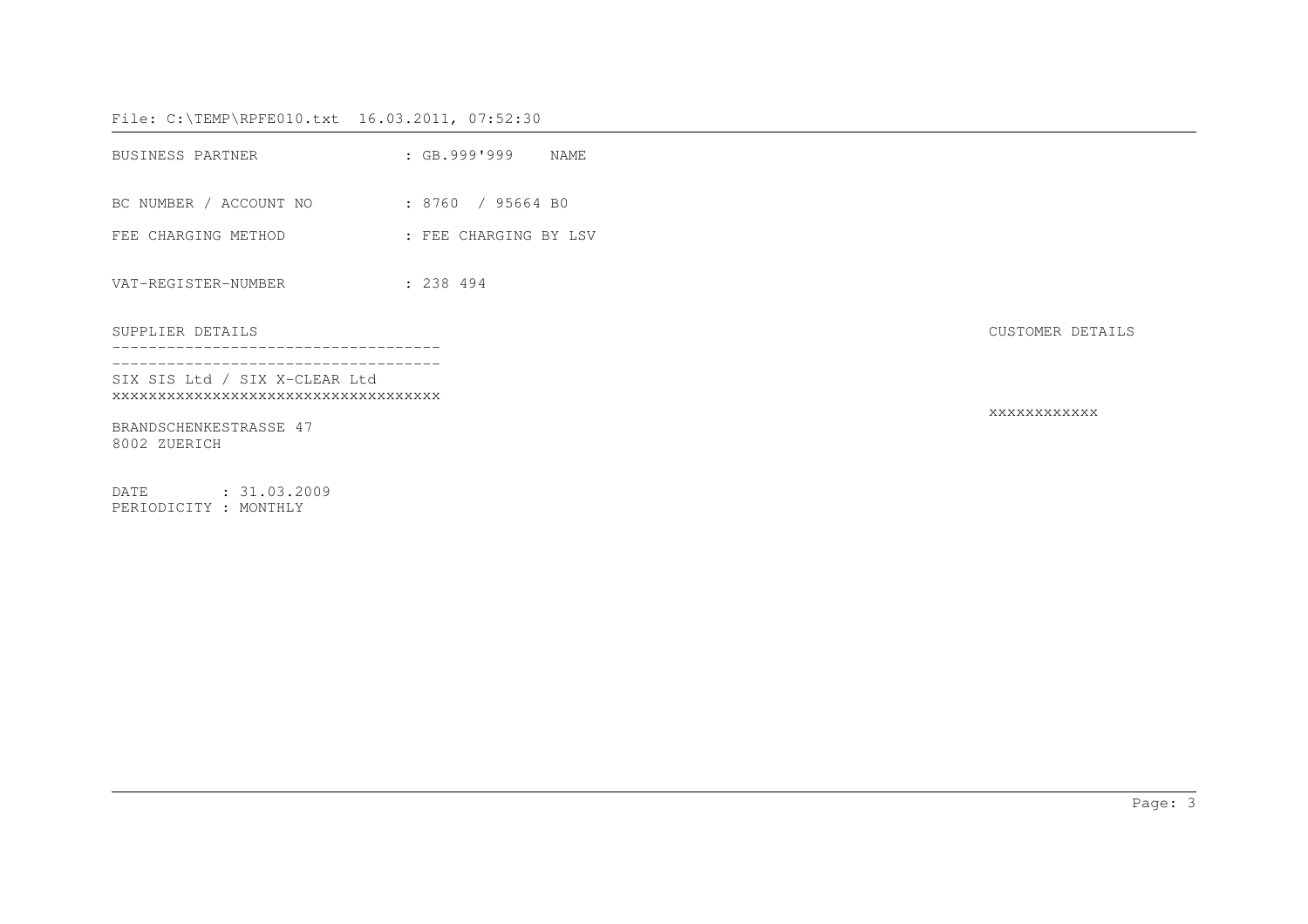| Continued                                |                                                                                                         |                                |           |                          |      |                      |
|------------------------------------------|---------------------------------------------------------------------------------------------------------|--------------------------------|-----------|--------------------------|------|----------------------|
| SIX SIS Ltd<br>2<br>$\ddot{\phantom{0}}$ |                                                                                                         |                                |           |                          |      | Page                 |
| Report-id<br>: 01.04.2009                | $\mathsf{R}$ $\mathsf{R}$ $\mathsf{P}$ $\mathsf{E}$ $\mathsf{O}$ $\mathsf{1}$ $\mathsf{O}$ $\mathsf{F}$ | SIS FEE INVOICE FOR MARCH 2009 |           | (ALL FIGURES ARE IN CHF) |      | Date                 |
|                                          |                                                                                                         | BP: GB.999'999<br>15:42        | NAME      |                          | Time | $\ddot{\phantom{0}}$ |
| COMPANY<br>NET FEE                       |                                                                                                         |                                | GROSS FEE | DISCOUNT                 | VAT  |                      |
| SIX SIS Ltd                              |                                                                                                         |                                |           |                          |      |                      |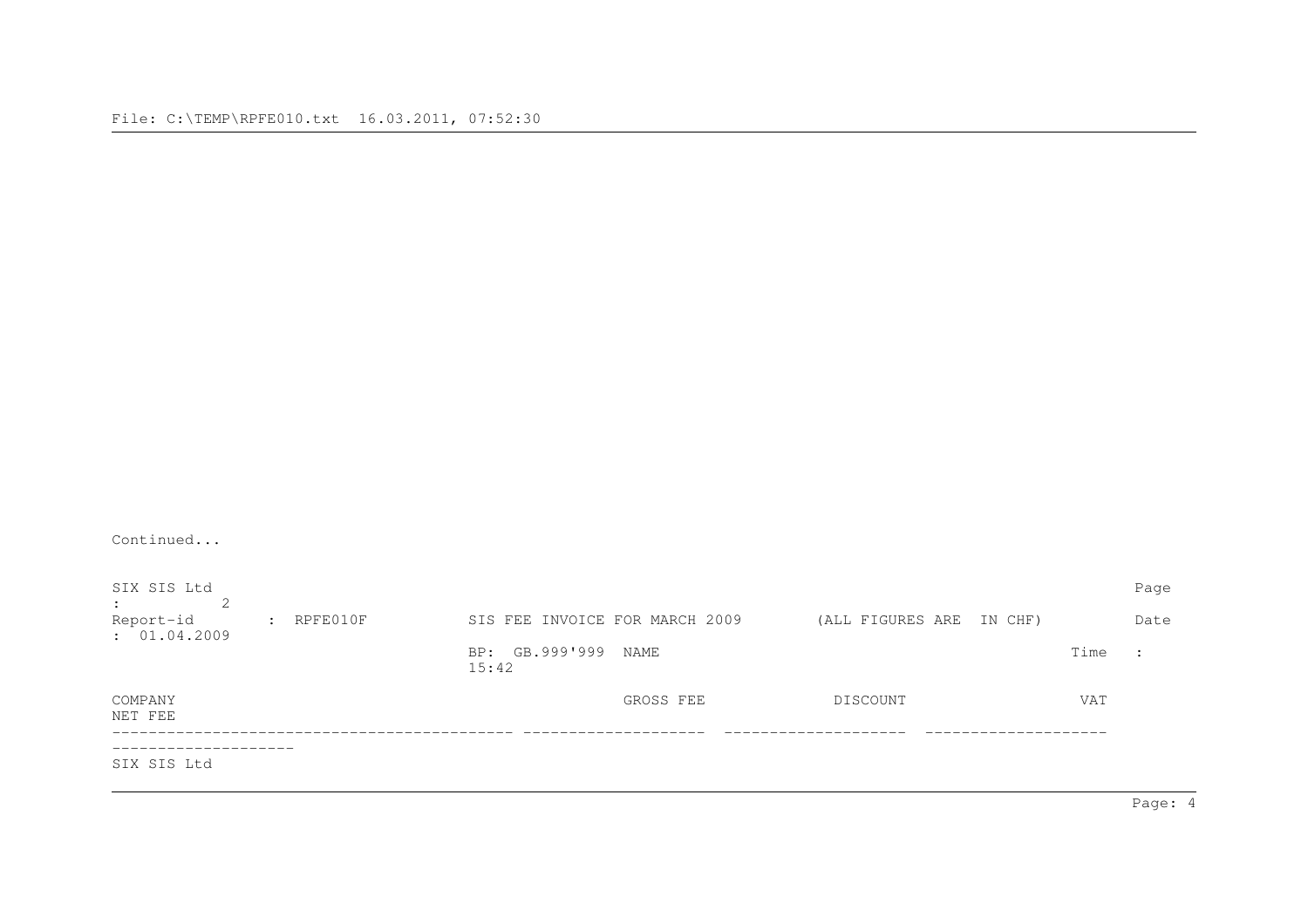| SETTLEMENT SERVICES                    |                     | 77'269.05  | 5'970.80C  | 149.20    |
|----------------------------------------|---------------------|------------|------------|-----------|
| 71'447.45<br>CUSTODY SERVICES          |                     | 321'897.60 | 63'980.95C | 19'293.05 |
| 277'209.70                             |                     |            |            |           |
| BANKING SERVICES<br>2'080.00           |                     | 2'080.00   | 0.00       | 0.00      |
| SLB AND TRIPARTY SERVICES<br>10'830.05 |                     | 10'232.00  | 0.00       | 598.05    |
| COMMUNICATION & REPORTING<br>16'336.10 |                     | 15'708.00  | 0.00       | 628.10    |
| SPECIAL SERVICES<br>600.00             |                     | 600.00     | 0.00       | 0.00      |
| SUBTOTAL VAT 0.0%<br>85'862.25         |                     | 91'833.05  | 5'970.80C  | 0.00      |
| SUBTOTAL VAT 7.6%<br>292'641.05        |                     | 335'953.60 | 63'980.95C | 20'668.40 |
|                                        | TOTAL<br>378'503.30 | 427'786.65 | 69'951.75C | 20'668.40 |
| SIX X-CLEAR Ltd                        |                     |            |            |           |
| CCP CLEARING SERVICES<br>$12'$ 420.15  |                     | 12'420.15  | 0.00       | 0.00      |
| SETTLEMENT SERVICES<br>12'834.30       |                     | 12'834.30  | 0.00       | 0.00      |
| SETTLEMENT SERVICES<br>62.55           |                     | 62.55      | 0.00       | 0.00      |
| COMMUNICATION & REPORTING<br>49.75     |                     | 47.80      | 0.00       | 1.95      |
| SUBTOTAL VAT 0.0%<br>25'276.45         |                     | 25'276.45  | 0.00       | 0.00      |
| SUBTOTAL VAT 0.0%<br>62.55             |                     | 62.55      | 0.00       | 0.00      |
| SUBTOTAL VAT 7.6%<br>27.75             |                     | 25.80      | 0.00       | 1.95      |
|                                        | TOTAL<br>25'366.75  | 25'364.80  | 0.00       | 1.95      |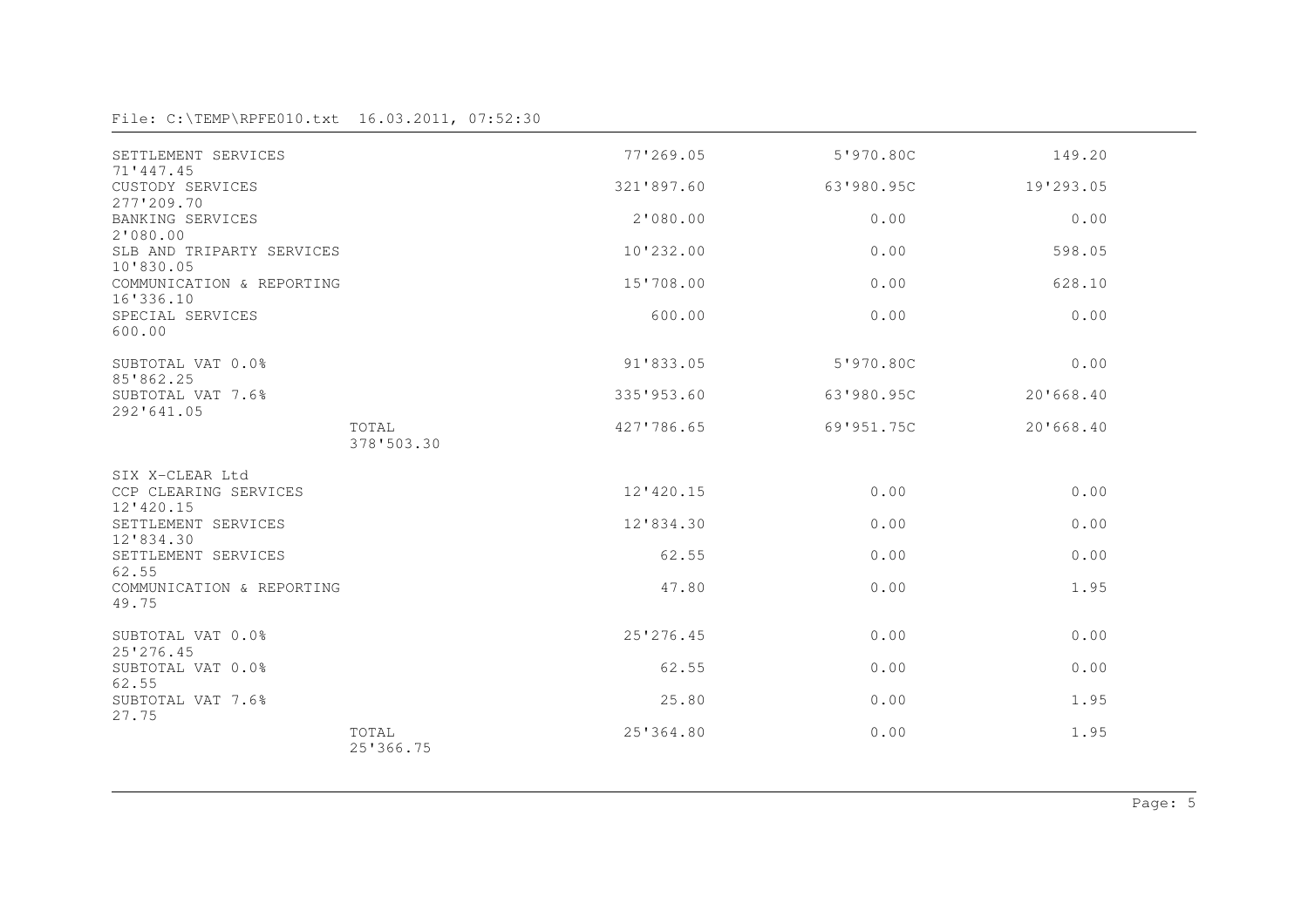| $T \cap T \cap T$<br>GRAND<br>$\Delta$ 1<br>---- | $\Gamma$ $\cap$ $\Gamma$ $\cap$ $\Gamma$ $\cap$<br>.<br>--<br>$\rightarrow$ | ワヒベ<br>$01051$<br>ี ผ<br>JV.<br>. . | $201670$<br>2 U |
|--------------------------------------------------|-----------------------------------------------------------------------------|-------------------------------------|-----------------|
| AAR DER AR<br>403<br>.                           |                                                                             |                                     |                 |

 SECTION: COMPANY OVERVIEW Continued...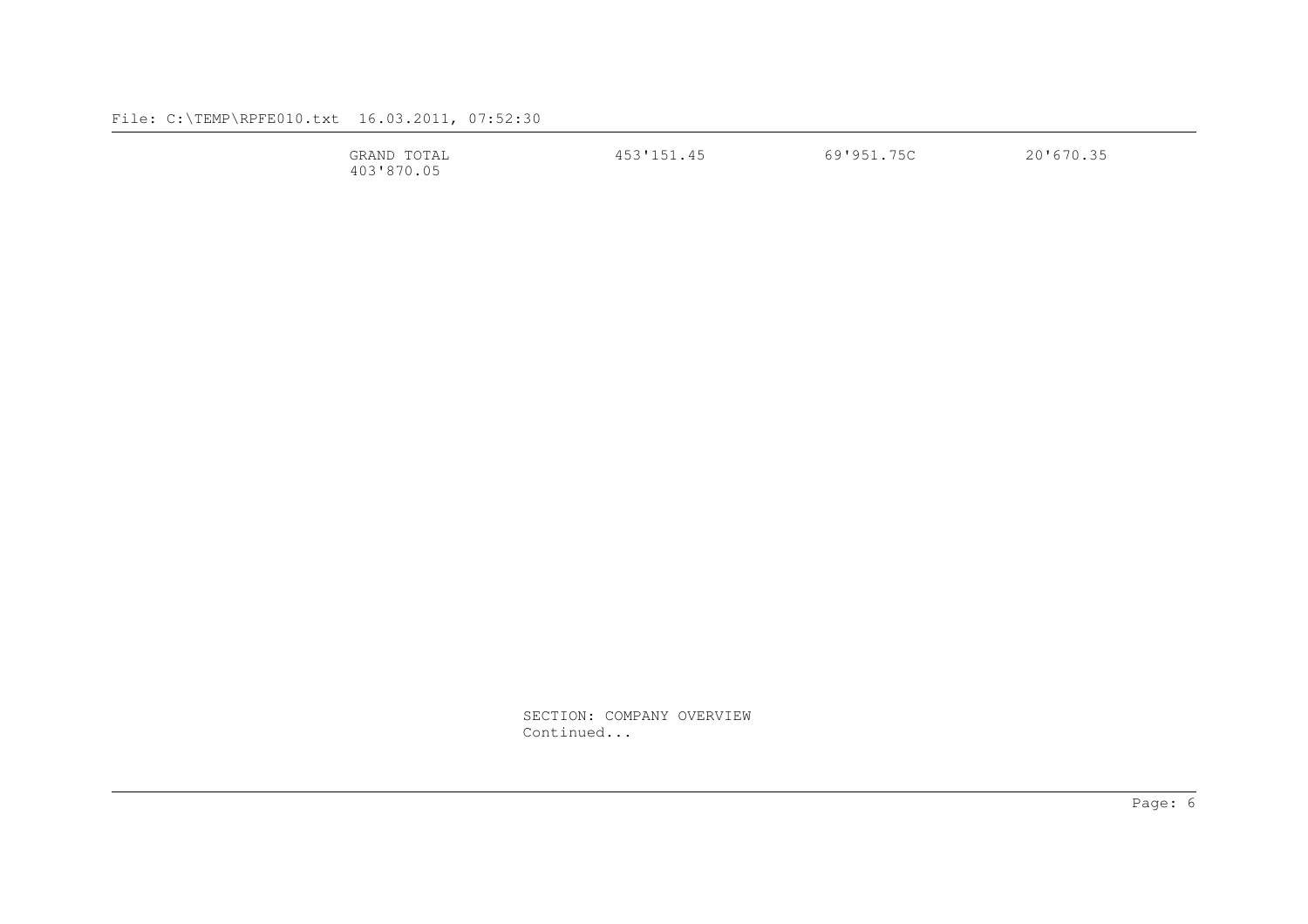| SIX SIS Ltd<br>3                                   |                |             |                                                         |            | Page                 |
|----------------------------------------------------|----------------|-------------|---------------------------------------------------------|------------|----------------------|
| Report-id : RPFE010F                               |                |             | SIS FEE INVOICE FOR MARCH 2009 (ALL FIGURES ARE IN CHF) |            | Date                 |
| : 01.04.2009<br>COMPANY: SIX SIS Ltd<br>15:42      | BP: GB.999'999 | <b>NAME</b> |                                                         | Time       | $\ddot{\phantom{a}}$ |
| FEE-TYPE<br>NET FEE                                | COUNTER        | GROSS FEE   | DISCOUNT                                                | <b>VAT</b> |                      |
| SERVICE CLASS : SETTLEMENT SERVICES                |                |             |                                                         |            |                      |
| 11000 INHOUSE OTC TRANSACTI<br>3'356.40            | 8'391          | 3'356.40    | 0.00                                                    | 0.00       |                      |
| 11100 EXCH NON-CCP SWX TRAN<br>1'470.40            | 3'676          | 1'470.40    | 0.00                                                    | 0.00       |                      |
| 11110 EXCH NON-CCP VIRT-X T<br>8.00                | 20             | 8.00        | 0.00                                                    | 0.00       |                      |
| 11200 EXCH CCP SETTLEMENT L<br>2'526.00            | 2'526          | 2'526.00    | 0.00                                                    | 0.00       |                      |
| 11210 EXCH CCP UNDERLYING T<br>17'949.25           | 71'797         | 17'949.25   | 0.00                                                    | 0.00       |                      |
| 11300 INHOUSE REGISTRATION<br>2'253.60             | 2'817          | 2'253.60    | 0.00                                                    | 0.00       |                      |
| 11350 INHOUSE ACCOUNT TRANS<br>200.40              | 501            | 200.40      | 0.00                                                    | 0.00       |                      |
| 11400 EXCH CCP SPLITTING TR<br>15.00               | $\mathbf{1}$   | 15.00       | 0.00                                                    | 0.00       |                      |
| 11505 INHOUSE CANCELLED TRA                        | 493            | 197.20      | 0.00                                                    | 0.00       |                      |
| 197.20<br>11510 INHOUSE SYSTEM CANCEL              | $\mathbf{1}$   | 20.00       | 0.00                                                    | 0.00       |                      |
| 20.00<br>11525 INHOUSE CANCEL REG PO               | 7              | 5.60        | 0.00                                                    | 0.00       |                      |
| 5.60<br>11750 TRANSMISSION OF CLIEN                | 1'095          | 876.00      | 0.00                                                    | 0.00       |                      |
| 876.00<br>12000 CROSSBORDER TRANSACTI<br>14'788.60 | 1'620          | 17'124.00   | 2'335.40C                                               | 0.00       |                      |
| 12100 CROSSBORDER CSD TRANS                        | 8'332          | 22'178.00   | 3'024.90C                                               | 0.00       |                      |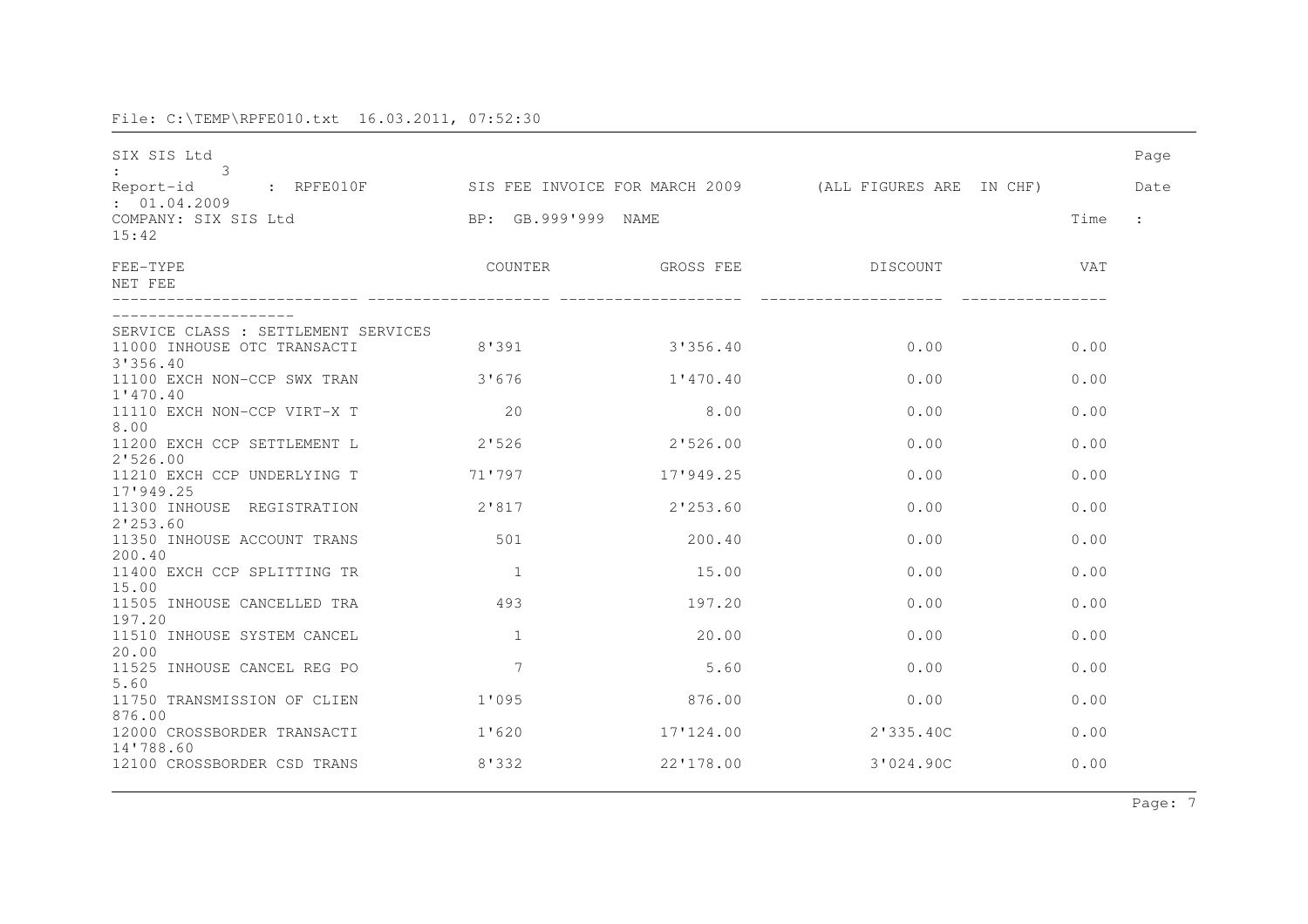| 19'153.10                                                       |                     |            |            |           |  |
|-----------------------------------------------------------------|---------------------|------------|------------|-----------|--|
| 12160 NON-CCP LINK SIX SWIS<br>24.00                            | 60                  | 24.00      | 0.00       | 0.00      |  |
| 12505 CROSSBORDER CANCELLED                                     | 1'076               | 4'476.50   | 610.50C    | 0.00      |  |
| 3'866.00                                                        |                     |            |            |           |  |
| 12510 CROSSBORDER SYSTEM CA<br>204.00                           | 10                  | 204.00     | 0.00       | 0.00      |  |
| 12600 CROSSBORDER MANUAL IN                                     | 32                  | 2'400.00   | 0.00       | 0.00      |  |
| 2'400.00<br>12710 AUTOMATIC REPAIR BY S                         | 1'091               | 21.00      | 0.00       | 0.00      |  |
| 21.00                                                           |                     |            |            |           |  |
| 12760 CROSSBORDER PHYSICAL                                      | $\mathbf{0}$        | 120.00     | 0.00       | 9.10      |  |
| 129.10<br>12765 PHYS TRF/SHIPPING/REG                           | $\Omega$            | 1'376.05   | 0.00       | 104.55    |  |
| 1'480.60                                                        |                     |            |            |           |  |
| 12800 CBD PHYS HANDLING THI                                     | $\overline{0}$      | 467.65     | 0.00       | 35.55     |  |
| 503.20<br>12850 SWX ROUTING TRANSACTI                           | 49'333              | 0.00       | 0.00       | 0.00      |  |
| 0.00                                                            |                     |            |            |           |  |
|                                                                 | TOTALS<br>71'447.45 | 77'269.05  | 5'970.80C  | 149.20    |  |
|                                                                 |                     |            |            |           |  |
|                                                                 |                     |            |            |           |  |
| SERVICE CLASS : CUSTODY SERVICES<br>13001 SAFEKEEPING SECURITIE | 25'312'456'801      | 93'393.85  | 20'172.95C | 5'564.75  |  |
| 78'785.65                                                       |                     |            |            |           |  |
| 13002 SAFEKEEPING SECURITIE<br>170'025.30                       | 29'411'913'172.90   | 201'551.00 | 43'534.20C | 12'008.50 |  |
| 13003 SAFEKEEPING SECURITIE                                     | 38'026'098.30       | 1'267.50   | 273.80C    | 75.55     |  |
| 1'069.25                                                        |                     |            |            |           |  |
| 13021 ADDITIONAL SWISS CUST<br>94.45C                           | 25'312'456'801      | 87.80C     | 0.00       | 6.65C     |  |
| 13100 SAFEKEEPING LINES                                         | 10'632              | 10'632.00  | 0.00       | 808.05    |  |
| 11'440.05<br>14000 BP MANDATORY ACTION                          | 1'432               | 2'015.00   | 0.00       | 152.95    |  |
| 2'167.95                                                        |                     |            |            |           |  |
| 14480 BP PROXY VOTING AND M                                     | $\overline{0}$      | 1'250.00   | 0.00       | 95.00     |  |
| 1'345.00<br>14481 BP PROXY VOTING (MT56                         | $\mathbf{0}$        | 85.00      | 0.00       | 6.45      |  |
|                                                                 |                     |            |            |           |  |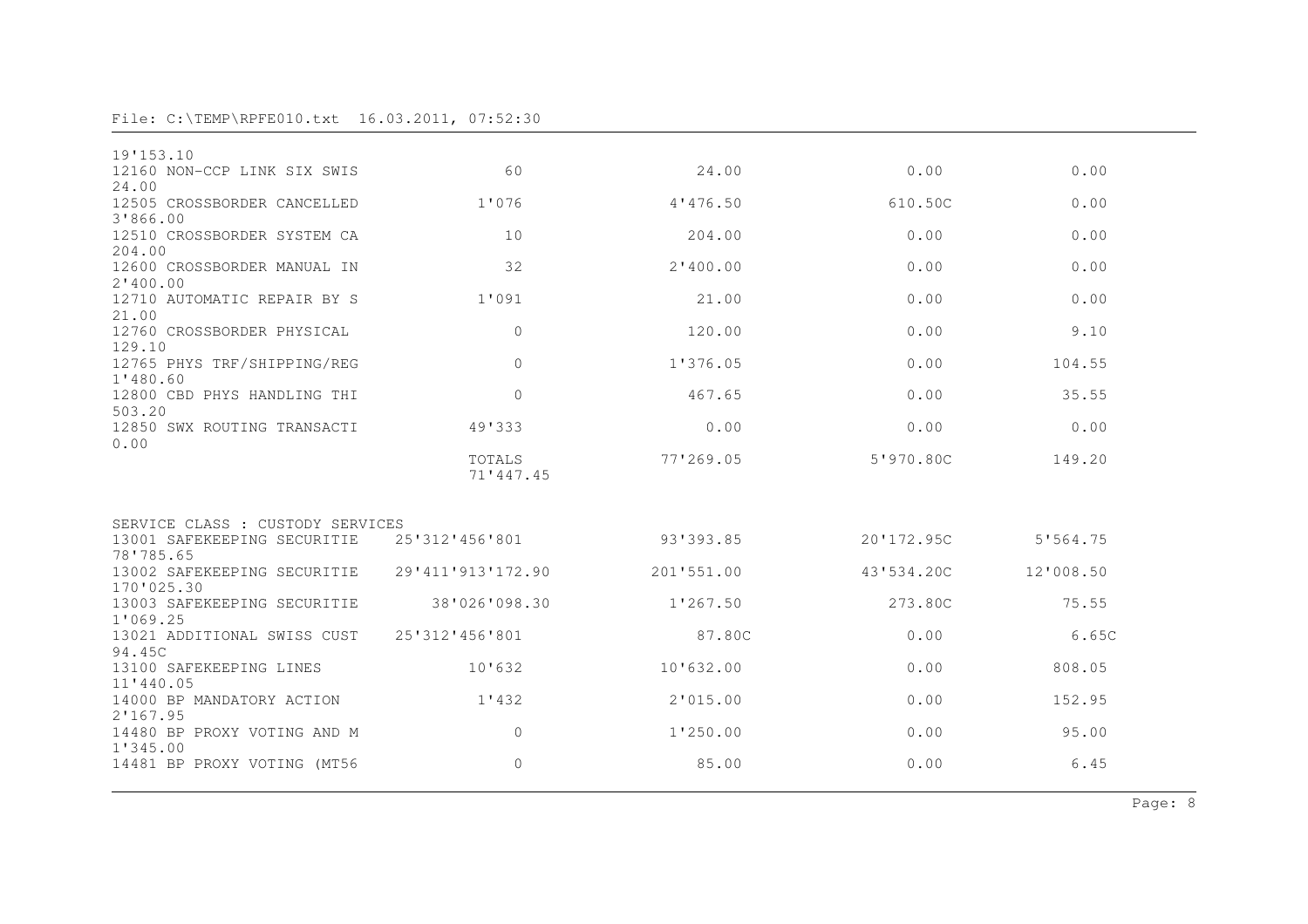| 91.45                                                |                       |                 |            |           |  |
|------------------------------------------------------|-----------------------|-----------------|------------|-----------|--|
| 14483 BP PROXY VOTING / ADM<br>1'317.95              | $\overline{0}$        | 1'225.00        | 0.00       | 92.95     |  |
| 14600 BP VOLUNTARY ACTIONS<br>2'815.00               | 132                   | 2'815.00        | 0.00       | 0.00      |  |
| 14620 BP VOLUNTARY ACTIONS<br>1'230.00               | 41                    | 1'230.00        | 0.00       | 0.00      |  |
| 14750 CROSSBORDER COMPENSAT<br>338.90                | 15                    | 315.00          | 0.00       | 23.90     |  |
| 14800 CORPORATE ACTION THIR<br>26.90                 | $\mathbf{1}$          | 25.00           | 0.00       | 1.90      |  |
| 14810 PROXY THIRD-PARTY FEE<br>4'491.30              | $\overline{0}$        | 4'174.15        | 0.00       | 317.15    |  |
| 14820 INCOME THIRD-PARTY FE<br>314.05                | $\Omega$              | 291.90          | 0.00       | 22.15     |  |
| 14950 TAX CASH SERVICE<br>1'845.40                   | $\overline{0}$        | 1'715.00        | 0.00       | 130.40    |  |
|                                                      | TOTALS<br>277'209.70  | 321'897.60      | 63'980.95C | 19'293.05 |  |
| SERVICE CLASS : BANKING SERVICES                     |                       |                 |            |           |  |
| 20050 WITHDRAWAL OF FUNDS<br>1'930.00                | 193                   | 1'930.00        | 0.00       | 0.00      |  |
| 20060 CANCELLATION OF MONEY<br>150.00                | $\mathbf{1}$          | 150.00          | 0.00       | 0.00      |  |
|                                                      | TOTALS<br>2'080.00    | 2'080.00        | 0.00       | 0.00      |  |
| SERVICE CLASS : SLB AND TRIPARTY SERVICES            |                       |                 |            |           |  |
| 21050 SLB BORROWER FEE<br>612.65                     | 7'887'713.91          | 612.65          | 0.00       | 0.00      |  |
| 23000 REPO ADMINISTRATION 55'762'885'950<br>8'198.40 |                       | 7'619.35        | 0.00       | 579.05    |  |
|                                                      | SECTION:<br>CONTINUED | FEE TYPE TOTALS |            |           |  |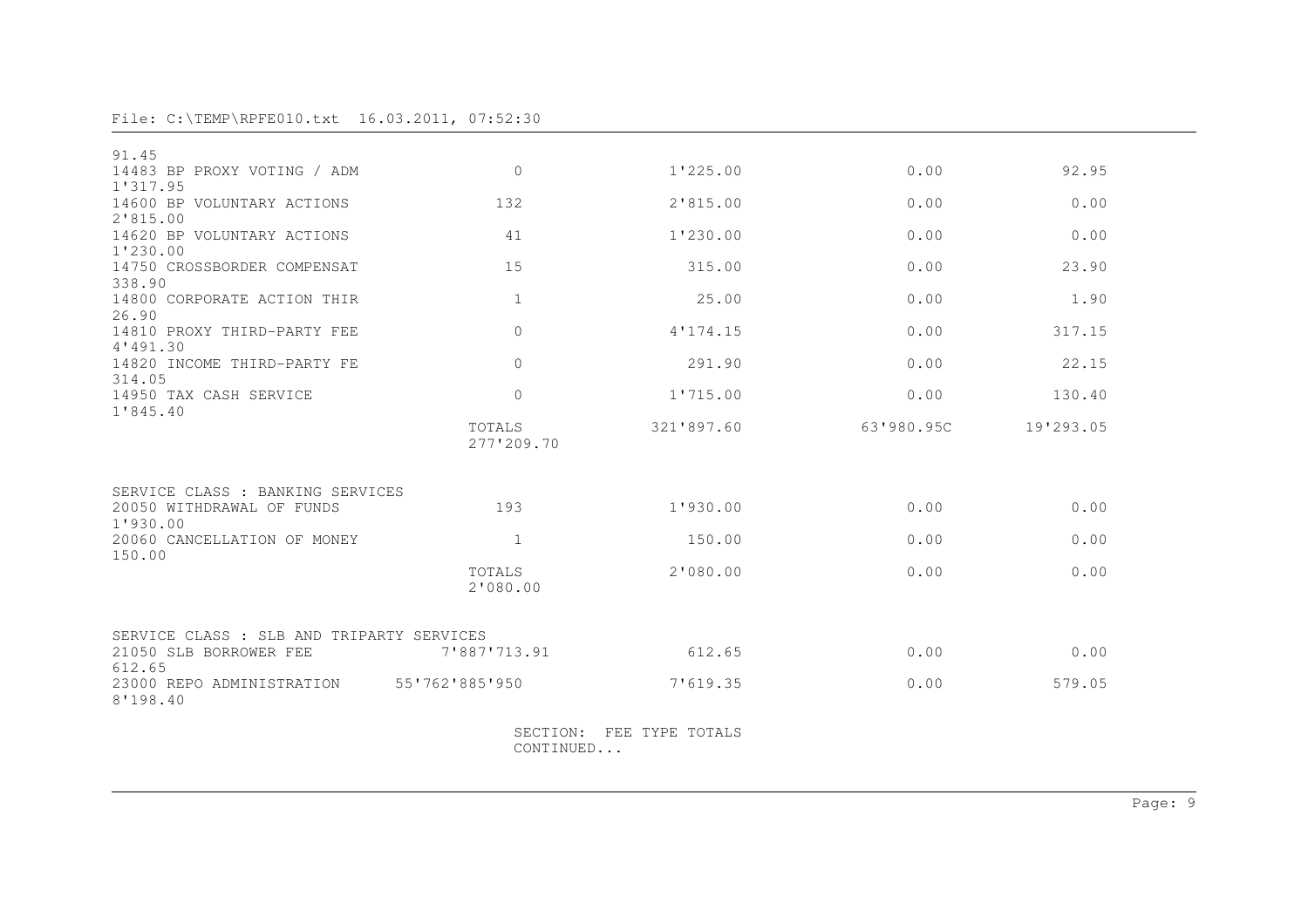| SIX SIS Ltd<br>$\overline{4}$                   |                     |           |                                                                                       |        | Page      |
|-------------------------------------------------|---------------------|-----------|---------------------------------------------------------------------------------------|--------|-----------|
| Report-id                                       |                     |           | : RPFE010F           SIS FEE INVOICE FOR MARCH 2009         (ALL FIGURES ARE  IN CHF) |        | Date      |
| : 01.04.2009<br>COMPANY: SIX SIS Ltd<br>15:42   | BP: GB.999'999 NAME |           |                                                                                       | Time   | $\cdot$ : |
| FEE-TYPE<br>NET FEE                             |                     |           | COUNTER GROSS FEE DISCOUNT                                                            | VAT    |           |
| 23100 REPO ORDER                                | 486                 | 1'701.00  | 0.00                                                                                  | 0.00   |           |
| 1'701.00<br>23150 REPO GC-SELECT<br>49.00       | 441                 | 49.00     | 0.00                                                                                  | 0.00   |           |
| 23350 REPO CUSTODY COVER AC<br>269.00           | $\mathbf{1}$        | 250.00    | 0.00                                                                                  | 19.00  |           |
|                                                 | TOTALS<br>10'830.05 | 10'232.00 | 0.00                                                                                  | 598.05 |           |
| SERVICE CLASS : COMMUNICATION & REPORTING       |                     |           |                                                                                       |        |           |
| 62000 STATUS INTIMATIONS<br>3'524.90            | 352'491             | 3'524.90  | 0.00                                                                                  | 0.00   |           |
| 63000 QUERY PROCESSING<br>3'312.00              | 3'312               | 3'312.00  | 0.00                                                                                  | 0.00   |           |
| 63100 OUTPUT OF QUERIES 5'794'148<br>113.15     |                     | 113.15    | 0.00                                                                                  | 0.00   |           |
| 64000 REPORT PROCESSING (WI<br>490.00           | 600                 | 490.00    | 0.00                                                                                  | 0.00   |           |
| 64010 REPORT PROCESSING (WI<br>82.60            | 2.2.3               | 77.00     | 0.00                                                                                  | 5.60   |           |
| 64100 OUTPUT OF REPORTS 246'710'916<br>5'184.80 |                     | 4'818.55  | 0.00                                                                                  | 366.25 |           |
| 65000 TECHNICAL CONNECTION<br>484.20            | 3                   | 450.00    | 0.00                                                                                  | 34.20  |           |
| 65500 SWIFT OUTGOING MESSAG<br>2'068.45         | 9'612               | 1'922.40  | 0.00                                                                                  | 146.05 |           |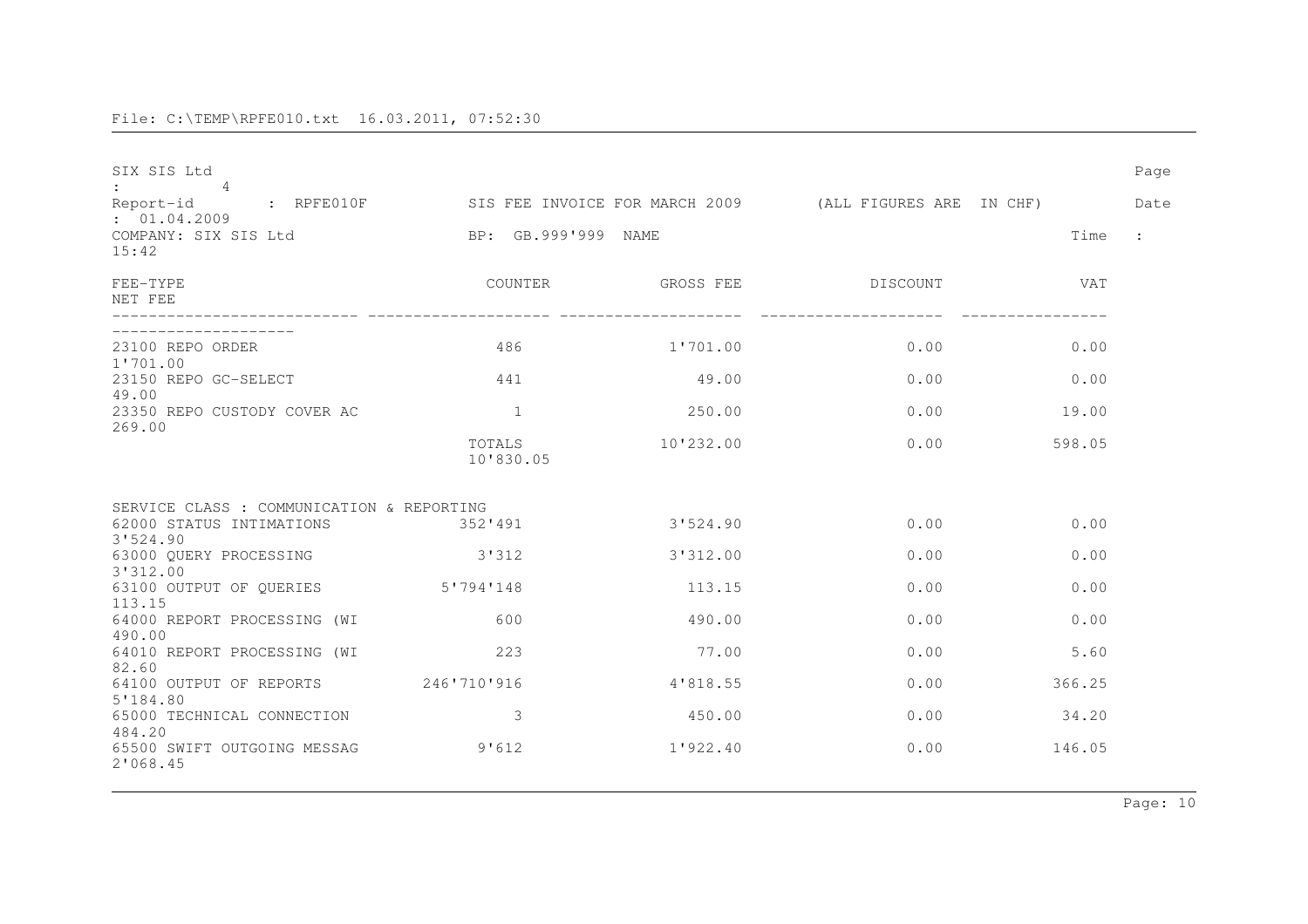| 65600 COMMUNICATION FINANC<br>645.60  | $\mathbf{0}$        | 600.00    | 0.00 | 45.60  |
|---------------------------------------|---------------------|-----------|------|--------|
| 66100 WEBMAX PROFESSIONAL M<br>430.40 | $\mathbf{0}$        | 400.00    | 0.00 | 30.40  |
|                                       | TOTALS<br>16'336.10 | 15'708.00 | 0.00 | 628.10 |
| SERVICE CLASS : SPECIAL SERVICES      |                     |           |      |        |
| 72000 MANUAL SETTLEMENT ORD<br>75.00  |                     | 75.00     | 0.00 | 0.00   |
| 72002 MANUAL S/A ORDER ENTR<br>75.00  |                     | 75.00     | 0.00 | 0.00   |
| 72050 MANUAL SETTLEMENT ORD<br>450.00 | 6                   | 450.00    | 0.00 | 0.00   |
|                                       | TOTALS<br>600.00    | 600.00    | 0.00 | 0.00   |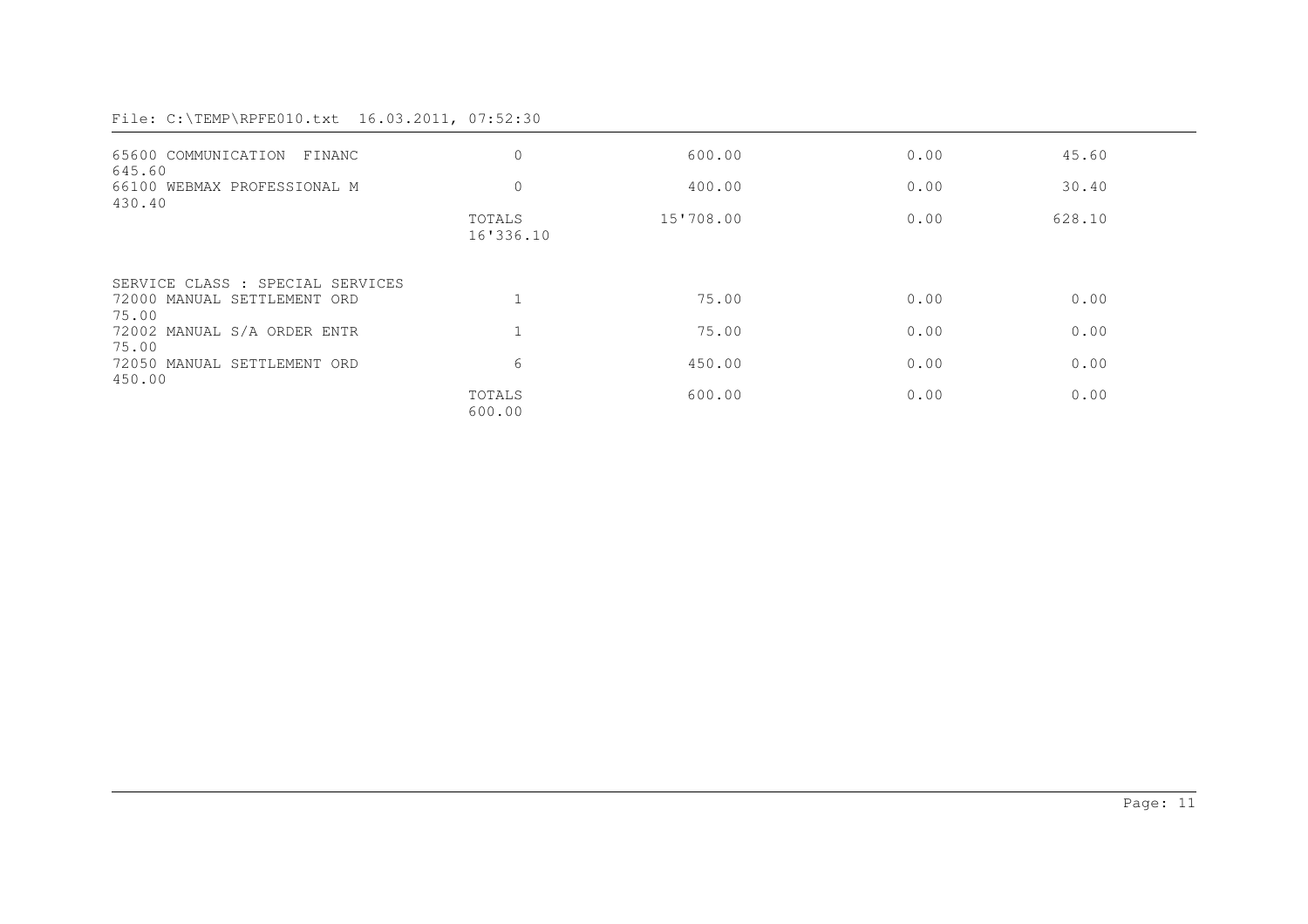SECTION: FEE TYPE TOTALS CONTINUED...

| SIX SIS Ltd<br>.5<br>Report-id<br>: 01.04.2009<br>COMPANY: SIX SIS Ltd<br>15:42 | $:$ RPFE010F   | BP: GB.999'999 NAME | SIS FEE INVOICE FOR MARCH 2009 |                                  | (ALL FIGURES ARE      | IN CHF) | Time         | PAGE<br>Date<br>$\cdot$ : |
|---------------------------------------------------------------------------------|----------------|---------------------|--------------------------------|----------------------------------|-----------------------|---------|--------------|---------------------------|
| ORDER TYPE CCO ID<br>NET FEE                                                    | MARKET         | COUNTER             |                                | GROSS FEE                        | DISCOUNT<br>DISCOUNT% |         | VAT          |                           |
| FEE TYPE : 11000 INHOUSE OTC TRANSACTION<br>TOTAL FOR 11000<br>3'356.40         | RX<br>3'356.40 | 8'391<br>8'391      | VAT %                          | $0.00\%$<br>3'356.40<br>3'356.40 | 0.00<br>0.00          |         | 0.00<br>0.00 |                           |
| ORDER TYPE<br>NET FEE                                                           | MARKET         | COUNTER             |                                | GROSS FEE                        | DISCOUNT              |         | VAT          |                           |
| FEE TYPE : 11100 EXCH NON-CCP SWX TRANSACTION                                   |                |                     | VAT %                          | $0.00\%$                         |                       |         |              |                           |

Page: 12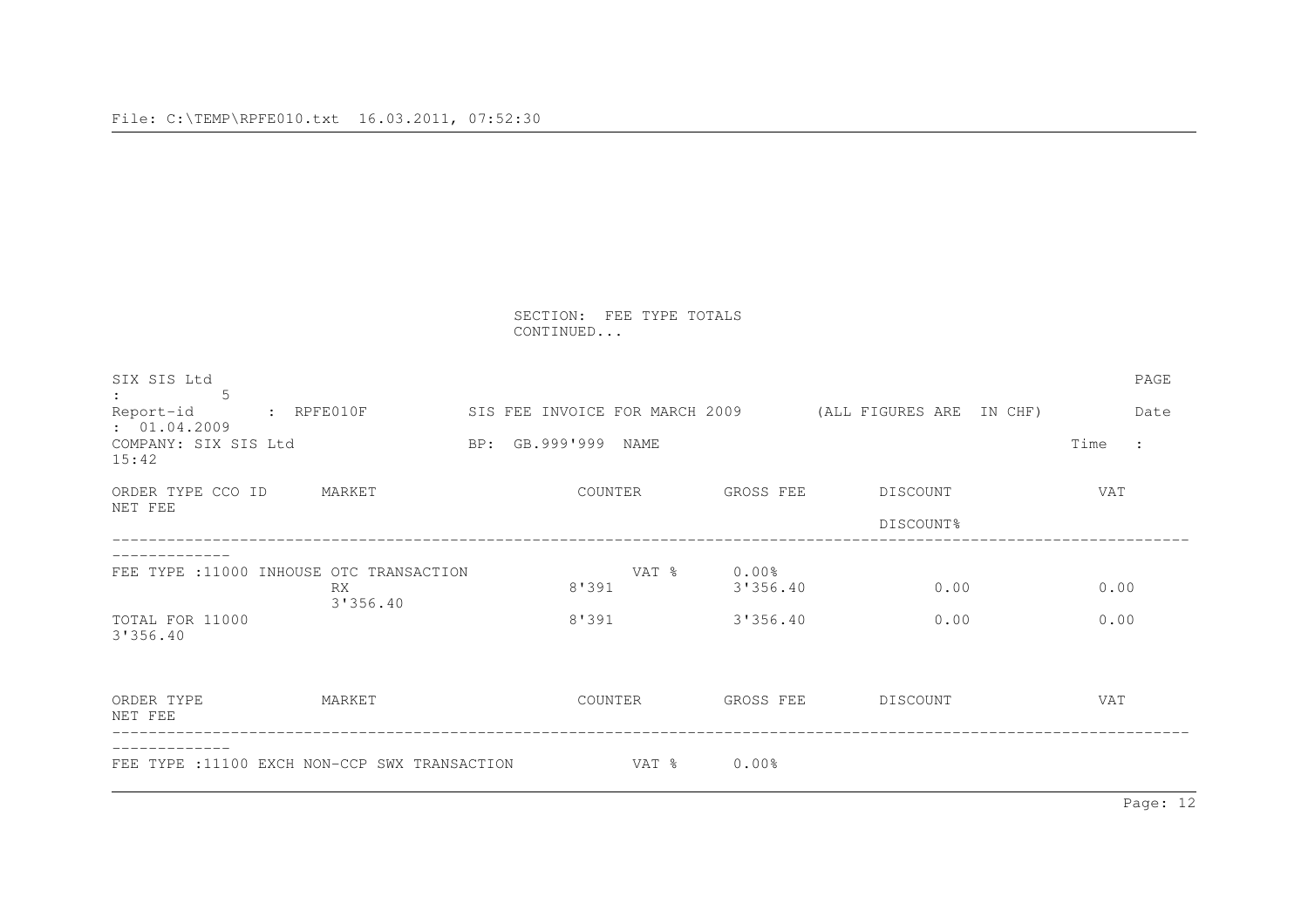|                                         | RX<br>1'470.40                                                  | 3'676       | 1'470.40           | 0.00     | 0.00       |
|-----------------------------------------|-----------------------------------------------------------------|-------------|--------------------|----------|------------|
| TOTAL FOR 11100<br>1'470.40             |                                                                 | 3'676       | 1'470.40           | 0.00     | 0.00       |
| ORDER TYPE<br>NET FEE                   | MARKET                                                          | COUNTER     | GROSS FEE          | DISCOUNT | VAT        |
|                                         | FEE TYPE : 11110 EXCH NON-CCP VIRT-X TRANSACTION                | VAT % 0.00% |                    |          |            |
|                                         | RX.<br>8.00                                                     | 20          | 8.00               | 0.00     | 0.00       |
| TOTAL FOR 11110<br>8.00                 |                                                                 | 20          | 8.00               | 0.00     | 0.00       |
| NET FEE                                 | GROS/NET I MARKET                                               | COUNTER     | GROSS FEE DISCOUNT |          | VAT        |
|                                         | FEE TYPE :11200 EXCH CCP SETTLEMENT LINES (X-CLEAR) VAT % 0.00% |             |                    |          |            |
| GROSS<br>2'526.00                       | <b>RX</b>                                                       | 2'526       | 2'526.00           | 0.00     | 0.00       |
| TOTAL FOR 11200<br>2'526.00             |                                                                 | 2'526       | 2'526.00           | 0.00     | 0.00       |
| ORDER TYPE GROS/NET I MARKET<br>NET FEE |                                                                 | COUNTER     | GROSS FEE DISCOUNT |          | <b>VAT</b> |
|                                         | FEE TYPE :11210 EXCH CCP UNDERLYING TRX (X-CLEAR) VAT % 0.00%   |             |                    |          |            |
| GROSS<br>17'949.25                      | <b>RX</b>                                                       | 71'797      | 17'949.25          | 0.00     | 0.00       |
| TOTAL FOR 11210                         |                                                                 | 71'797      | 17'949.25          | 0.00     | 0.00       |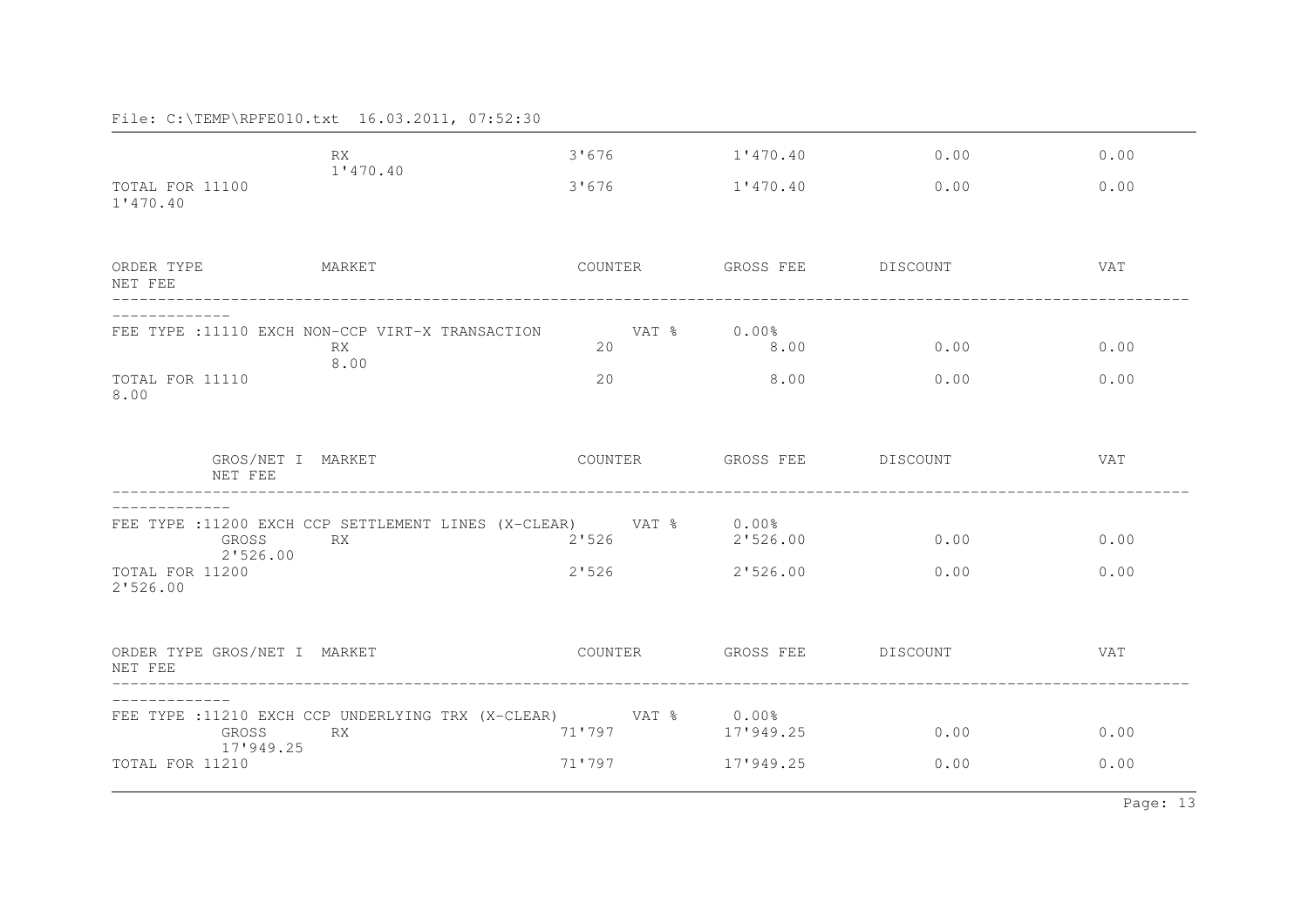17'949.25

|                                                                        | MARKET<br>NET FEE                                                     | COUNTER                                               | GROSS FEE                        | DISCOUNT                 | <b>VAT</b>                             |
|------------------------------------------------------------------------|-----------------------------------------------------------------------|-------------------------------------------------------|----------------------------------|--------------------------|----------------------------------------|
| TOTAL FOR 11300<br>2'253.60                                            | FEE TYPE :11300 INHOUSE REGISTRATION POSITION CHANG<br>RX<br>2'253.60 | VAT %<br>2'817<br>2'817                               | $0.00\%$<br>2'253.60<br>2'253.60 | 0.00<br>0.00             | 0.00<br>0.00                           |
|                                                                        | MARKET<br>NET FEE                                                     | COUNTER                                               | GROSS FEE                        | DISCOUNT                 | VAT                                    |
| TOTAL FOR 11350<br>200.40                                              | FEE TYPE : 11350 INHOUSE ACCOUNT TRANSFER<br><b>RX</b><br>200.40      | VAT %<br>501<br>501                                   | $0.00\%$<br>200.40<br>200.40     | 0.00<br>0.00             | 0.00<br>0.00                           |
|                                                                        |                                                                       | SECTION: FEE TYPE DETAILS<br>Continued                |                                  |                          |                                        |
| SIX SIS Ltd<br>-6<br>Report-id<br>: 01.04.2009<br>COMPANY: SIX SIS Ltd | $R$ $R$ $P$ $F$ $E$ $0$ $1$ $0$ $F$                                   | SIS FEE INVOICE FOR MARCH 2009<br>BP: GB.999'999 NAME |                                  | (ALL FIGURES ARE IN CHF) | PAGE<br>Date<br>Time<br>$\ddot{\cdot}$ |

Page: 14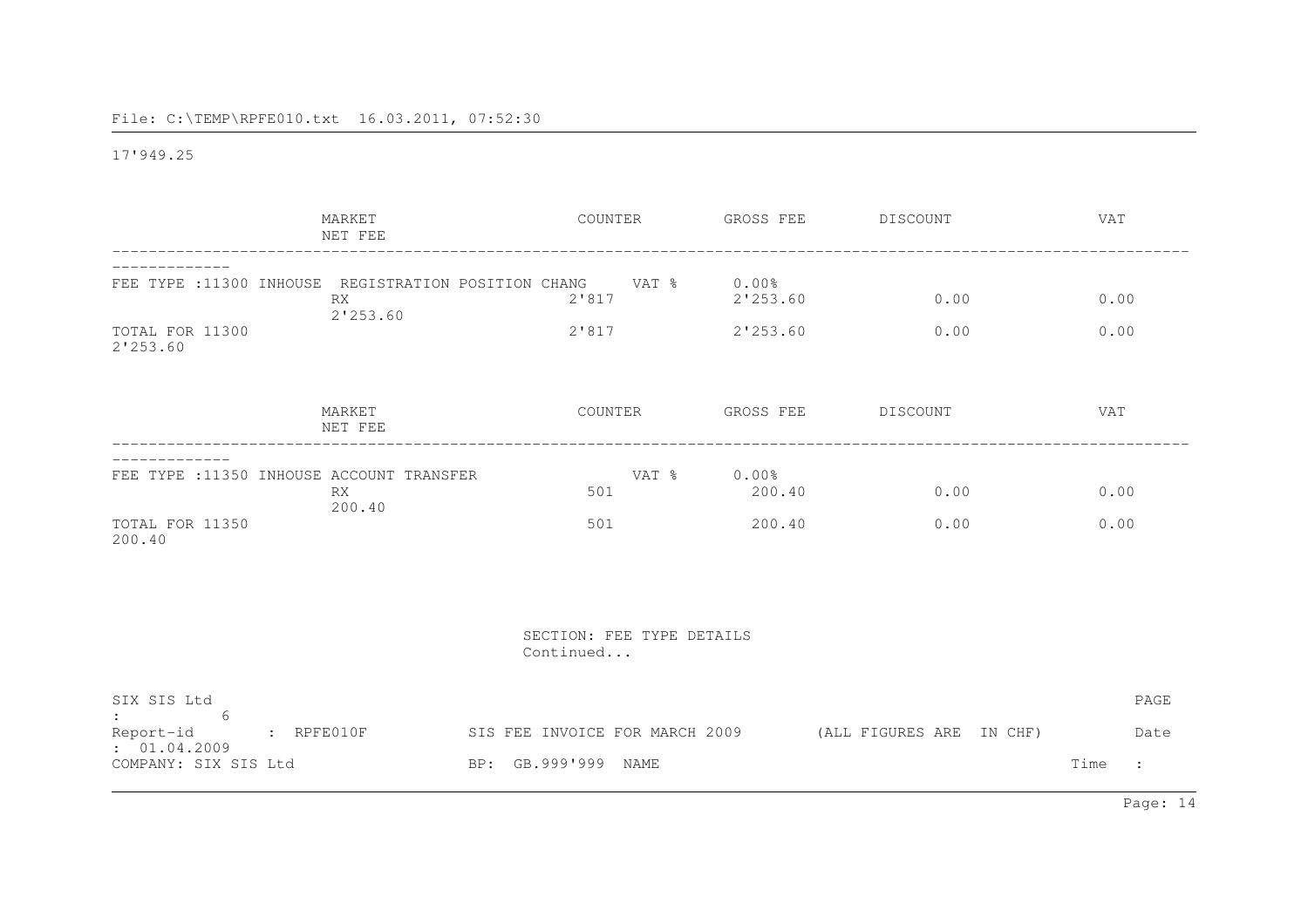15:42

|                                                                       | COUNTER               | GROSS FEE          | DISCOUNT  | <b>VAT</b> |
|-----------------------------------------------------------------------|-----------------------|--------------------|-----------|------------|
|                                                                       | NET FEE               |                    | DISCOUNT% |            |
|                                                                       |                       |                    |           |            |
| FEE TYPE : 11400 EXCH CCP SPLITTING TRX                               | VAT %<br>1<br>15.00   | $0.00\%$<br>15.00  | 0.00      | 0.00       |
| TOTAL FOR 11400<br>15.00                                              | 1                     | 15.00              | 0.00      | 0.00       |
| ORDER TYPE CCO ID<br>MARKET                                           | COUNTER               | GROSS FEE          | DISCOUNT  | VAT        |
| NET FEE                                                               |                       |                    |           |            |
|                                                                       |                       |                    |           |            |
| FEE TYPE : 11505 INHOUSE CANCELLED TRANSACTION<br><b>RX</b><br>197.20 | VAT %<br>493          | $0.00\%$<br>197.20 | 0.00      | 0.00       |
| TOTAL FOR 11505<br>197.20                                             | 493                   | 197.20             | 0.00      | 0.00       |
|                                                                       |                       |                    |           |            |
| CCO ID<br>MARKET<br>NET FEE                                           | COUNTER               | GROSS FEE          | DISCOUNT  | <b>VAT</b> |
|                                                                       |                       |                    |           |            |
| FEE TYPE : 11510 INHOUSE SYSTEM CANCELLATION<br>RX<br>20.00           | VAT %<br>$\mathbf{1}$ | $0.00\%$<br>20.00  | 0.00      | 0.00       |
| TOTAL FOR 11510<br>20.00                                              | 1                     | 20.00              | 0.00      | 0.00       |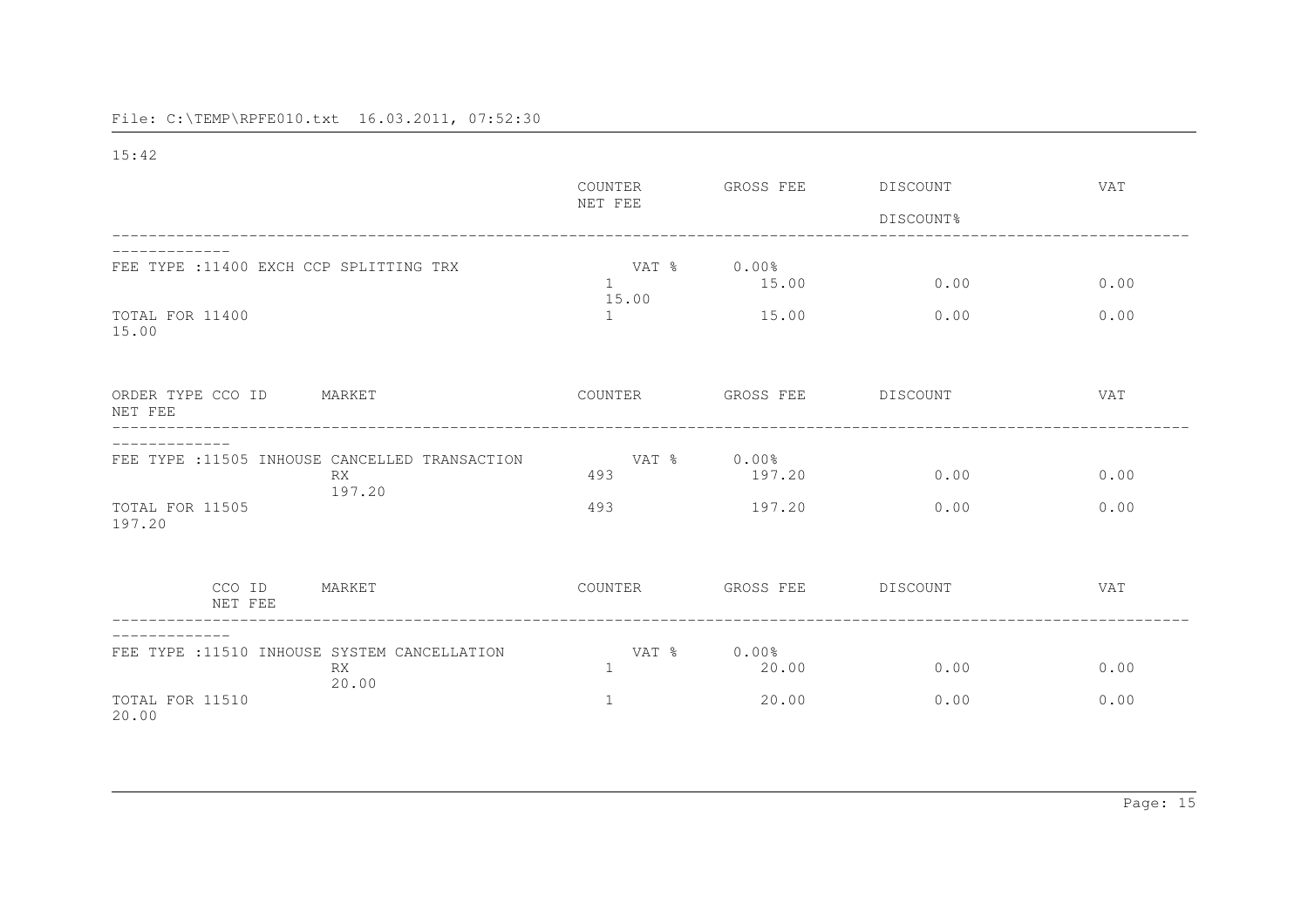|                                                                  | MARKET<br>NET FEE                                          | COUNTER                                                                  | GROSS FEE DISCOUNT         |                     | <b>VAT</b> |
|------------------------------------------------------------------|------------------------------------------------------------|--------------------------------------------------------------------------|----------------------------|---------------------|------------|
|                                                                  | FEE TYPE : 11525 INHOUSE CANCEL REG POSITION CHANGE<br>RX. | $7\phantom{.0}$                                                          | VAT % 0.00%<br>5.60        | 0.00                | 0.00       |
| TOTAL FOR 11525<br>5.60                                          | 5.60                                                       | $7\phantom{.0}$                                                          | 5.60                       | 0.00                | 0.00       |
| QUERY ID<br>NET FEE                                              |                                                            | COUNTER                                                                  | GROSS FEE DISCOUNT         |                     | <b>VAT</b> |
|                                                                  |                                                            | FEE TYPE :11750 TRANSMISSION OF CLIENT DATA TO AREG VAT % 0.00%<br>1'095 | 876.00                     | 0.00                | 0.00       |
| TOTAL FOR 11750<br>876.00                                        |                                                            | 876.00<br>1'095                                                          | 876.00                     | 0.00                | 0.00       |
| ORDER TYPE CCO ID<br>NET FEE                                     | MARKET                                                     |                                                                          | COUNTER GROSS FEE DISCOUNT |                     | VAT        |
| FEE TYPE : 12000 CROSSBORDER TRANSACTION<br>AU100015<br>1'727.25 | <b>RX</b>                                                  | 200                                                                      | VAT % 0.00%<br>2'000.00    | 272.75C             | 0.00       |
| BE100578<br>155.45                                               | <b>RX</b>                                                  | 15                                                                       | 180.00                     | $13.64$ %<br>24.55C | 0.00       |
| <b>BE100586</b><br>10.35                                         | RX.                                                        | $\mathbf{1}$                                                             | 12.00                      | $13.64$ %<br>1.65C  | 0.00       |
| CA100045                                                         | RX.                                                        | 5                                                                        | 40.00                      | $13.64$ %<br>5.45C  | 0.00       |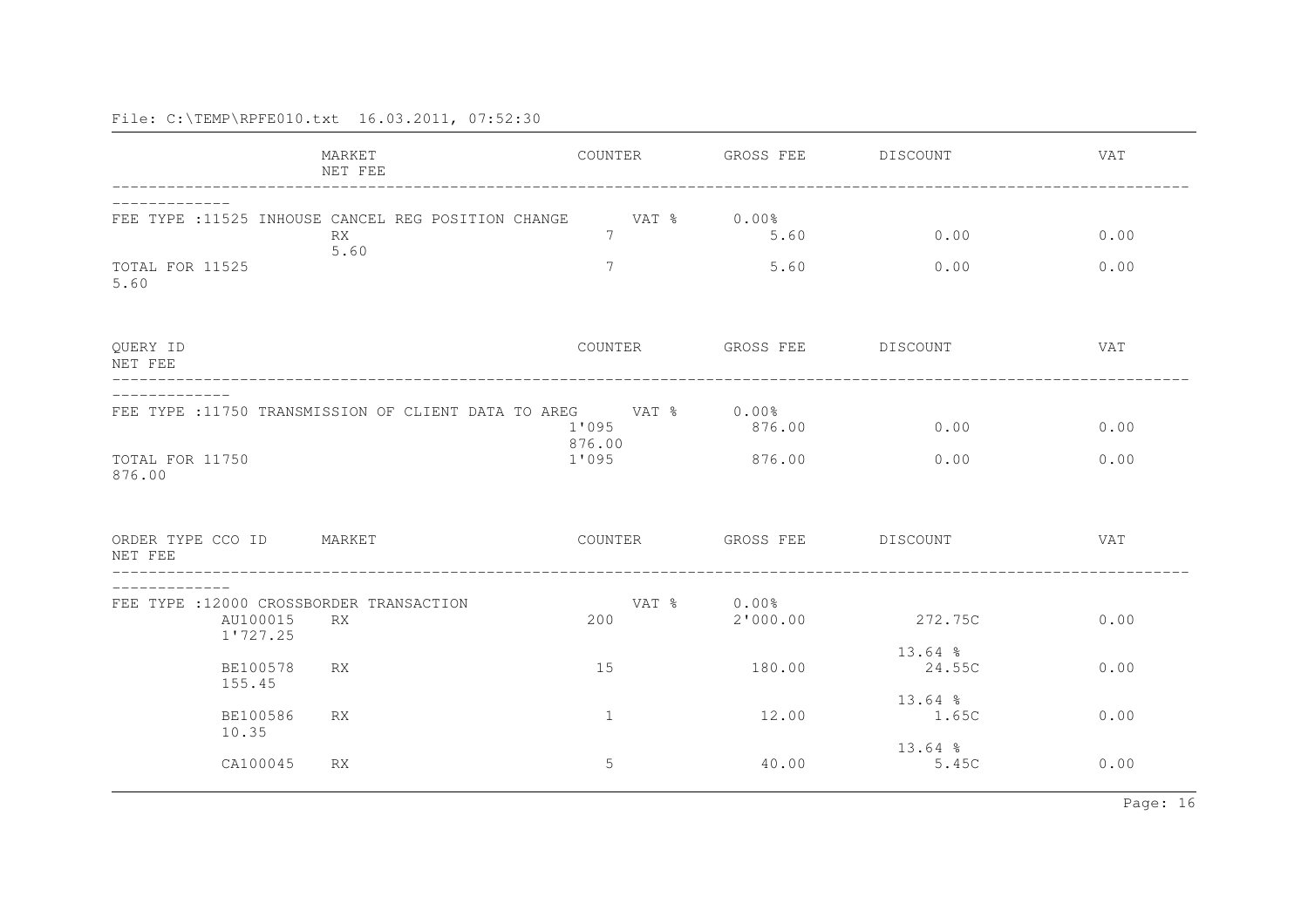| 34.55                                                                               |           |                                        |             |                                                                              |              |
|-------------------------------------------------------------------------------------|-----------|----------------------------------------|-------------|------------------------------------------------------------------------------|--------------|
| FI100019                                                                            | <b>RX</b> | 124                                    | 1'488.00    | $13.64$ %<br>202.95C                                                         | 0.00         |
| 1'285.05<br>FR100070                                                                | RX        | 25                                     | 300.00      | $13.64$ %<br>40.90C                                                          | 0.00         |
| 259.10                                                                              |           |                                        |             | $13.64$ %                                                                    |              |
| GB101985<br>217.75                                                                  | <b>RX</b> | 28                                     | 252.00      | 34.25C<br>$13.64$ %                                                          | 0.00         |
|                                                                                     |           |                                        |             |                                                                              |              |
|                                                                                     |           | SECTION: FEE TYPE DETAILS<br>Continued |             |                                                                              |              |
| SIX SIS Ltd<br>$\overline{7}$<br>$\mathbf{1}$ , and $\mathbf{1}$ , and $\mathbf{1}$ |           |                                        |             | Report-id : RPFE010F SIS FEE INVOICE FOR MARCH 2009 (ALL FIGURES ARE IN CHF) | PAGE<br>Date |
| : 01.04.2009<br>COMPANY: SIX SIS Ltd                                                |           | BP: GB.999'999 NAME                    |             |                                                                              | Time :       |
|                                                                                     |           |                                        |             |                                                                              |              |
| 15:42<br>ORDER TYPE CCO ID MARKET                                                   |           |                                        |             | COUNTER GROSS FEE DISCOUNT                                                   | <b>VAT</b>   |
| NET FEE                                                                             |           |                                        |             | DISCOUNT%                                                                    |              |
| -------------                                                                       |           |                                        | VAT % 0.00% |                                                                              |              |
| FEE TYPE : 12000 CROSSBORDER TRANSACTION<br>HK100004<br>19.00                       | <b>RX</b> | $\mathbf{1}$                           | 22.00       | 3.00C                                                                        | 0.00         |
| IE100460<br>1'416.35                                                                | <b>RX</b> | 41                                     | 1'640.00    | $13.64$ %<br>223.65C                                                         | 0.00         |
| IE100613<br>64.75                                                                   | <b>RX</b> | $\mathbf{1}$                           | 75.00       | $13.64$ %<br>10.25C                                                          | 0.00         |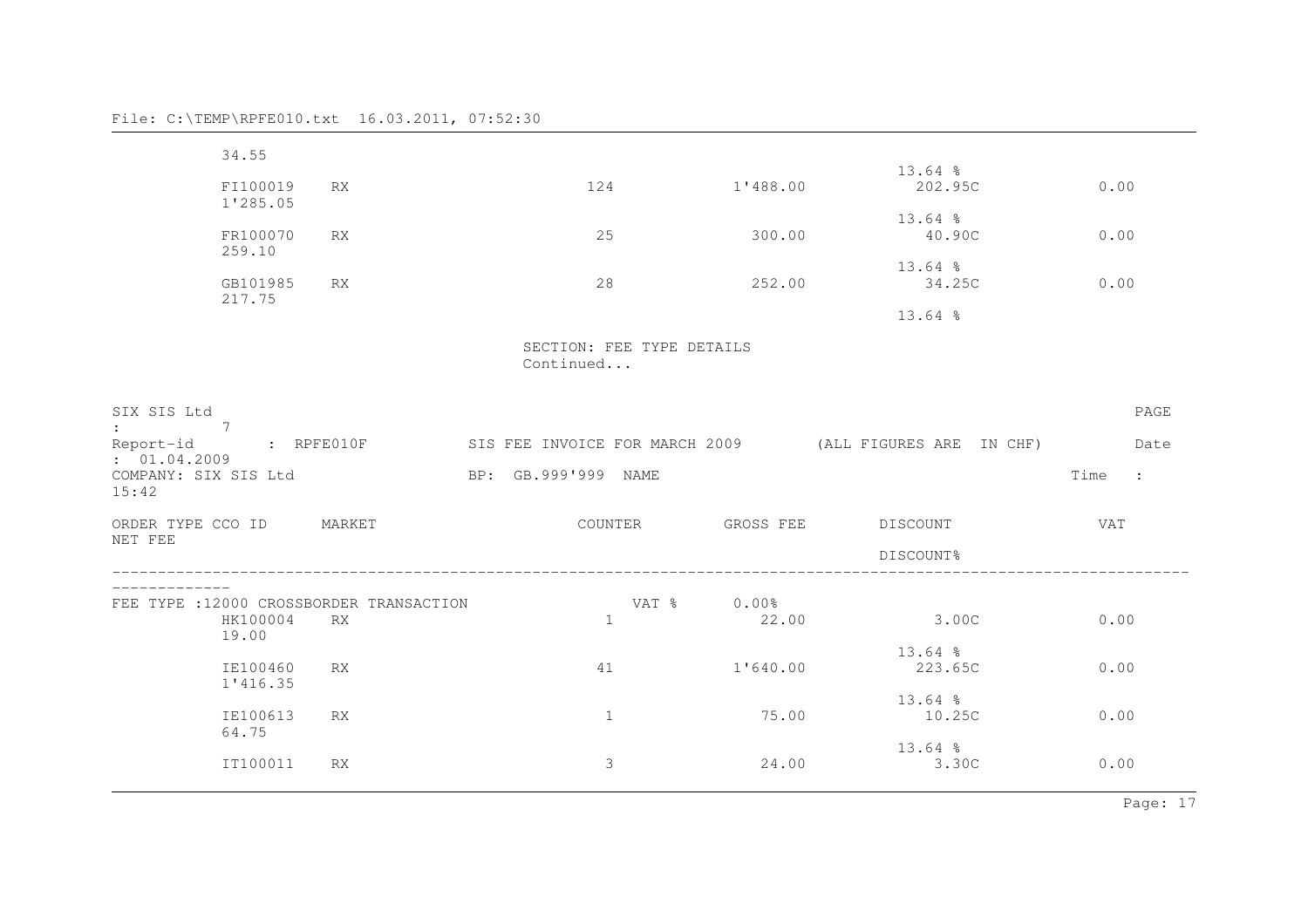|  |  | File: C:\TEMP\RPFE010.txt | 16.03.2011, 07:52:30 |  |
|--|--|---------------------------|----------------------|--|
|--|--|---------------------------|----------------------|--|

|                              | 20.70                |                                              |              |                    |                        |            |
|------------------------------|----------------------|----------------------------------------------|--------------|--------------------|------------------------|------------|
|                              | LU100176<br>69.10    | RX                                           | 2            | 80.00              | $13.64$ %<br>10.90C    | 0.00       |
|                              | NL100046<br>5'174.75 | RX                                           | 749          | 5'992.00           | $13.64$ %<br>817.25C   | 0.00       |
|                              | NO100009<br>663.25   | <b>RX</b>                                    | 64           | 768.00             | $13.64$ %<br>104.75C   | 0.00       |
|                              | PT100002<br>621.80   | RX                                           | 48           | 720.00             | $13.64$ %<br>98.20C    | 0.00       |
|                              | SE100033<br>1'844.65 | <b>RX</b>                                    | 178          | 2'136.00           | 13.64 %<br>291.35C     | 0.00       |
|                              | US100017<br>453.40   | RX                                           | 105          | 525.00             | $13.64$ %<br>71.60C    | 0.00       |
|                              | ZA100002<br>751.35   | RX                                           | 30           | 870.00             | 13.64 %<br>118.65C     | 0.00       |
| TOTAL FOR 12000<br>14'788.60 |                      |                                              | 1'620        | 17'124.00          | $13.64$ %<br>2'335.40C | 0.00       |
| CCO ID<br>NET FEE            | MARKET               | SEC TYPE                                     | COUNTER      | GROSS FEE DISCOUNT |                        | <b>VAT</b> |
| AT100042<br>248.70           | <b>RX</b>            | FEE TYPE : 12100 CROSSBORDER CSD TRANSACTION | VAT %<br>48  | $0.00\%$<br>288.00 | 39.30C                 | 0.00       |
| BE100519<br>5.20             | RX                   | 05                                           | $\mathbf{1}$ | 6.00               | $13.64$ %<br>0.80C     | 0.00       |
|                              |                      |                                              |              |                    | $13.64$ %              |            |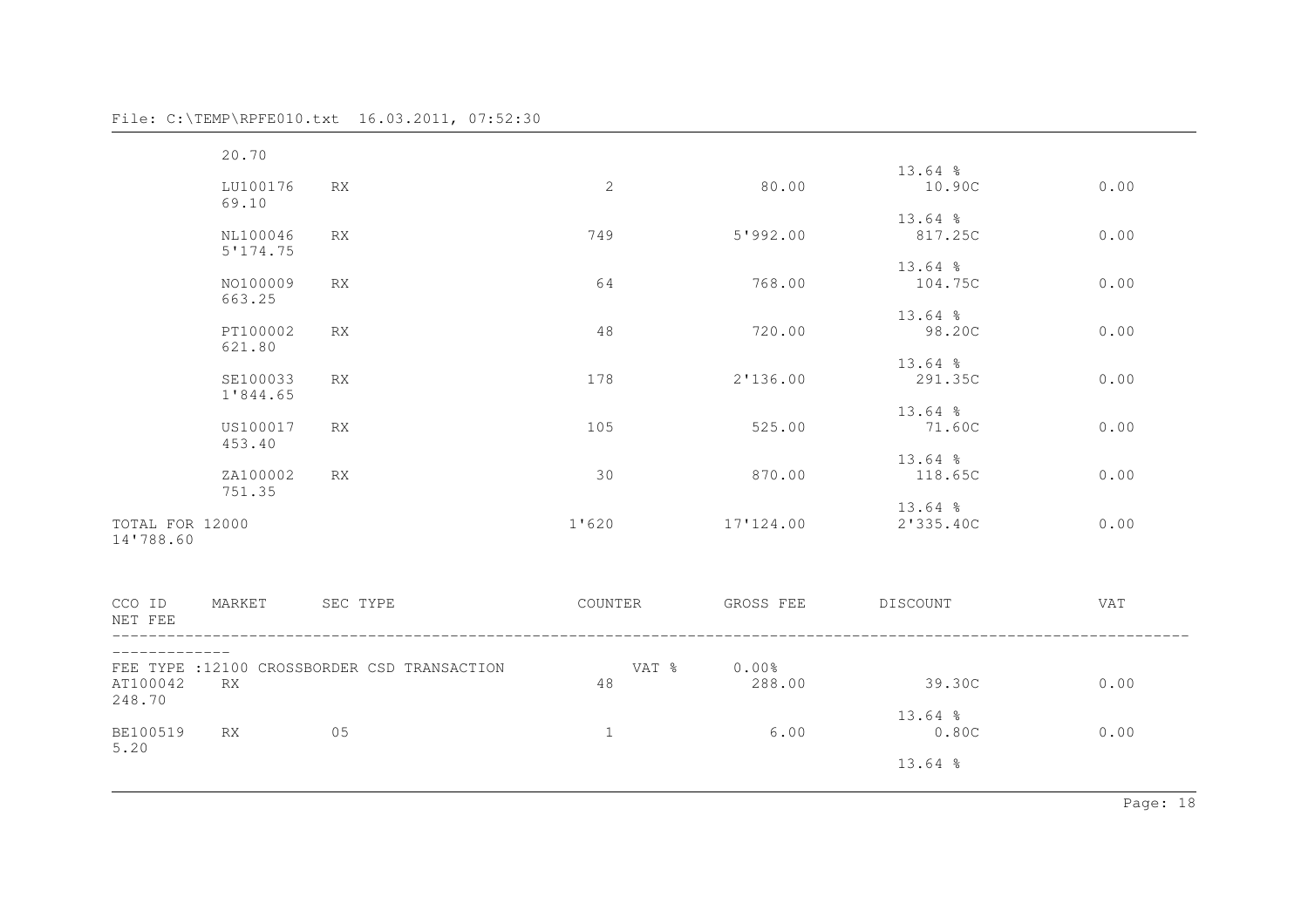| DE100408<br>2'767.05                     | <b>RX</b>                                                                                                    |                                                        | 1'068                                  | 3'204.00          | 436.95C                  | 0.00 |
|------------------------------------------|--------------------------------------------------------------------------------------------------------------|--------------------------------------------------------|----------------------------------------|-------------------|--------------------------|------|
| LU100060<br>9'188.70                     | EM                                                                                                           |                                                        | 4'256                                  | 10'640.00         | $13.64$ %<br>1'451.30C   | 0.00 |
| LU100060                                 | RX                                                                                                           |                                                        | 257                                    | 1'285.00          | $13.64$ %<br>175.30C     | 0.00 |
| 1'109.70<br>LU100060                     | RX                                                                                                           | 05                                                     | 1'581                                  | 3'952.50          | $13.64$ %<br>539.05C     | 0.00 |
| 3'413.45<br>LU100060                     | RX                                                                                                           | 06                                                     | 1'121                                  | 2'802.50          | $13.64$ %<br>382.20C     | 0.00 |
| 2'420.30<br>TOTAL FOR 12100<br>19'153.10 |                                                                                                              |                                                        | 8'332                                  | 22'178.00         | $13.64$ %<br>3'024.90C   | 0.00 |
| ORDER TYPE CCO ID<br>NET FEE             |                                                                                                              | MARKET                                                 | COUNTER                                | GROSS FEE         | DISCOUNT                 | VAT  |
|                                          |                                                                                                              | FEE TYPE : 12160 NON-CCP LINK SIX SWISS EXCH TRX<br>RX | VAT %<br>60                            | $0.00\%$<br>24.00 | 0.00                     | 0.00 |
| TOTAL FOR 12160<br>24.00                 |                                                                                                              | 24.00                                                  | 60                                     | 24.00             | 0.00                     | 0.00 |
|                                          |                                                                                                              |                                                        | SECTION: FEE TYPE DETAILS<br>Continued |                   |                          |      |
| SIX SIS Ltd                              | 8                                                                                                            |                                                        |                                        |                   |                          | PAGE |
| Report-id                                | $\mathsf{R}$ $\mathsf{R}$ $\mathsf{P} \mathsf{F} \mathsf{E}$ $\mathsf{O} \mathsf{1}$ $\mathsf{O} \mathsf{F}$ |                                                        | SIS FEE INVOICE FOR MARCH 2009         |                   | (ALL FIGURES ARE IN CHF) | Date |

Page: 19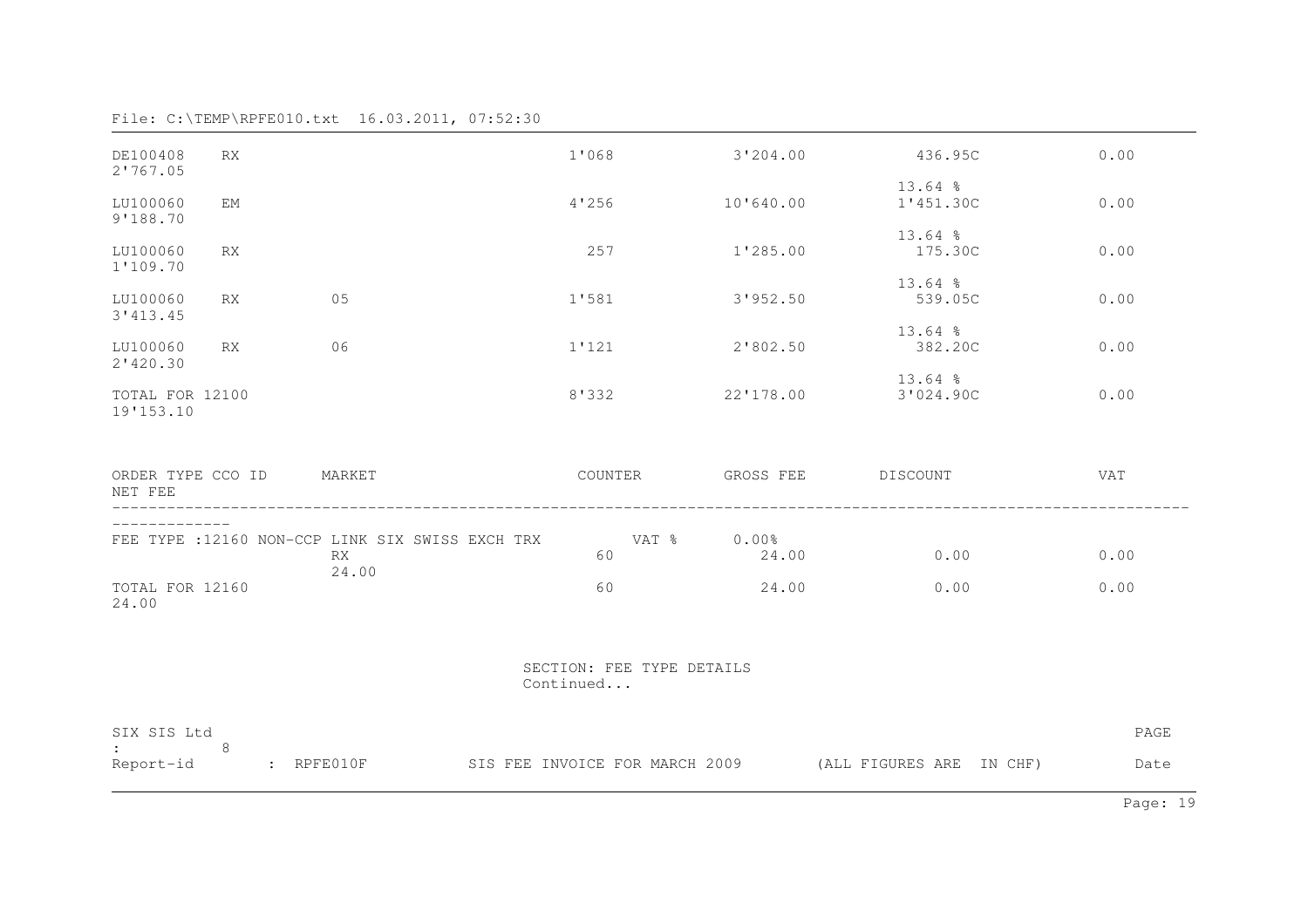| : 01.04.2009<br>15:42    | COMPANY: SIX SIS Ltd |                                                   | BP: GB.999'999 NAME |                  |                    |                     | Time<br>$\sim$ 1. |
|--------------------------|----------------------|---------------------------------------------------|---------------------|------------------|--------------------|---------------------|-------------------|
| CCO ID                   | MARKET               | SEC TYPE                                          |                     | COUNTER          | GROSS FEE DISCOUNT |                     | VAT               |
| NET FEE                  |                      |                                                   |                     |                  |                    | DISCOUNT%           |                   |
| AT100042<br>31.10        | <b>RX</b>            | FEE TYPE :12505 CROSSBORDER CANCELLED TRANSACTION |                     | VAT % 0.00%<br>6 | 36.00              | 4.90C               | 0.00              |
| AU100015<br>103.65       | <b>RX</b>            |                                                   |                     | 12               | 120.00             | $13.64$ %<br>16.35C | 0.00              |
| BE100519<br>25.90        | RX                   |                                                   |                     | $\mathbf{1}$     | 30.00              | $13.64$ %<br>4.10C  | 0.00              |
| BE100578<br>217.65       | RX                   |                                                   |                     | 21               | 252.00             | $13.64$ %<br>34.35C | 0.00              |
| <b>BE100586</b><br>20.75 | <b>RX</b>            |                                                   |                     | $\mathbf{2}$     | 24.00              | $13.64$ %<br>3.25C  | 0.00              |
| CA100045<br>6.90         | <b>RX</b>            |                                                   |                     | $\mathbf{1}$     | 8.00               | $13.64$ %<br>1.100  | 0.00              |
| DE100408<br>106.25       | <b>RX</b>            |                                                   |                     | 41               | 123.00             | $13.64$ %<br>16.75C | 0.00              |
| FI100019<br>20.75        | <b>RX</b>            |                                                   |                     | 2                | 24.00              | $13.64$ %<br>3.25C  | 0.00              |
| FR100070<br>10.35        | RX                   |                                                   |                     | $\mathbf{1}$     | 12.00              | $13.64$ %<br>1.65C  | 0.00              |
| GB101985<br>62.20        | RX                   |                                                   |                     | $\,8\,$          | 72.00              | $13.64$ %<br>9.80C  | 0.00              |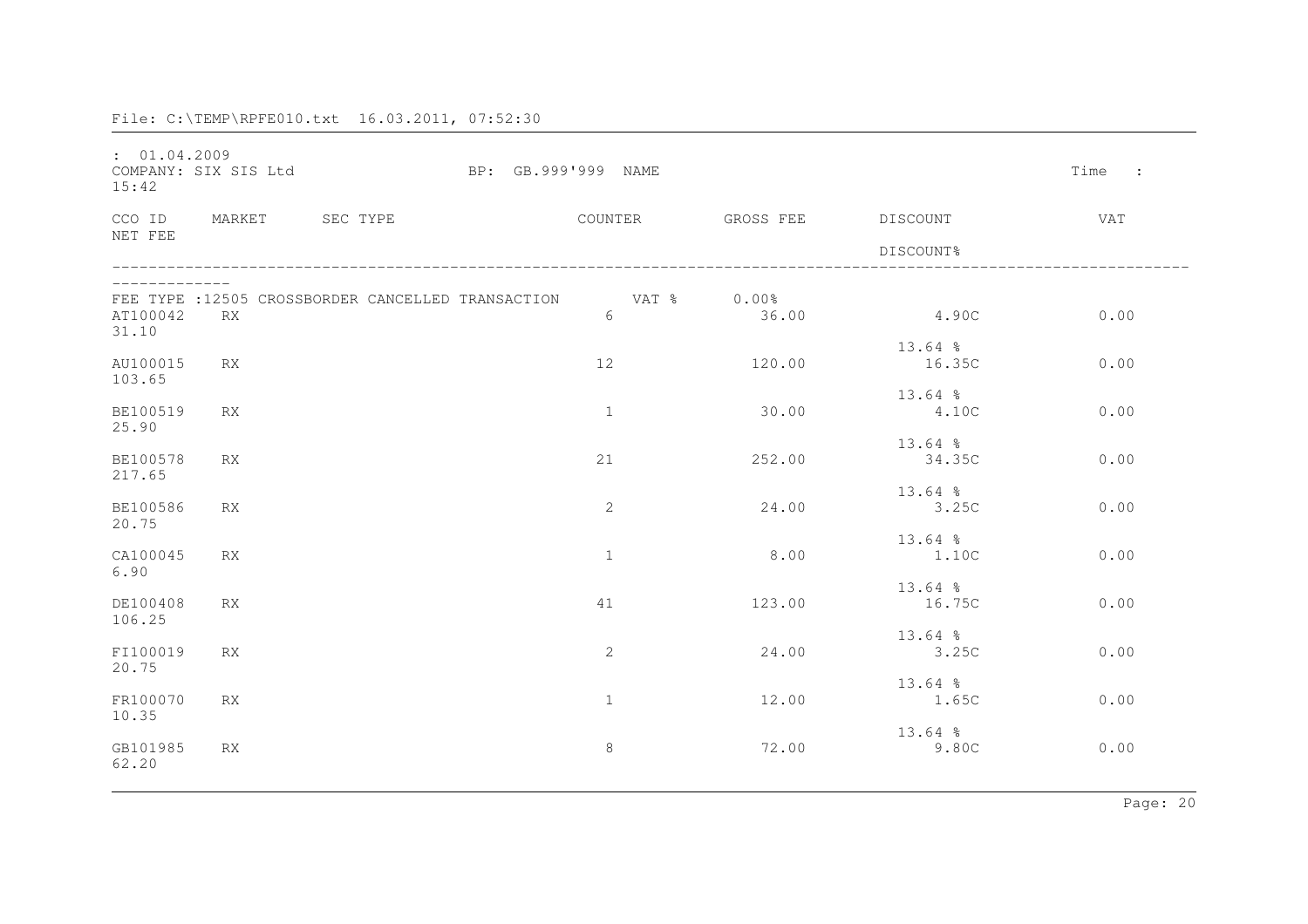| IE100460                    | RX        |          | 17          | 680.00    | $13.64$ %<br>92.75C | 0.00 |
|-----------------------------|-----------|----------|-------------|-----------|---------------------|------|
| 587.25                      |           |          |             |           | $13.64$ %           |      |
| LU100060<br>807.45          | ΕM        |          | 374         | 935.00    | 127.55C             | 0.00 |
| LU100060                    | <b>RX</b> |          | 78          | 390.00    | $13.64$ %<br>53.25C | 0.00 |
| 336.75                      |           |          |             |           | $13.64$ %           |      |
| LU100060<br>576.45          | <b>RX</b> | 05       | 267         | 667.50    | 91.05C              | 0.00 |
| LU100060<br>367.05          | <b>RX</b> | 06       | 170         | 425.00    | $13.64$ %<br>57.95C | 0.00 |
|                             |           |          |             |           | $13.64$ %           |      |
| NL100046<br>373.10          | RX        |          | 54          | 432.00    | 58.90C              | 0.00 |
| PT100002<br>25.90           | <b>RX</b> |          | 2           | 30.00     | $13.64$ %<br>4.10C  | 0.00 |
| SE100033<br>72.55           | RX        |          | 7           | 84.00     | $13.64$ %<br>11.45C | 0.00 |
| US100017                    | RX        |          | $\mathsf 9$ | 45.00     | $13.64$ %<br>6.15C  | 0.00 |
| 38.85<br>ZA100002           | <b>RX</b> |          | $\mathsf 3$ | 87.00     | 13.64 %<br>11.85C   | 0.00 |
| 75.15                       |           |          |             |           | $13.64$ %           |      |
| TOTAL FOR 12505<br>3'866.00 |           |          | 1'076       | 4'476.50  | 610.50C             | 0.00 |
| CCO ID<br>NET FEE           | MARKET    | SEC TYPE | COUNTER     | GROSS FEE | DISCOUNT            | VAT  |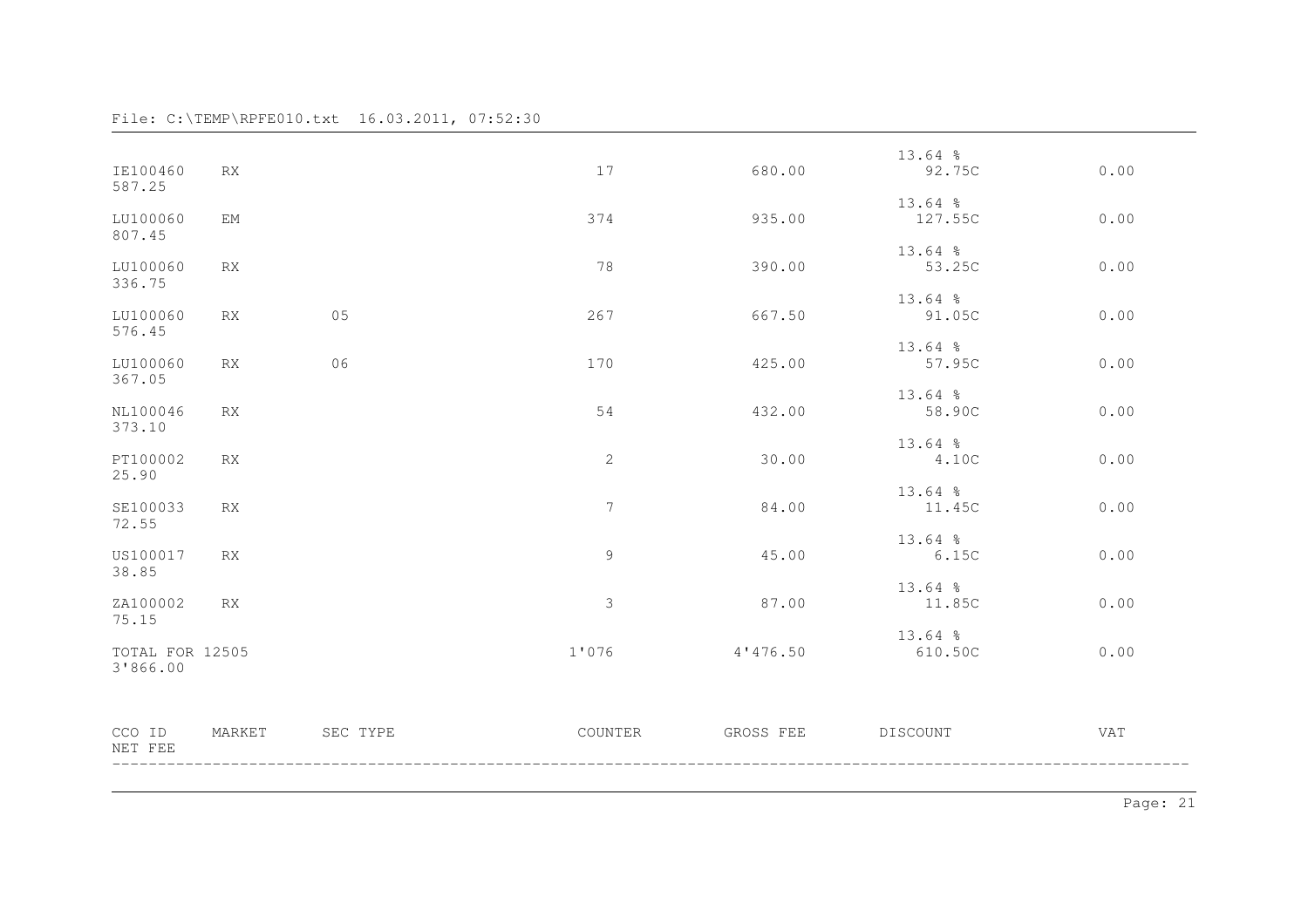|                 | FEE TYPE : 12510 CROSSBORDER SYSTEM CANCELLATION | VAT % | 0.00%  |      |      |
|-----------------|--------------------------------------------------|-------|--------|------|------|
| LU100060        | EМ                                               | 4     | 80.00  | 0.00 | 0.00 |
| 80.00           |                                                  |       |        |      |      |
| LU100060        | RX                                               |       | 100.00 | 0.00 | 0.00 |
| 100.00          |                                                  |       |        |      |      |
| NL100046        | <b>RX</b>                                        |       | 24.00  | 0.00 | 0.00 |
| 24.00           |                                                  |       |        |      |      |
| TOTAL FOR 12510 |                                                  | 10    | 204.00 | 0.00 | 0.00 |
| 204.00          |                                                  |       |        |      |      |

 SECTION: FEE TYPE DETAILS Continued...

| SIX SIS Ltd<br>9                                                                                                       |                 |                     |                                |           |                          |      | PAGE                 |
|------------------------------------------------------------------------------------------------------------------------|-----------------|---------------------|--------------------------------|-----------|--------------------------|------|----------------------|
| Report-id<br>$\mathsf{R} \mathsf{P} \mathsf{F} \mathsf{E} \mathsf{O} \mathsf{1} \mathsf{0} \mathsf{F}$<br>: 01.04.2009 |                 |                     | SIS FEE INVOICE FOR MARCH 2009 |           | (ALL FIGURES ARE IN CHF) |      | Date                 |
| COMPANY: SIX SIS Ltd<br>15:42                                                                                          |                 | BP: GB.999'999 NAME |                                |           |                          | Time | $\ddot{\phantom{a}}$ |
| MIF ERR CO CCO ID<br>NET FEE                                                                                           | MARKET          |                     | COUNTER                        | GROSS FEE | DISCOUNT                 | VAT  |                      |
|                                                                                                                        |                 |                     |                                |           | DISCOUNT%                |      |                      |
| FEE TYPE : 12600 CROSSBORDER MANUAL INTERVENTION                                                                       |                 |                     | VAT %                          | $0.00\%$  |                          |      |                      |
|                                                                                                                        | RX.<br>2'400.00 |                     | 32                             | 2'400.00  | 0.00                     | 0.00 |                      |
| TOTAL FOR 12600<br>2'400.00                                                                                            |                 |                     | 32                             | 2'400.00  | 0.00                     | 0.00 |                      |
| MIF ERR CO CCO ID                                                                                                      | MARKET          |                     | COUNTER                        | GROSS FEE | DISCOUNT                 | VAT  |                      |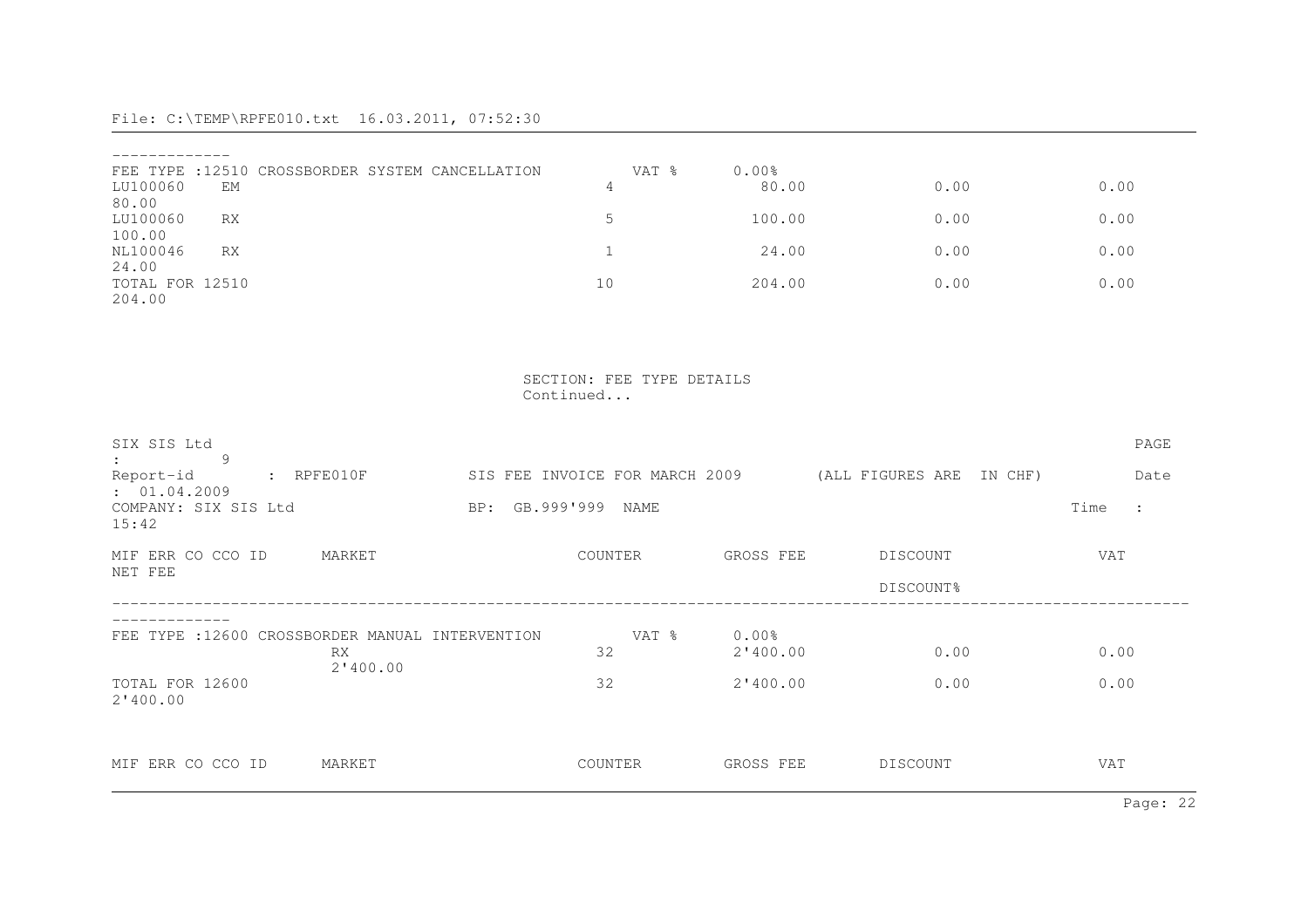NET FEE

| FEE<br>59   | DE100408 | TYPE : 12710 AUTOMATIC REPAIR BY SIS<br>AU | VAT %<br>$\mathbf{1}$ | 0.00%<br>1.00 | 0.00 | $0.00$ |
|-------------|----------|--------------------------------------------|-----------------------|---------------|------|--------|
| 1.00        |          |                                            |                       |               |      |        |
| 59<br>1.00  | DE100408 | <b>BM</b>                                  | $1\,$                 | 1.00          | 0.00 | 0.00   |
| 59<br>2.00  | DE100408 | <b>BR</b>                                  | 2                     | 2.00          | 0.00 | 0.00   |
| 59<br>2.00  | DE100408 | DK                                         | $\mathbf{2}$          | 2.00          | 0.00 | 0.00   |
| 59<br>1.00  | DE100408 | GB                                         | $1\,$                 | 1.00          | 0.00 | 0.00   |
| 59<br>2.00  | DE100408 | HK                                         | $\mathbf{2}$          | 2.00          | 0.00 | 0.00   |
| 59          | DE100408 | NL                                         | $\mathbf{1}$          | 1.00          | 0.00 | 0.00   |
| 1.00<br>59  | DE100408 | $\operatorname{SE}$                        | $\,1\,$               | 1.00          | 0.00 | 0.00   |
| 1.00<br>59  | DE100408 | US                                         | $10$                  | 10.00         | 0.00 | 0.00   |
| 10.00<br>63 | BE100578 | $\rm BE$                                   | $\mathbf{1}$          | 0.00          | 0.00 | 0.00   |
| 0.00<br>64  | BE100578 | BE                                         | $\mathbf{1}$          | 0.00          | 0.00 | 0.00   |
| 0.00<br>69  | DE100408 | CH                                         | $12$                  | 0.00          | 0.00 | 0.00   |
| 0.00<br>69  | DE100408 | DE                                         | 961                   | 0.00          | 0.00 | 0.00   |
| 0.00<br>69  | DE100408 | FR                                         | 6                     | 0.00          | 0.00 | 0.00   |
| 0.00<br>69  | DE100408 | GB                                         | 3                     | 0.00          | 0.00 | 0.00   |
| 0.00<br>69  | DE100408 | IE                                         | $\mathbf{1}$          | 0.00          | 0.00 | 0.00   |
| 0.00<br>69  | DE100408 | LU                                         | 56                    | 0.00          | 0.00 | 0.00   |
| 0.00<br>69  | DE100408 | NL                                         | 28                    | 0.00          | 0.00 | 0.00   |
|             |          |                                            |                       |               |      |        |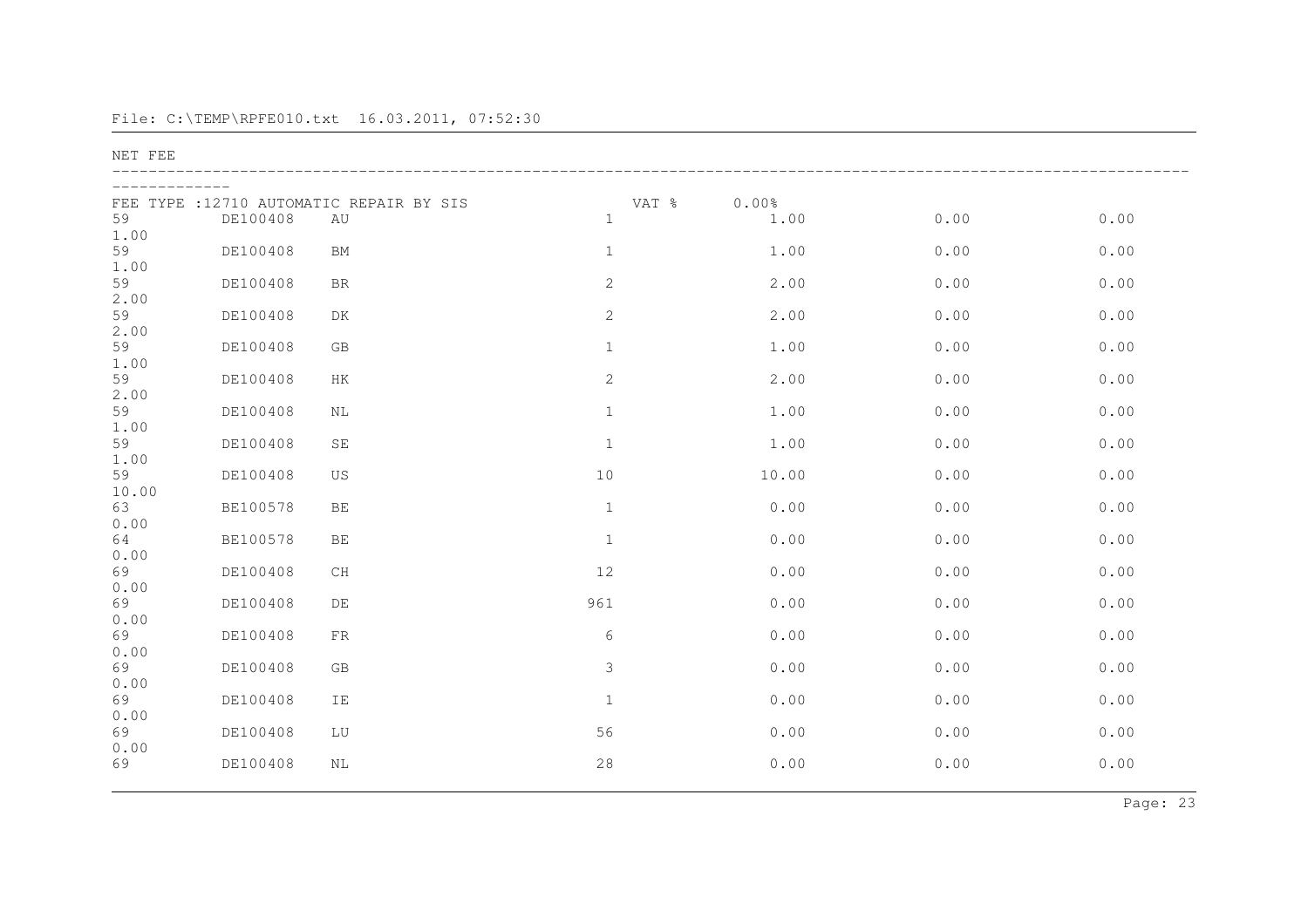| 0.00<br>69<br>0.00<br>TOTAL FOR 12710<br>21.00 | DE100408          | US US                                                       | 1<br>1'091                                          | 0.00<br>21.00                 | 0.00<br>0.00 | 0.00<br>0.00     |
|------------------------------------------------|-------------------|-------------------------------------------------------------|-----------------------------------------------------|-------------------------------|--------------|------------------|
|                                                | CCO ID<br>NET FEE | MARKET                                                      | COUNTER                                             | GROSS FEE DISCOUNT            |              | VAT              |
| TOTAL FOR 12760<br>129.10                      |                   | FEE TYPE : 12760 CROSSBORDER PHYSICAL REGISTRATION          | VAT % 7.60%<br>$\Omega$<br>129.10<br>$\overline{0}$ | 120.00<br>120.00              | 0.00<br>0.00 | 9.10<br>9.10     |
|                                                |                   |                                                             | COUNTER<br>NET FEE                                  | GROSS FEE DISCOUNT            |              | VAT              |
| TOTAL FOR 12765<br>1'480.60                    |                   | FEE TYPE : 12765 PHYS TRF/SHIPPING/REG 3RD PARTY FEES VAT % | $\Omega$<br>1'480.60<br>$\Omega$                    | 7.60%<br>1'376.05<br>1'376.05 | 0.00<br>0.00 | 104.55<br>104.55 |
|                                                |                   |                                                             | COUNTER<br>NET FEE                                  | GROSS FEE DISCOUNT            |              | VAT              |
|                                                |                   | FEE TYPE : 12800 CBD PHYS HANDLING THIRD PARTY FEE          | <b>Example 18</b><br>$\Omega$<br>503.20             | 7.60%<br>467.65               | 0.00         | 35.55            |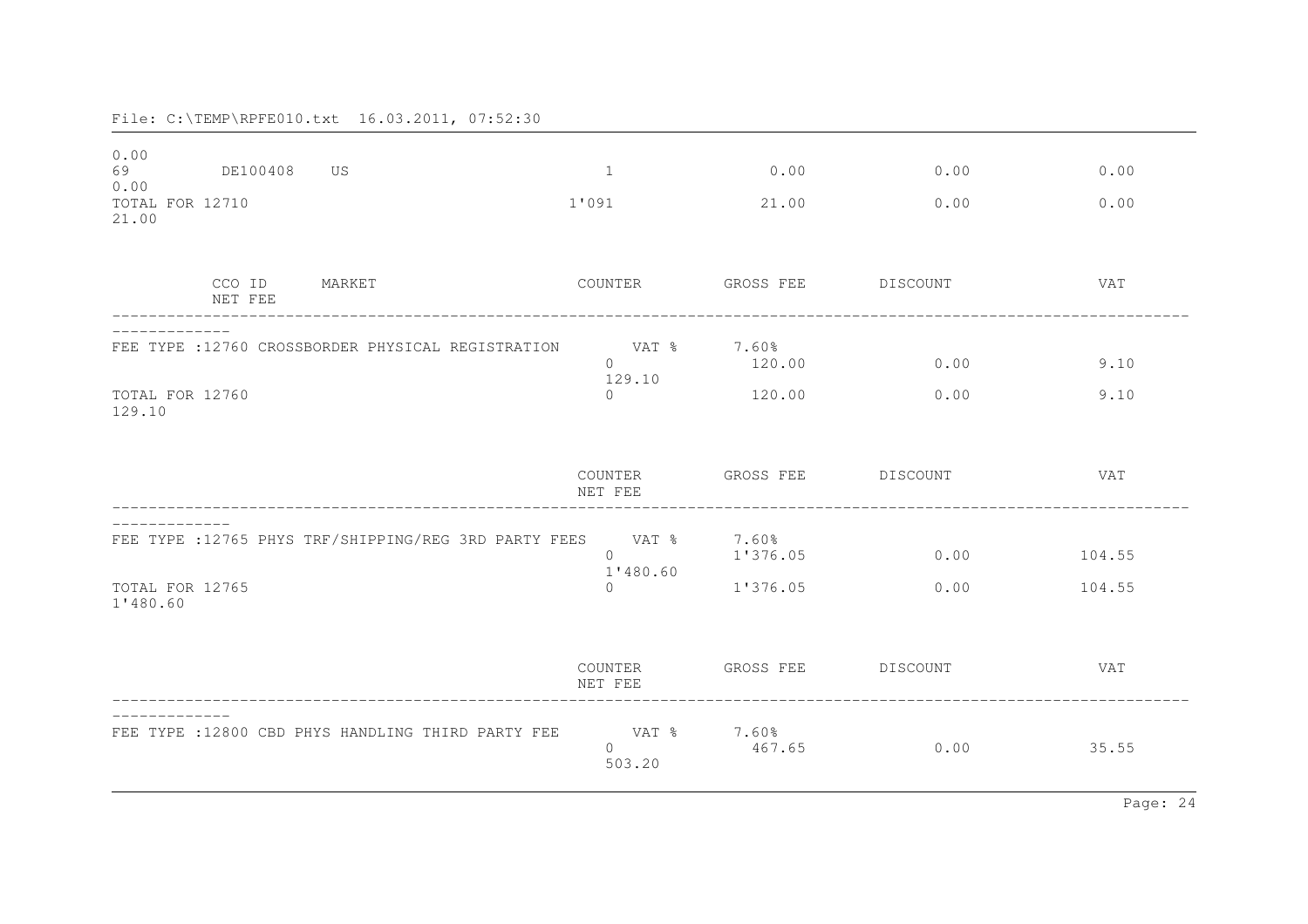| TOTAL FOR 12800<br>503.20                                                                                                        | $\overline{0}$                         | 467.65              | 0.00                   | 35.55             |
|----------------------------------------------------------------------------------------------------------------------------------|----------------------------------------|---------------------|------------------------|-------------------|
|                                                                                                                                  | SECTION: FEE TYPE DETAILS<br>Continued |                     |                        |                   |
| SIX SIS Ltd<br>$\colon$ 10<br>: RPFE010F           SIS FEE INVOICE FOR MARCH 2009         (ALL FIGURES ARE  IN CHF)<br>Report-id |                                        |                     |                        | PAGE<br>Date      |
| : 01.04.2009<br>COMPANY: SIX SIS Ltd<br>15:42                                                                                    | BP: GB.999'999 NAME                    |                     |                        | Time<br>$\sim$ 1. |
| CSD/CCP<br>NET FEE                                                                                                               | COUNTER                                | GROSS FEE           | DISCOUNT<br>DISCOUNT%  | VAT               |
| FEE TYPE : 12850 SWX ROUTING TRANSACTION                                                                                         | 49'333                                 | VAT % 7.60%<br>0.00 | 0.00                   | 0.00              |
| TOTAL FOR 12850<br>0.00                                                                                                          | 0.00<br>49'333                         | 0.00                | 0.00                   | 0.00              |
| MARKET SEC TYPE<br>ISIN<br>NET FEE                                                                                               | COUNTER                                |                     | GROSS FEE DISCOUNT     | VAT               |
| FEE TYPE : 13001 SAFEKEEPING SECURITIES SWITZERLAND VAT % 7.60%<br>CH<br>37'934.20                                               | 13'493'656'581.35                      | 44'967.80           | $9'712.95C$ 2'679.35   |                   |
| 01<br>CH<br>24'112.80                                                                                                            | 6'860'824'125.45                       | 28'583.70           | $21.60$ %<br>6'174.05C | 1'703.15          |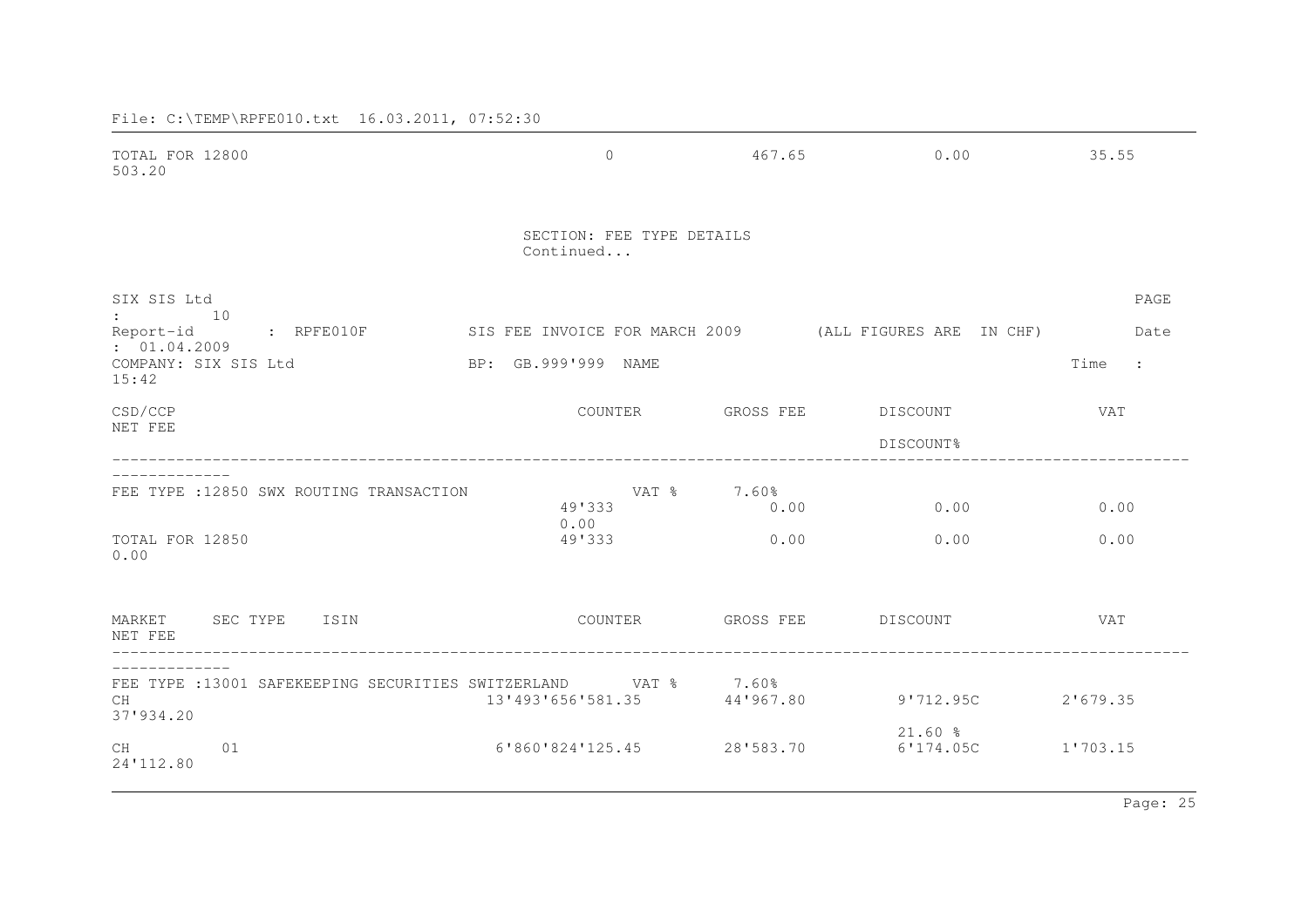| TOTAL FOR 13001<br>62'047.00 |                      | 20'354'480'706.80                                                                   | 73'551.50          | $21.60$ %<br>15'887.00C 4'382.50 |        |
|------------------------------|----------------------|-------------------------------------------------------------------------------------|--------------------|----------------------------------|--------|
| NET FEE                      | MARKET SEC TYPE ISIN | COUNTER                                                                             | GROSS FEE DISCOUNT |                                  | VAT    |
| AN<br>28.70                  |                      | FEE TYPE : 13002 SAFEKEEPING SECURITIES INTERNATIONAL VAT $8$ 7.60%<br>1'634'464.25 | 34.05              | 7.35C                            | 2.00   |
| AN<br>326.25                 | 01                   | 15'467'901.15                                                                       | 386.70             | $21.60$ %<br>83.50C              | 23.05  |
| AR<br>295.80                 |                      | 2'104'013.80                                                                        | 350.65             | $21.60$ %<br>75.75C              | 20.90  |
| AR<br>0.50                   | 01                   | 2'575.35                                                                            | 0.55               | $21.60$ %<br>0.10C               | 0.05   |
| AT<br>1'434.55               |                      | 226'744'375.30                                                                      | 1'700.55           | $21.60$ %<br>367.30C             | 101.30 |
| AT<br>326.00                 | 01                   | 25'763'323.90                                                                       | 386.45             | $21.60$ %<br>83.45C              | 23.00  |
| AU<br>221.45                 |                      | 45'014'761                                                                          | 262.55             | $21.60$ %<br>56.70C              | 15.60  |
| au<br>1'171.05               | 01                   | 208'234'240.70                                                                      | 1'388.20           | $21.60$ %<br>299.85C             | 82.70  |
| BE                           |                      | 272'818'889.80                                                                      | 1'818.75           | $21.60$ %<br>392.80C             | 108.40 |
| 1'534.35<br>BE               | 01                   | 161'620'768.45                                                                      | 1'346.85           | $21.60$ %<br>290.90C             | 80.25  |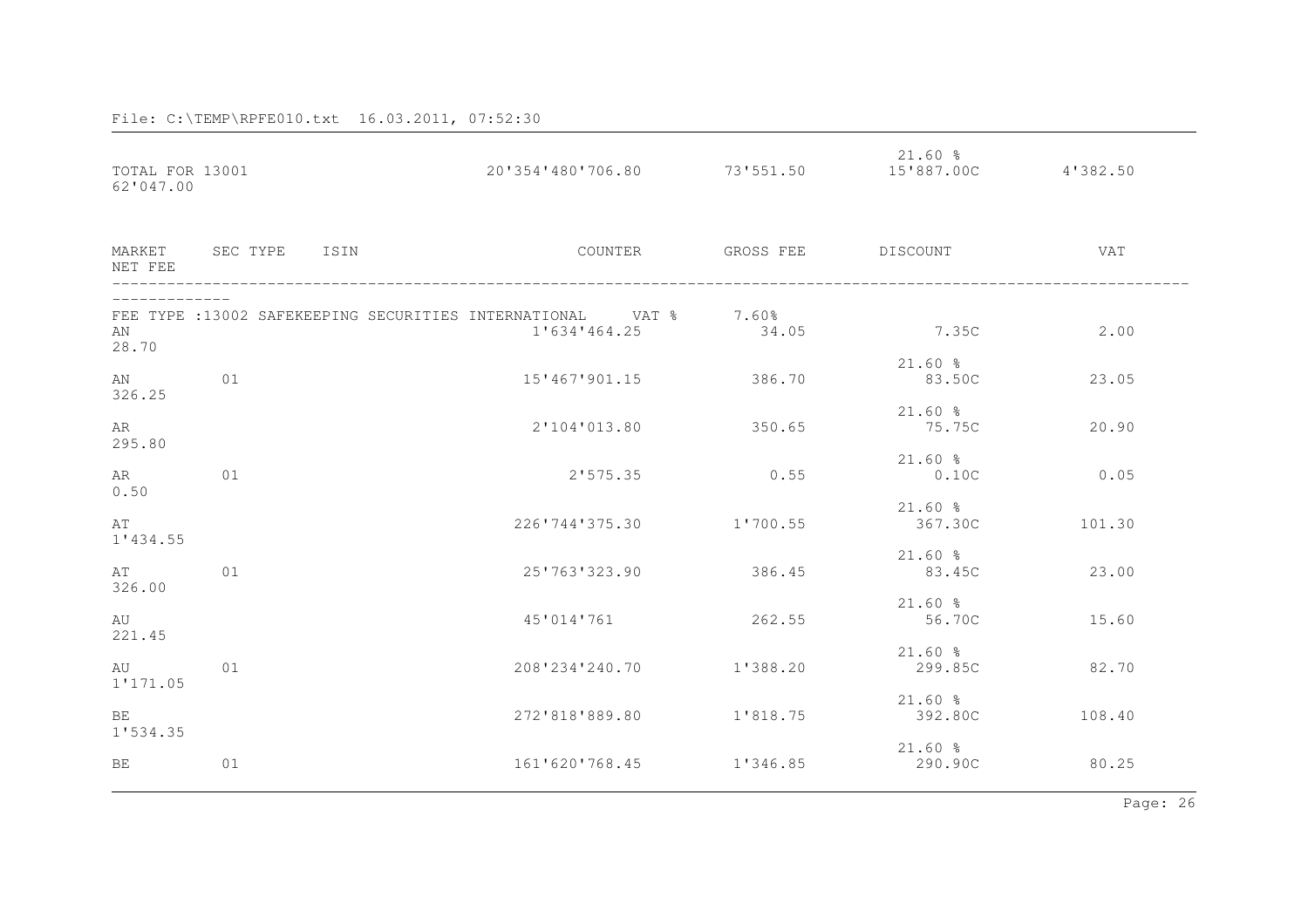| 1'136.20                                      |                                                                              |                                        |                    |                        |              |
|-----------------------------------------------|------------------------------------------------------------------------------|----------------------------------------|--------------------|------------------------|--------------|
| BM<br>71.90                                   | 01                                                                           | 3'410'239.65                           | 85.25              | $21.60$ %<br>18.40C    | 5.05         |
| <b>BR</b><br>11.55                            | 01                                                                           | 54'805                                 | 13.70              | $21.60$ %<br>2.95C     | 0.80         |
| CA<br>79.25                                   |                                                                              | 16'109'076.20                          | 93.95              | $21.60$ %<br>20.30C    | 5.60         |
| CA<br>29.25                                   | 01                                                                           | 5'208'586.40                           | 34.70              | $21.60$ %<br>7.50C     | 2.05         |
| <b>CY</b><br>10.15                            | 01                                                                           | 241'296.30                             | 12.05              | $21.60$ %<br>2.60C     | 0.70         |
| CZ<br>0.40                                    | 01                                                                           | 3'908.85                               | 0.50               | $21.60$ %<br>0.10C     | 0.00         |
| DE<br>10'945.65                               |                                                                              | 3'460'050'532.20 12'975.15             |                    | $21.60$ %<br>2'802.60C | 773.10       |
| $DE$ and $DE$<br>2'829.05                     | 01                                                                           | 804'875'861.55 3'353.65                |                    | $21.60$ %<br>724.40C   | 199.80       |
|                                               |                                                                              | SECTION: FEE TYPE DETAILS<br>Continued |                    |                        |              |
| SIX SIS Ltd<br>$\mathbf{11}$                  | Report-id : RPFE010F SIS FEE INVOICE FOR MARCH 2009 (ALL FIGURES ARE IN CHF) |                                        |                    |                        | PAGE<br>Date |
| : 01.04.2009<br>COMPANY: SIX SIS Ltd<br>15:42 |                                                                              | BP: GB.999'999 NAME                    |                    |                        | Time :       |
| MARKET<br>NET FEE                             | SEC TYPE ISIN                                                                | COUNTER                                | GROSS FEE DISCOUNT |                        | <b>VAT</b>   |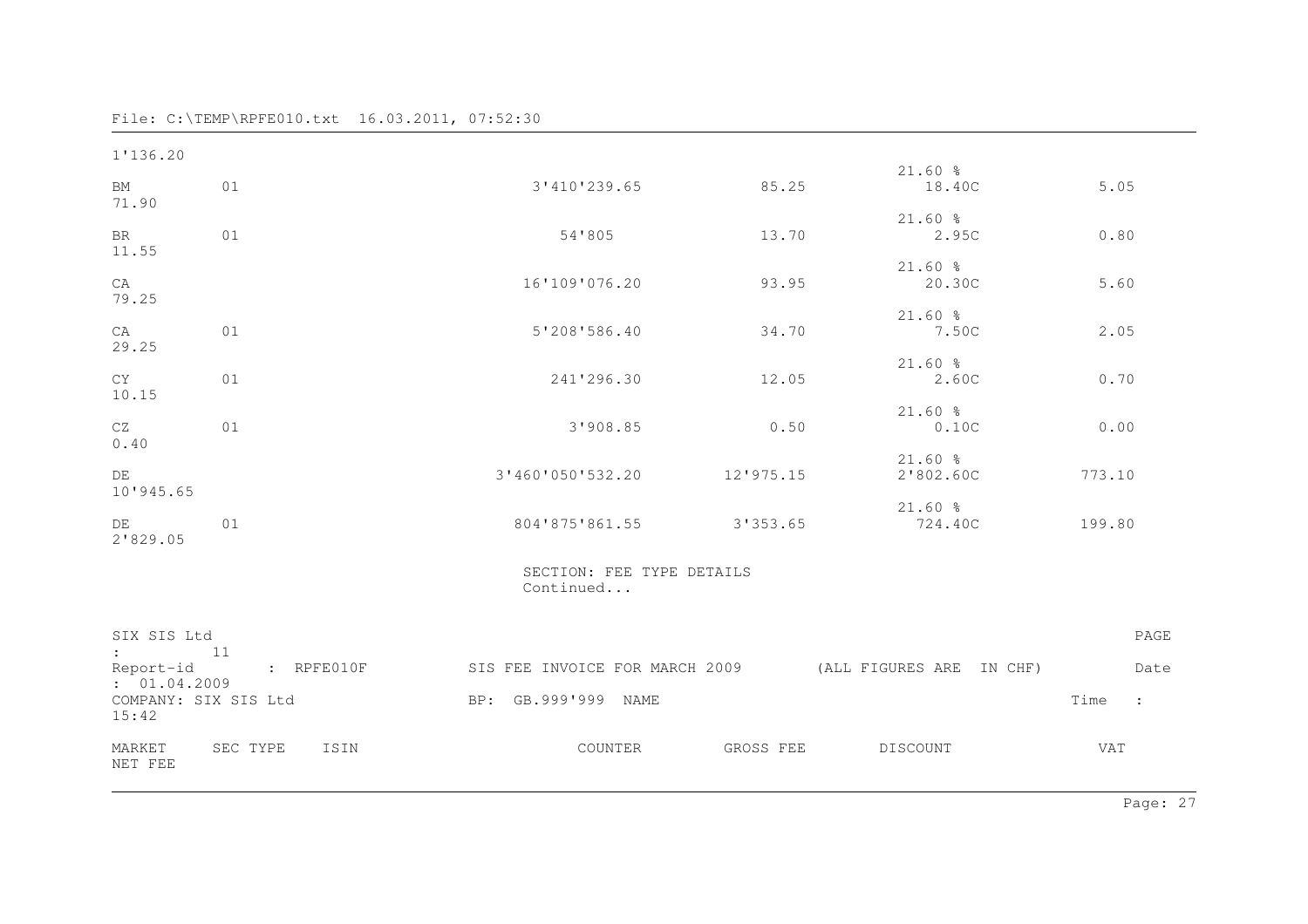|                  |    |                                                             |            | DISCOUNT%                |          |
|------------------|----|-------------------------------------------------------------|------------|--------------------------|----------|
|                  |    | FEE TYPE : 13002 SAFEKEEPING SECURITIES INTERNATIONAL VAT % | 7.60%      | $21.60$ %                |          |
| DK<br>2'166.55   |    | 440'282'351.55                                              | 2'568.25   | 554.70C                  | 153.00   |
| DK<br>0.50       | 01 | 93'453                                                      | 0.60       | $21.60$ %<br>0.15C       | 0.05     |
| EE.<br>5.35      | 01 | 50'649.35                                                   | 6.35       | $21.60$ %<br>1.350       | 0.35     |
| EM<br>87'715.15  |    | 13'863'871'459.85                                           | 103'979.05 | $21.60$ %<br>22'459.40C  | 6'195.50 |
| ES<br>1'846.80   |    | 291'893'201.45                                              | 2'189.20   | $21.60$ %<br>472.85C     | 130.45   |
| ES<br>6.90       | 01 | 891'944.75                                                  | 8.15       | $21.60$ %<br>1.75C       | 0.50     |
| FT<br>1'331.45   |    | 210'447'201.65                                              | 1'578.30   | $21.60$ %<br>340.90C     | 94.05    |
| FI<br>371.10     | 01 | 47'989'321.75                                               | 439.90     | $21.60$ %<br>95.00C      | 26.20    |
| FR.<br>17'525.75 |    | 2'770'044'940.30                                            | 20'775.35  | $21.60$ $%$<br>4'487.45C | 1'237.85 |
| FR<br>118.50     | 01 | 16'860'184.75                                               | 140.50     | $21.60$ %<br>30.35C      | 8.35     |
| GB<br>163.30     |    | 25'815'221.35                                               | 193.60     | $21.60$ %<br>41.80C      | 11.50    |
| GB               | 01 | 339'300'016.45                                              | 3'110.25   | $21.60$ %<br>671.80C     | 185.30   |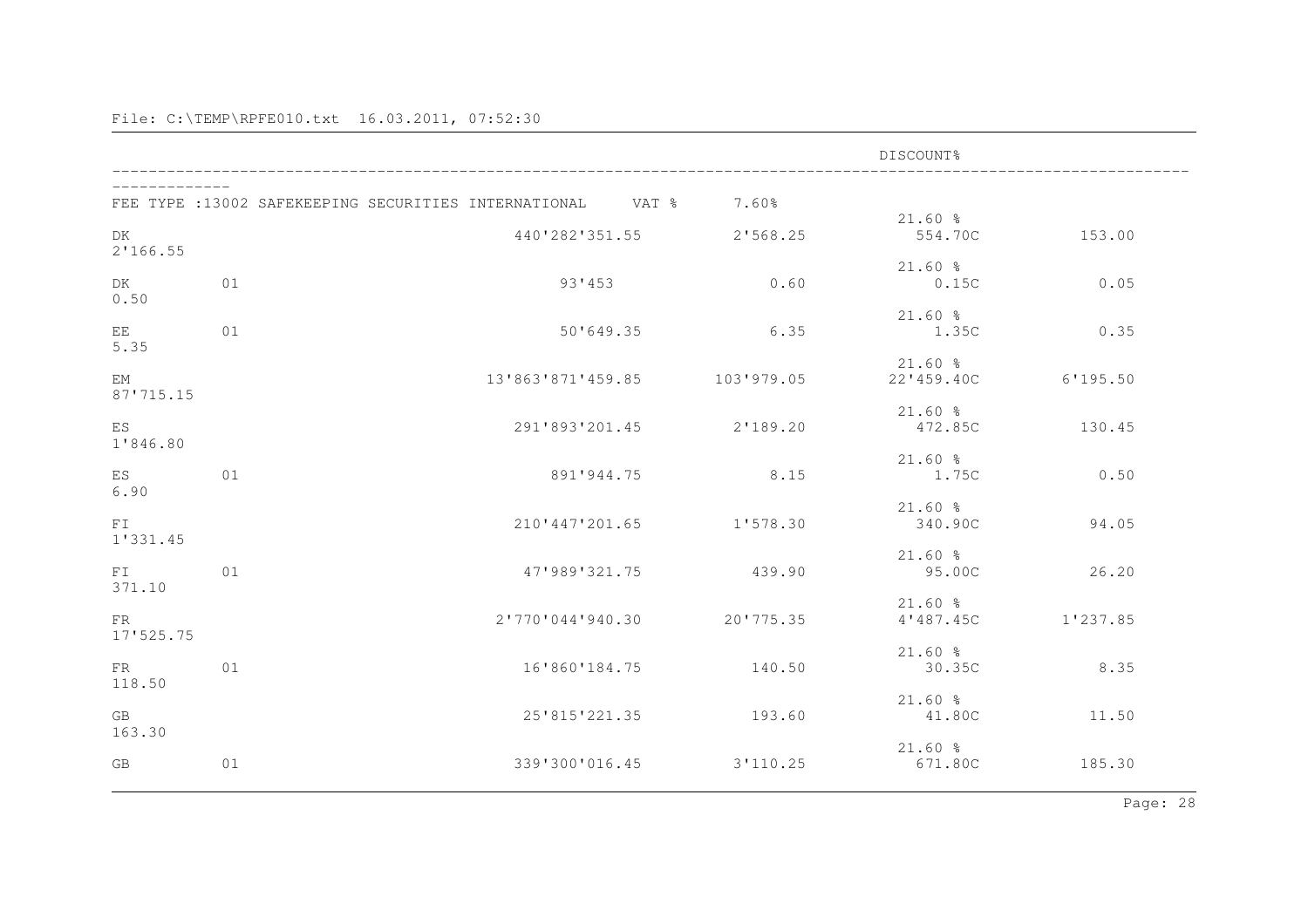| 2'623.75       |    |                |          |                        |        |
|----------------|----|----------------|----------|------------------------|--------|
| GG<br>72.55    |    | 3'442'542.95   | 86.05    | 21.60%<br>18.60C       | 5.10   |
| GG<br>44.85    | 01 | 1'594'046.65   | 53.15    | $21.60$ %<br>11.45C    | 3.15   |
| GR<br>2'784.60 |    | 132'033'983.60 | 3'300.85 | $21.60$ %<br>712.95C   | 196.70 |
| HK<br>7.30     | 01 | 260'170.95     | 8.65     | $21.60$ %<br>1.85C     | 0.50   |
| HU<br>2.10     |    | 36'709.80      | 2.45     | $21.60$ %<br>0.50C     | 0.15   |
| HU<br>0.20     | 01 | 2'706.75       | 0.25     | 21.60%<br>0.05C        | 0.00   |
| IE<br>524.60   |    | 49'749'084.70  | 621.85   | 21.60%<br>134.30C      | 37.05  |
| IE<br>6'132.65 | 01 | 457'524'428.70 | 7'625.40 | $21.60$ %<br>1'647.10C | 454.35 |
| IL.<br>0.10    | 01 | 2'027.40       | 0.10     | 21.60%<br>0.00         | 0.00   |
| IS<br>5.85     |    | 92'903         | 6.95     | $21.60$ %<br>1.50C     | 0.40   |
| IT             |    | 88'966'611.50  | 593.10   | 21.60%<br>128.10C      | 35.35  |
| 500.35<br>IT   | 01 | 1'501'682.80   | 11.25    | $21.60$ %<br>2.45C     | 0.65   |
| 9.45<br>JE     |    | 4'132'051.70   | 103.30   | 21.60%<br>22.30C       | 6.15   |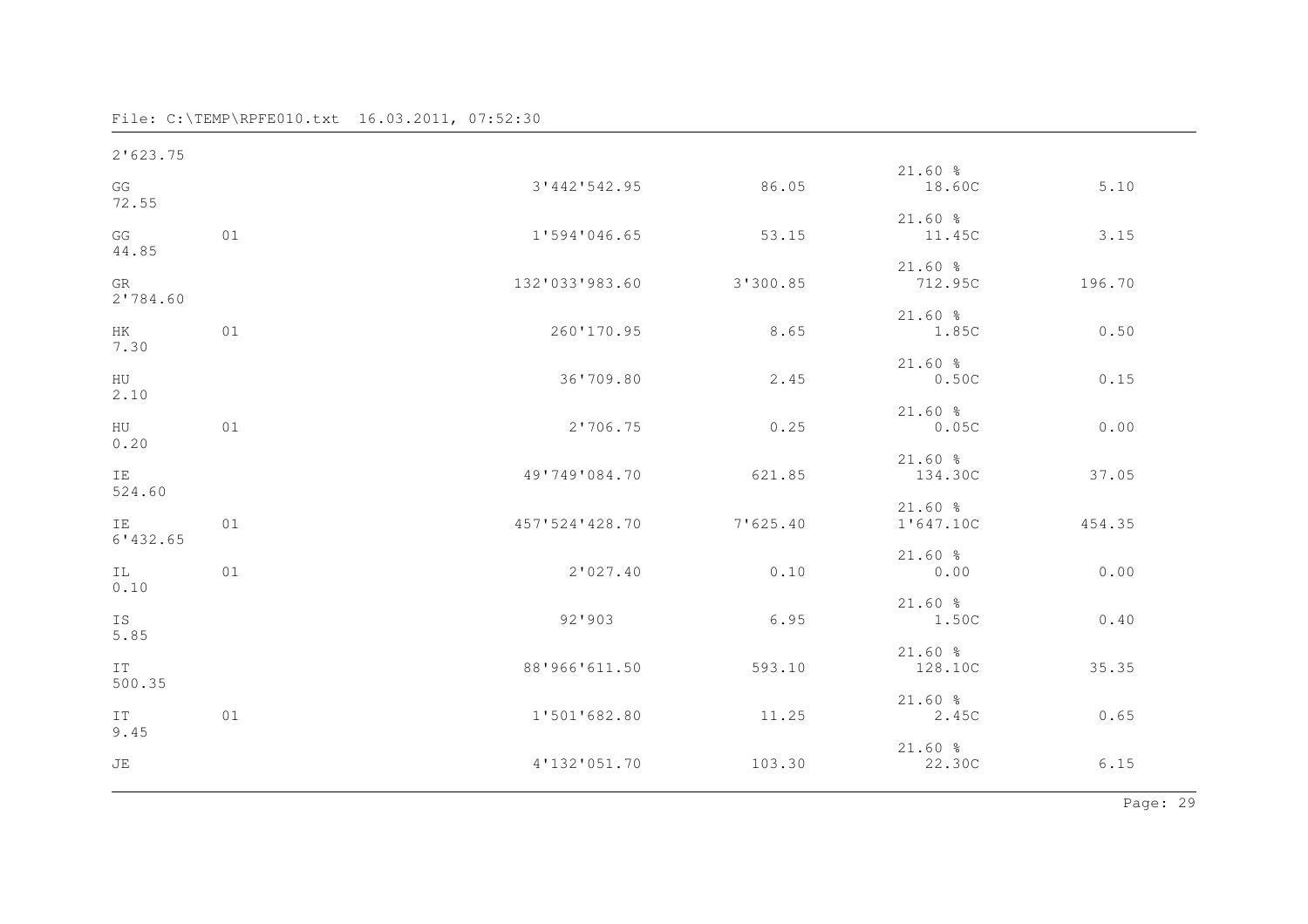| 87.15<br>JE<br>01                                                                       |                                                                  | 694.70                                 | 0.00      | $21.60$ %<br>0.00                                       | 0.00                                 |
|-----------------------------------------------------------------------------------------|------------------------------------------------------------------|----------------------------------------|-----------|---------------------------------------------------------|--------------------------------------|
| 0.00<br>JP<br>15.05                                                                     |                                                                  | 1'785'019.70                           | 17.85     | $21.60$ %<br>3.85C                                      | 1.05                                 |
|                                                                                         |                                                                  | SECTION: FEE TYPE DETAILS<br>Continued |           |                                                         |                                      |
| SIX SIS Ltd<br>$\cdot$ 12<br>Report-id<br>: 01.04.2009<br>COMPANY: SIX SIS Ltd<br>15:42 | : RPFE010F                                                       | BP: GB.999'999 NAME                    |           | SIS FEE INVOICE FOR MARCH 2009 (ALL FIGURES ARE IN CHF) | PAGE<br>Date<br>Time<br>$\mathbf{r}$ |
| MARKET SEC TYPE<br>NET FEE                                                              | ISIN                                                             | COUNTER                                | GROSS FEE | DISCOUNT<br>DISCOUNT%                                   | <b>VAT</b>                           |
|                                                                                         | FEE TYPE :13002 SAFEKEEPING SECURITIES INTERNATIONAL VAT % 7.60% |                                        |           | $21.60$ %                                               |                                      |
| JP<br>01<br>63.25                                                                       |                                                                  | 6'002'297.40                           | 75.00     | 16.20C                                                  | 4.45                                 |
| 01<br>KY.<br>77.30                                                                      |                                                                  | 2'749'961.90                           | 91.65     | $21.60$ %<br>19.80C                                     | 5.45                                 |
| LI<br>4.05                                                                              |                                                                  | 1'447'000                              | 4.80      | $21.60$ %<br>1.05C                                      | 0.30                                 |
| 01<br>LI<br>253.50                                                                      |                                                                  | 72'123'105.30                          | 300.50    | $21.60$ %<br>64.90C                                     | 17.90                                |
| LU                                                                                      |                                                                  | 71'559'799.40                          | 715.60    | $21.60$ %<br>154.50C                                    | 42.65                                |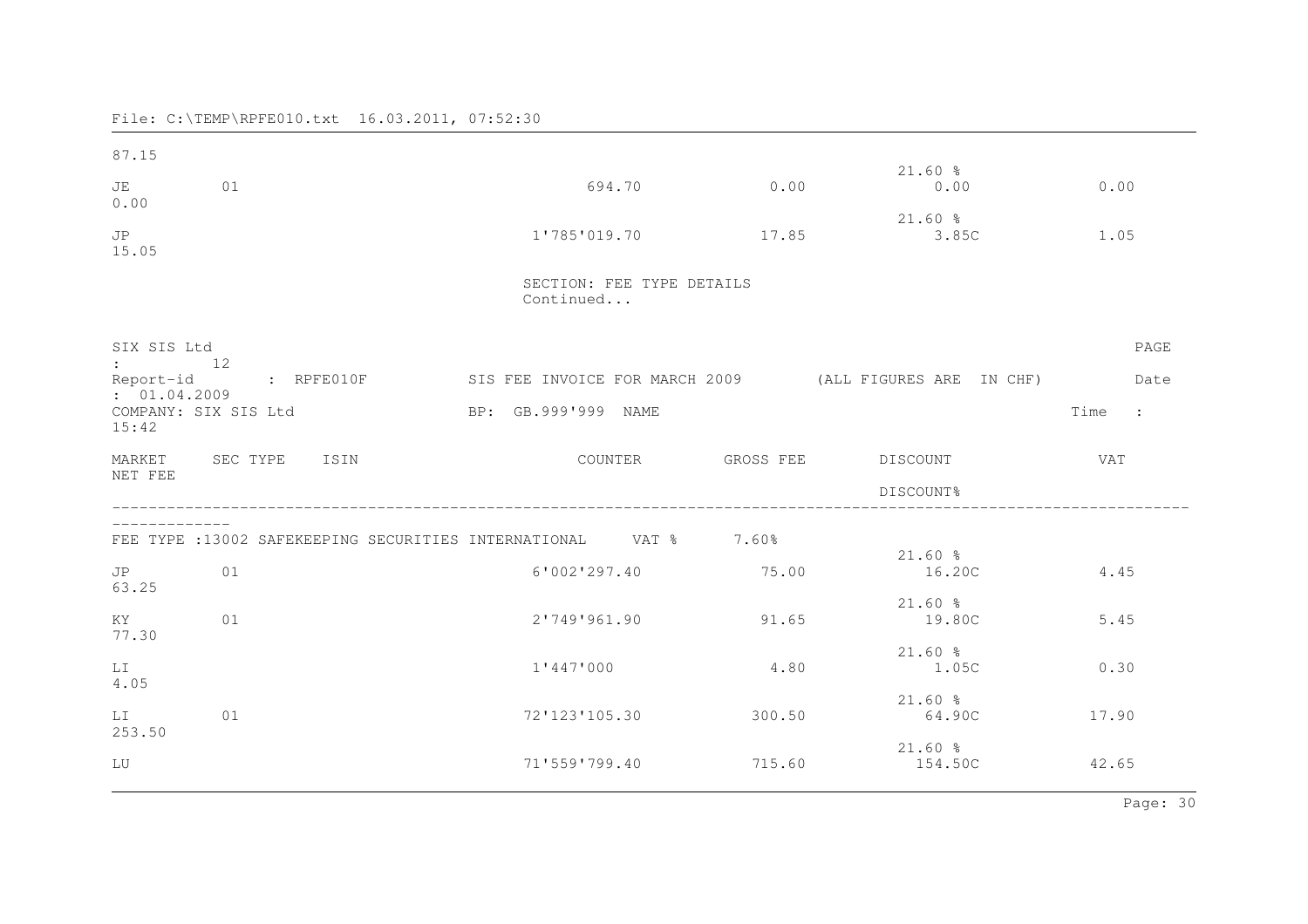| 01 |                |           | 250.60C                                                | 69.15  |
|----|----------------|-----------|--------------------------------------------------------|--------|
|    | 482'236.75     | 20.10     | $21.60$ %<br>4.35C                                     | 1.20   |
|    |                | 12'289.55 | $21.60$ %<br>2'654.55C                                 | 732.20 |
| 01 | 219'504'685.15 |           | $21.60$ %<br>276.55C                                   | 76.30  |
|    | 11'976'883.90  | 79.85     | $21.60$ %<br>17.25C                                    | 4.75   |
| 01 | 32'566'629.05  | 244.25    | $21.60$ %<br>52.75C                                    | 14.55  |
|    | 4'134'208.40   | 86.10     | $21.60$ %<br>18.60C                                    | 5.10   |
| 01 | 1'474'864.80   | 73.75     | $21.60$ %<br>15.90C                                    | 4.40   |
|    | 69'522'310.75  | 1'448.40  | $21.60$ %<br>312.85C                                   | 86.25  |
| 01 | 11'080'426.25  | 277.00    | $21.60$ %<br>59.85C                                    | 16.50  |
| 01 | 244'607.85     | 30.55     | $21.60$ %<br>6.60C                                     | 1.80   |
|    | 20'179'850.55  | 134.50    | $21.60$ %<br>29.05C                                    | 8.00   |
| 01 | 115'175'924.55 | 863.80    | 21.60%<br>186.60C                                      | 51.45  |
|    |                |           | 92'824'136.25 1'160.30<br>2'457'923'098.25<br>1'280.45 | 21.60% |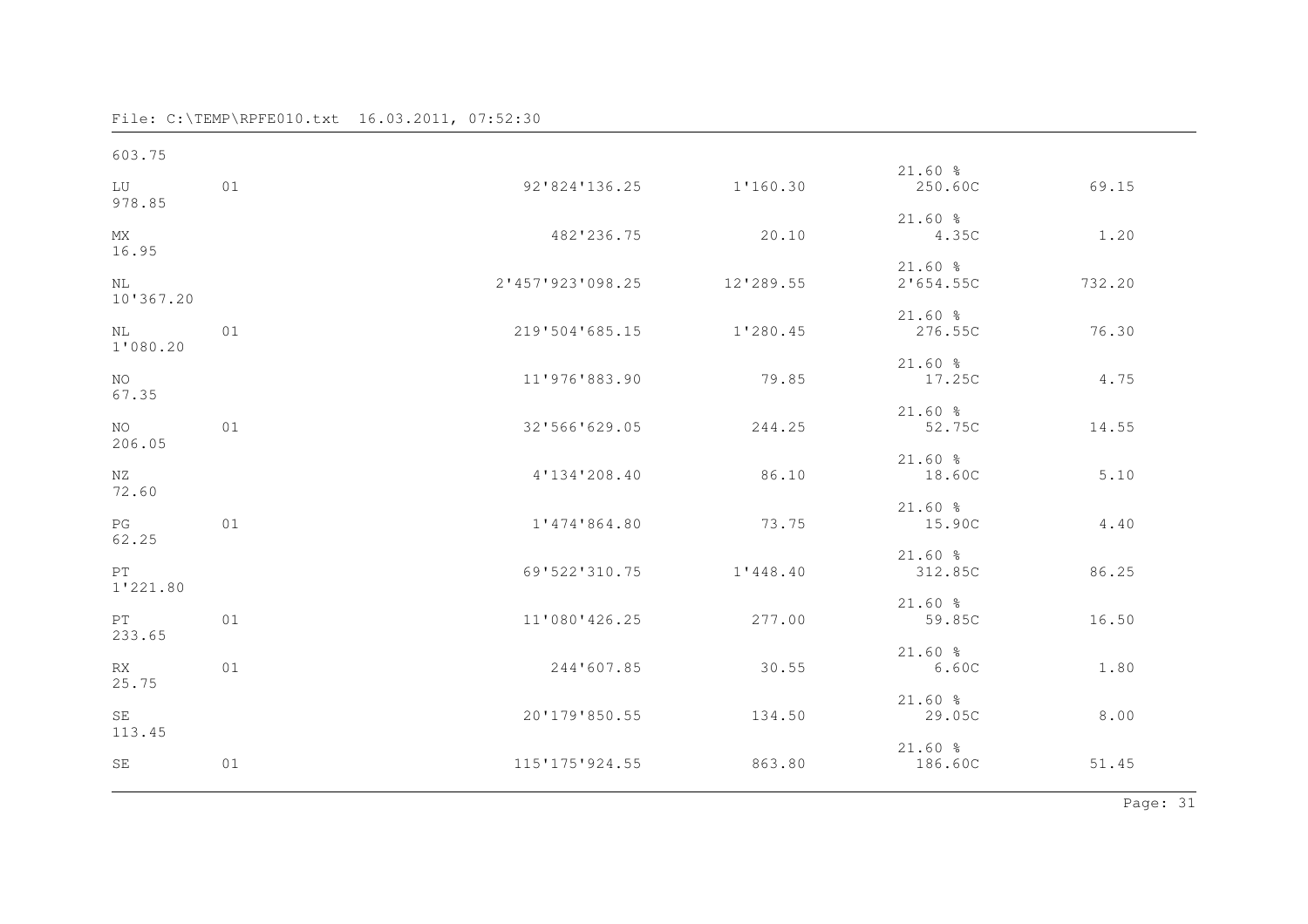File: C:\TEMP\RPFE010.txt 16.03.2011, 07:52:30

| 728.65                        |            |                                                         |          |                        |                              |
|-------------------------------|------------|---------------------------------------------------------|----------|------------------------|------------------------------|
| SG<br>1.20                    | 01         | 28'278.05                                               | 1.40     | $21.60$ %<br>0.30C     | 0.10                         |
| SI<br>163.55                  |            | 775'591.65                                              | 193.90   | $21.60$ %<br>41.90C    | 11.55                        |
| SI<br>121.80                  | 01         | 433'029.30                                              | 144.35   | $21.60$ %<br>31.15C    | 8.60                         |
| TH<br>0.10                    | 01         | 1'185.35                                                | 0.10     | 21.60%<br>0.00         | 0.00                         |
| US<br>8'252.60                |            | 2'134'422'401.15                                        | 9'782.80 | $21.60$ %<br>2'113.05C | 582.85                       |
| US<br>319.45                  | 01         | 75'736'293.35                                           | 378.70   | 21.60%<br>81.80C       | 22.55                        |
| VE<br>20.20                   |            | 115'095.25                                              | 23.95    | $21.60$ %<br>5.15C     | 1.40                         |
| VG<br>0.00                    |            | 115.05                                                  | 0.00     | $21.60$ %<br>0.00      | 0.00                         |
| VG<br>0.00                    | 01         | 638.85                                                  | 0.00     | $21.60$ %<br>0.00      | 0.00                         |
|                               |            | SECTION: FEE TYPE DETAILS<br>Continued                  |          |                        |                              |
| SIX SIS Ltd<br>$\colon$ 13    |            |                                                         |          |                        | PAGE                         |
| Report-id<br>: 01.04.2009     | : RPFE010F | SIS FEE INVOICE FOR MARCH 2009 (ALL FIGURES ARE IN CHF) |          |                        | Date                         |
| COMPANY: SIX SIS Ltd<br>15:42 |            | BP: GB.999'999 NAME                                     |          |                        | Time<br>$\ddot{\phantom{a}}$ |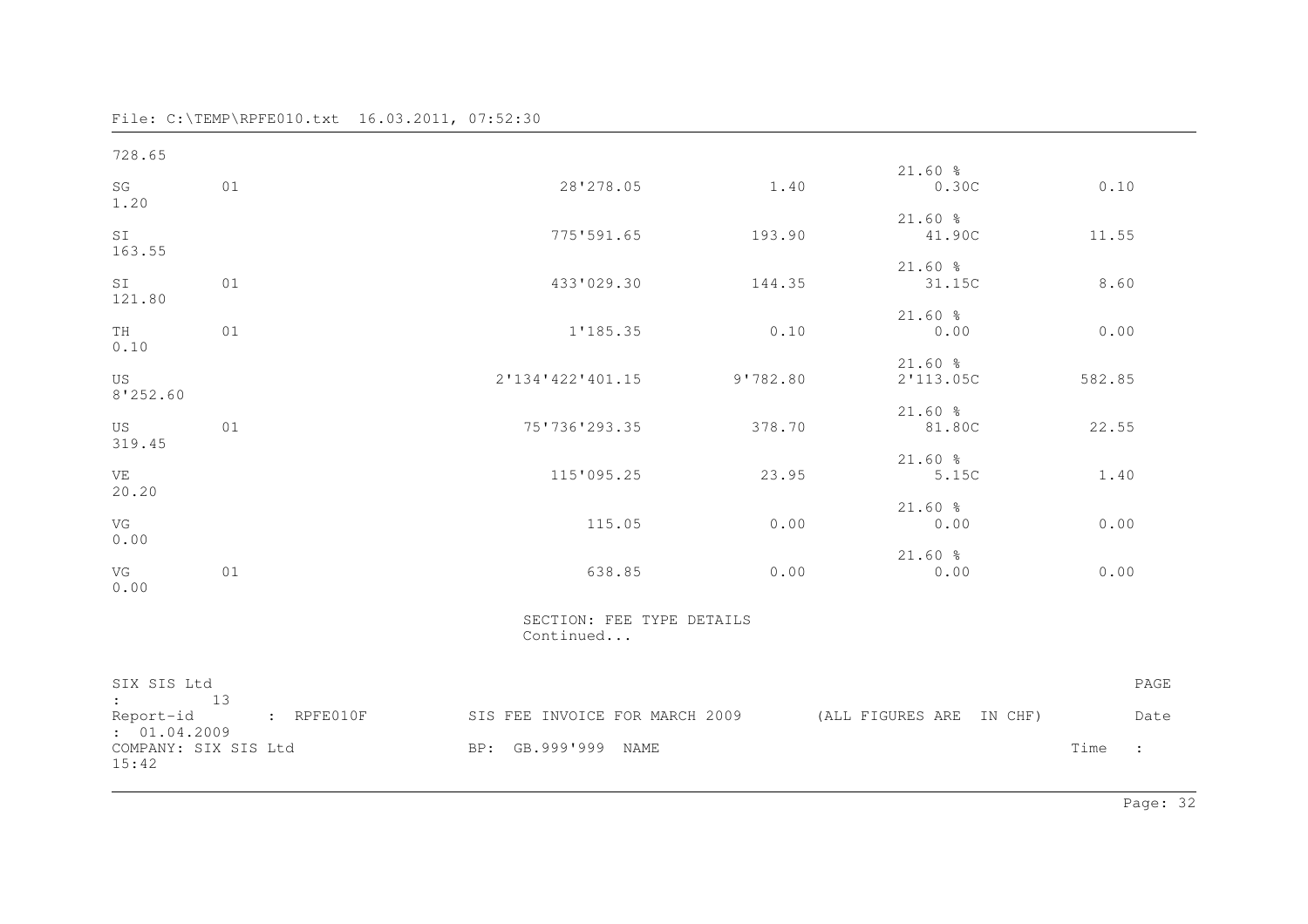| MARKET<br>NET FEE             | SEC TYPE | ISIN |                                                                                  | COUNTER | GROSS FEE  | DISCOUNT<br>DISCOUNT%   | <b>VAT</b> |
|-------------------------------|----------|------|----------------------------------------------------------------------------------|---------|------------|-------------------------|------------|
|                               |          |      | FEE TYPE : 13002 SAFEKEEPING SECURITIES INTERNATIONAL VAT % 7.60%                |         |            | $21.60$ %               |            |
| ZA<br>13.55                   |          |      | 1'286'253.95                                                                     |         | 16.05      | 3.45C                   | 0.95       |
| ZA<br>142.30                  | 01       |      | 10'118'033.50                                                                    |         | 168.65     | $21.60$ %<br>36.40C     | 10.05      |
| TOTAL FOR 13002<br>170'025.30 |          |      | 29'411'913'172.90                                                                |         | 201'551.00 | $21.60$ %<br>43'534.20C | 12'008.50  |
| MARKET<br>NET FEE             | SEC TYPE | ISIN |                                                                                  | COUNTER | GROSS FEE  | DISCOUNT                | VAT        |
| XH<br>1'030.45                |          |      | FEE TYPE :13003 SAFEKEEPING SECURITIES GLOBAL FUNDS VAT % 7.60%<br>36'645'755.55 |         | 1'221.50   | 263.85C                 | 72.80      |
| XR<br>38.80                   |          |      | 1'380'342.75                                                                     |         | 46.00      | $21.60$ %<br>9.95C      | 2.75       |
| TOTAL FOR 13003<br>1'069.25   |          |      | 38'026'098.30                                                                    |         | 1'267.50   | $21.60$ %<br>273.80C    | 75.55      |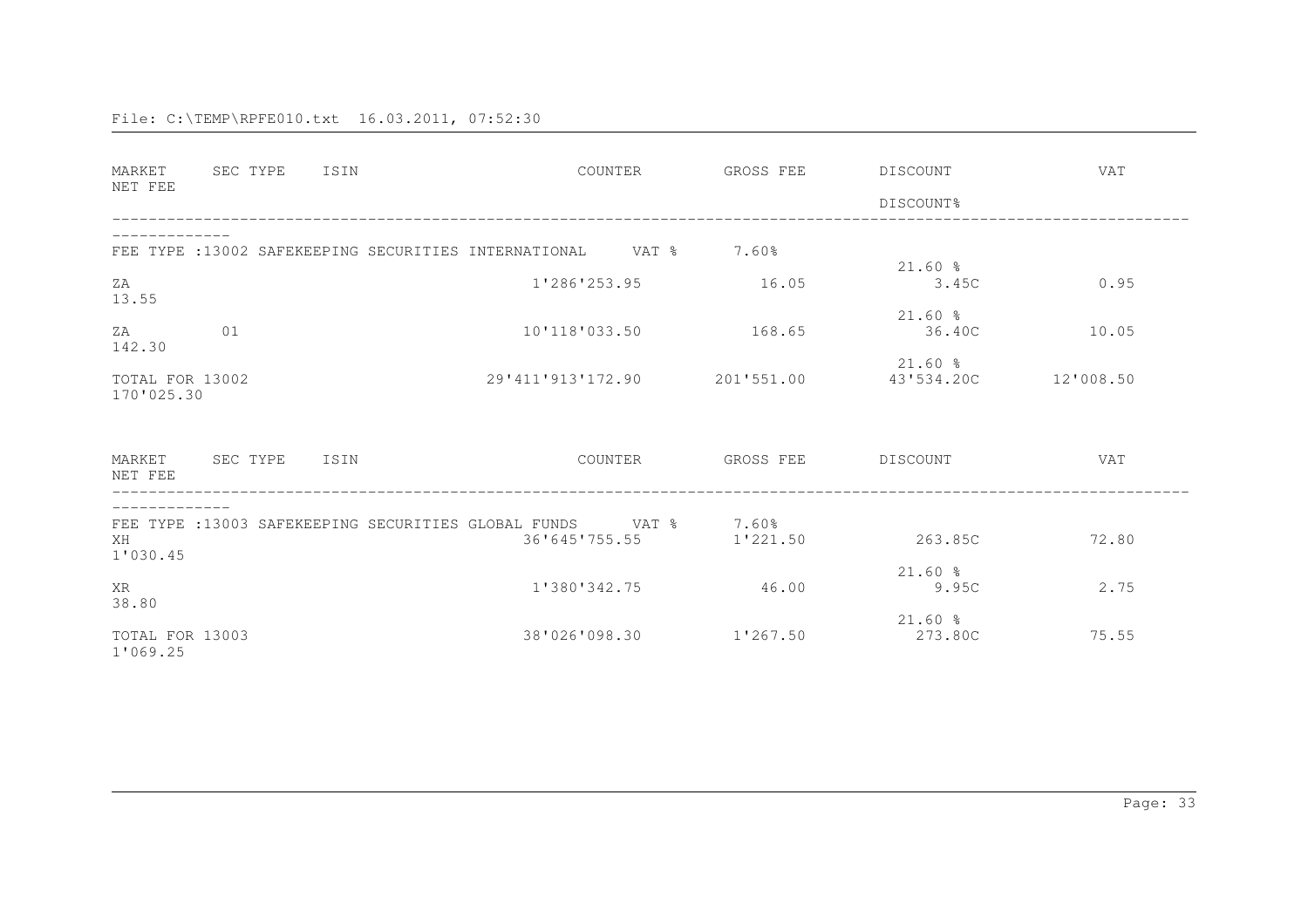SECTION: FEE TYPE DETAILS Continued...

| SIX SIS Ltd                        |              |                                |                          | PAGE |
|------------------------------------|--------------|--------------------------------|--------------------------|------|
| <b>Experience of the Community</b> |              |                                |                          |      |
| Report-id                          | $:$ RPFE010F | SIS FEE INVOICE FOR MARCH 2009 | (ALL FIGURES ARE IN CHF) | Date |

Page: 34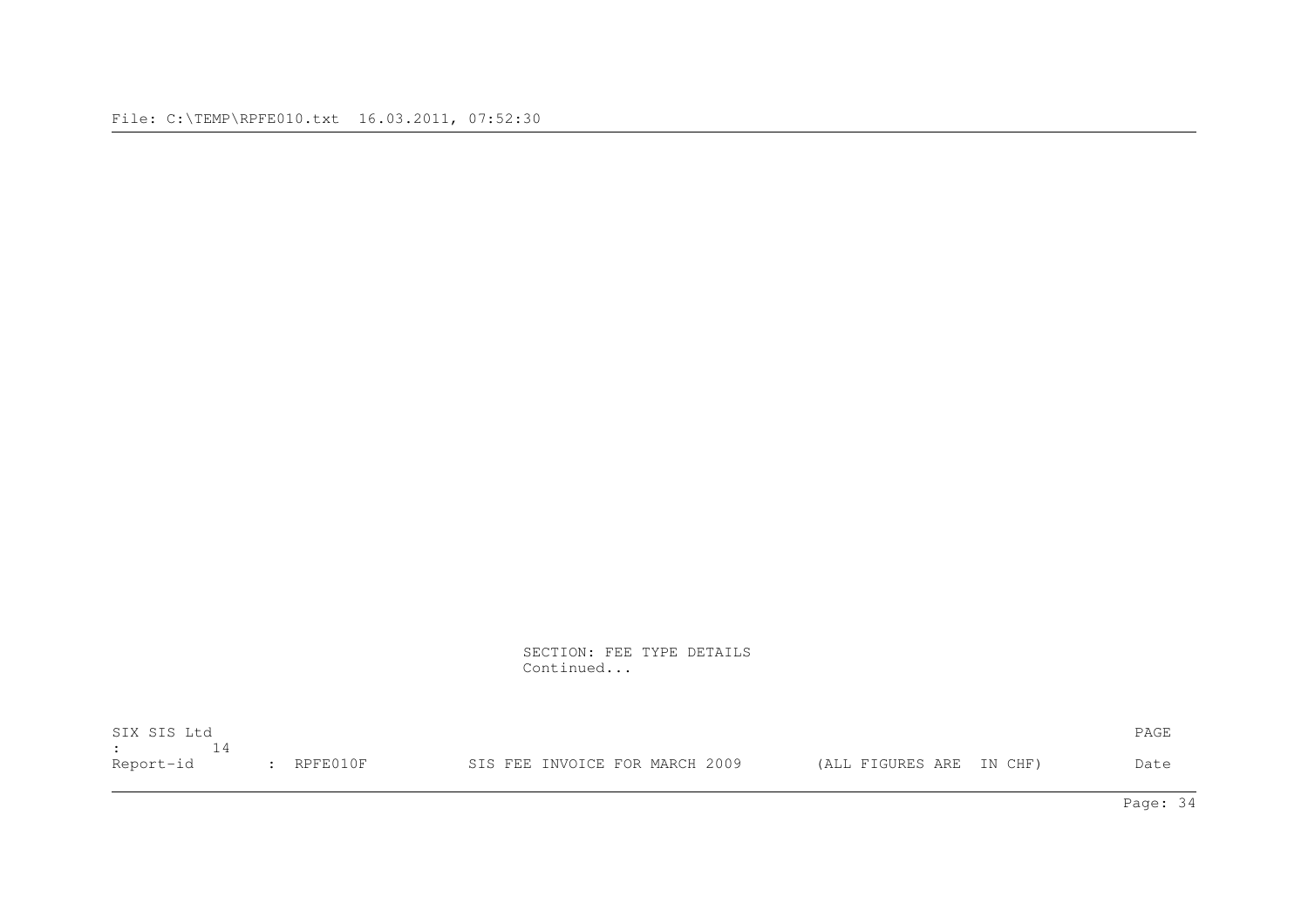| : 01.04.2009<br>COMPANY: SIS<br>15:42 |                              | BP: GB.999'999 NAME                           |                                      |                 | Time     |  |
|---------------------------------------|------------------------------|-----------------------------------------------|--------------------------------------|-----------------|----------|--|
|                                       |                              | SECTION:                                      | HIGH VOLUME SAFE KEEPING FEE DETAILS |                 |          |  |
| FEE<br>NET FEE<br>TYPE TYP KET        | SEC MAR ISIN                 | POSITION VALUE                                | GROSS FEE                            | ACTUAL DISCOUNT | VAT      |  |
| 3'778.35                              |                              | 13001 01 CH CH.001'200'526'7 1'083'280'892.85 | 4'478.95                             | 967.45C         | 266.85   |  |
| 5'214.70                              | 13001 01 CH CH.001'203'204'8 | 1'537'336'031.90                              | 6'181.65                             | 1'335.25C       | 368.30   |  |
| 7'745.60                              | 13001 01 CH CH.003'886'335'0 | 2'337'359'169.45                              | 9'181.75                             | 1'983.25C       | 547.10   |  |
| TOTAL FOR 13000<br>16'738.65          |                              | 4'957'976'094.20                              | 19'842.35                            | 4'285.95C       | 1'182.25 |  |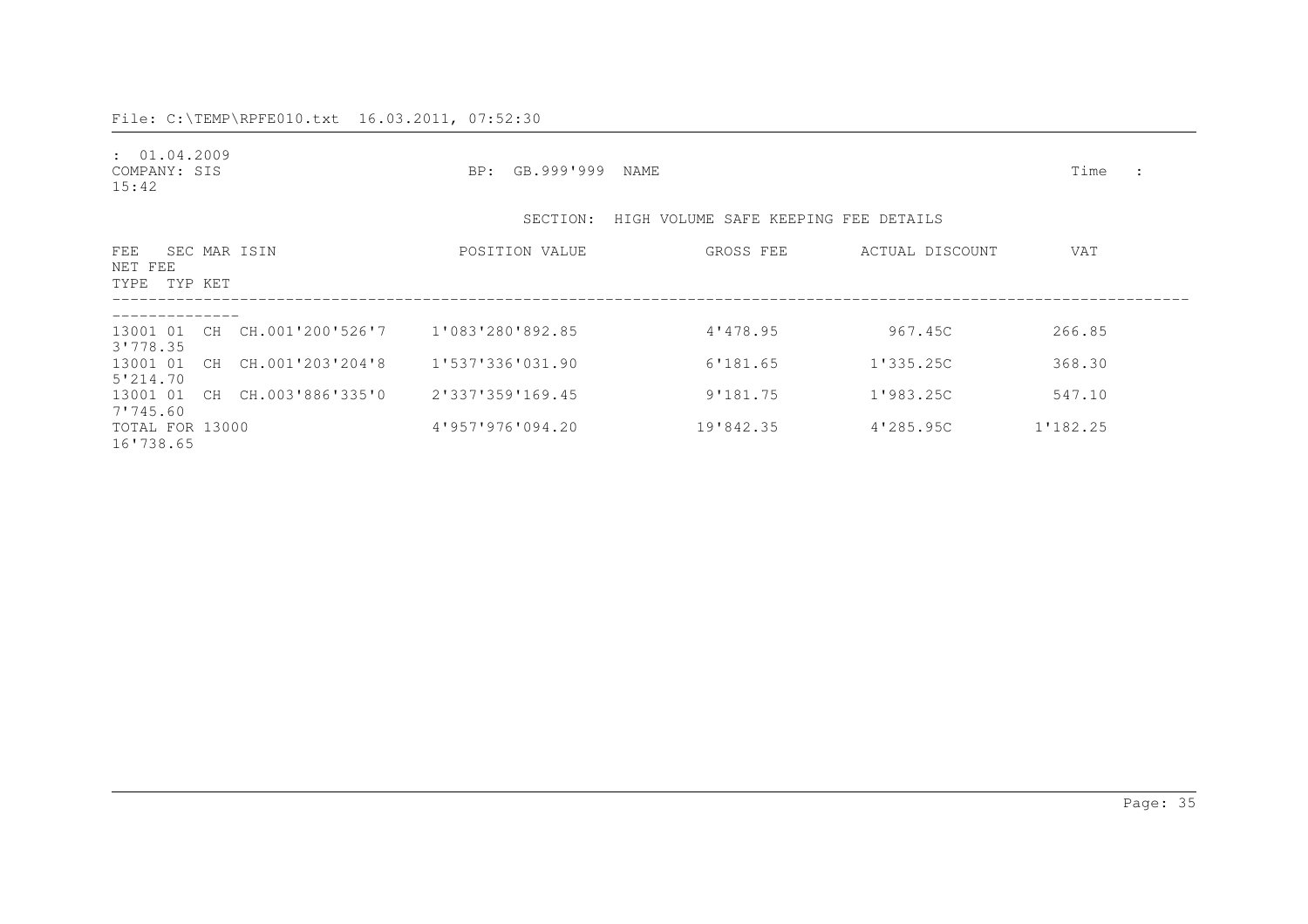SECTION: HIGH VOLUME SAFE KEEPING FEE DETAILS Continued...

SIX SIS Ltd PAGE : 15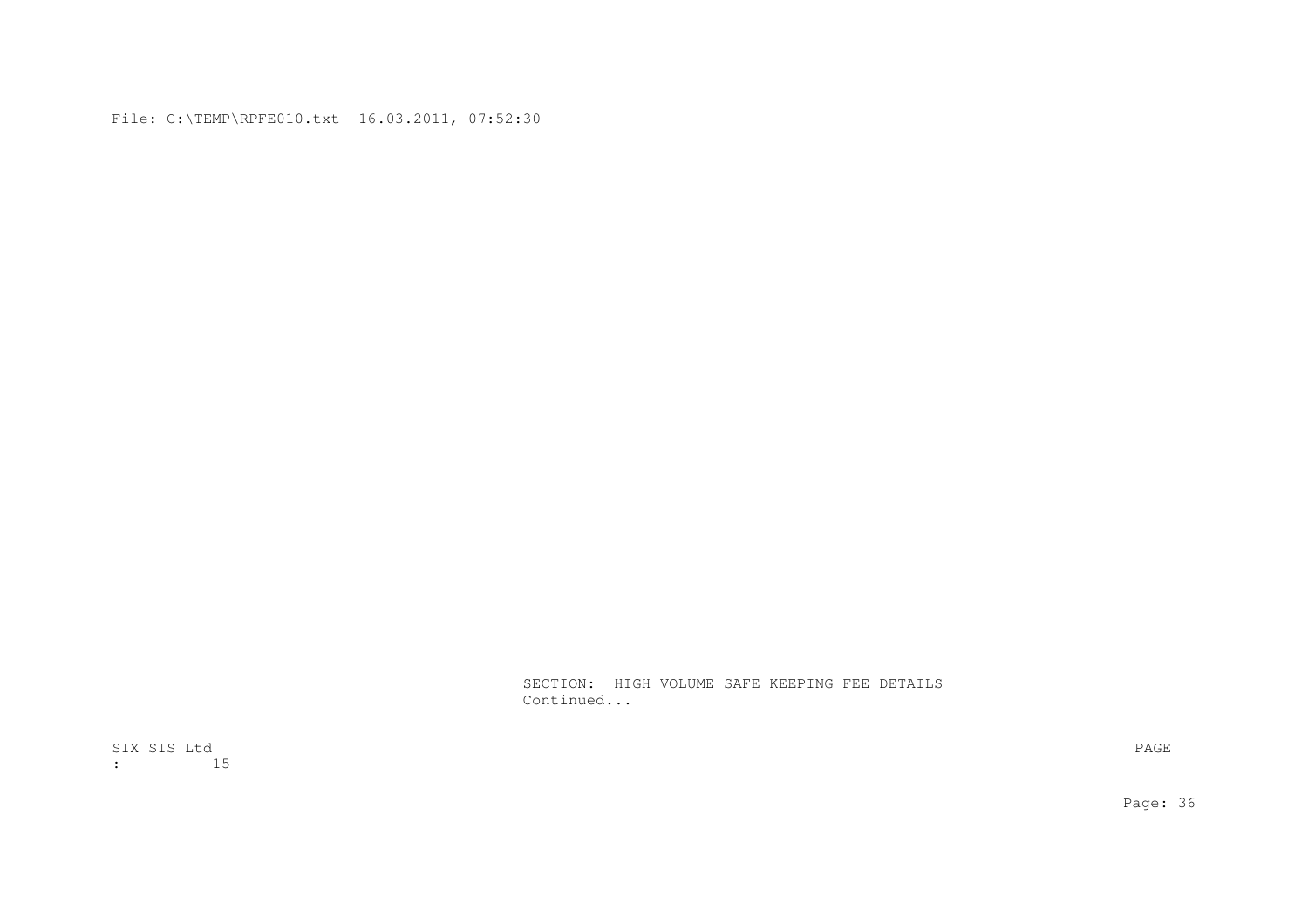| : 01.04.2009<br>COMPANY: SIX SIS Ltd<br>15:42                                                |           | Report-id : RPFE010F SIS FEE INVOICE FOR MARCH 2009 (ALL FIGURES ARE IN CHF)<br>BP: GB.999'999 NAME |                                       |                                         | Date<br>Time<br>$\sim$ 1. |
|----------------------------------------------------------------------------------------------|-----------|-----------------------------------------------------------------------------------------------------|---------------------------------------|-----------------------------------------|---------------------------|
| MARKET SEC TYPE ISIN<br>NET FEE                                                              |           |                                                                                                     |                                       | COUNTER GROSS FEE DISCOUNT<br>DISCOUNT% | <b>VAT</b>                |
| CH<br>94.45C<br>TOTAL FOR 13021<br>94.45C                                                    |           | FEE TYPE : 13021 ADDITIONAL SWISS CUSTODY REBATE VAT % 7.60%<br>25'312'456'801<br>25'312'456'801    | 87.80C<br>87.80C                      | 0.00<br>0.00                            | 6.65C<br>6.65C            |
| ACCOUNT TY MARKET SEC TYPE<br>NET FEE                                                        |           |                                                                                                     |                                       | COUNTER GROSS FEE DISCOUNT              | <b>VAT</b>                |
| FEE TYPE : 13100 SAFEKEEPING LINES<br><b>RX</b><br>11'440.05<br>TOTAL FOR 13100<br>11'440.05 |           | 10'632<br>10'632                                                                                    | VAT % 7.60%<br>10'632.00<br>10'632.00 | 0.00<br>0.00                            | 808.05<br>808.05          |
| CA TYPE<br>MRKT CATGR MARKET<br>NET FEE                                                      |           | COUNTER                                                                                             |                                       | GROSS FEE DISCOUNT                      | <b>VAT</b>                |
| FEE TYPE : 14000 BP MANDATORY ACTION<br>01<br>710.15<br>02<br>753.10                         | RX<br>RX. | 66<br>35                                                                                            | VAT % 7.60%<br>660.00<br>700.00       | 0.00<br>0.00                            | 50.15<br>53.10            |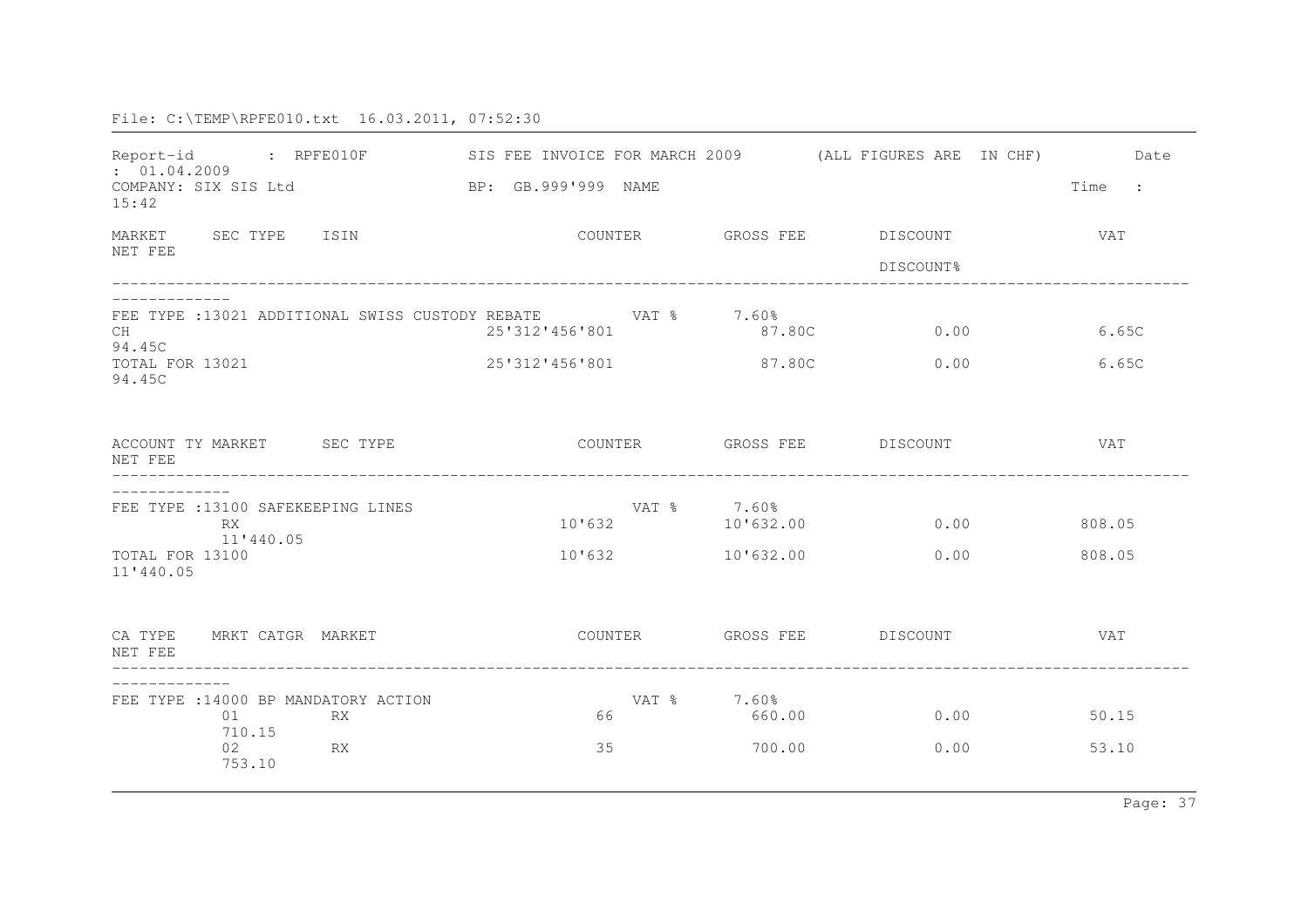03 RX 13 455.00 0.00 34.50 489.5004 RX 1 50.00 0.00 3.80 53.80 05 RX 2 150.00 0.00 11.40 161.404101 RX 702 0.00 0.00 0.00 0.004102 4102 RX 174 0.00 0.00 0.00 0.004103 4103 RX 231 0.00 0.00 0.00 0.004104 4104 RX 13 0.00 0.00 0.00 0.004105 RX 0.00 0.00 0.00 0.00 0.00 0.004107 RX 1 0.00 0.00 0.00 0.00 0.004112 4112 RX 9 0.00 0.00 0.00 0.004113 RX 2 0.00 0.00 0.00 0.00 0.004201 4201 RX 175 0.00 0.00 0.00 0.004202 RX 6 0.00 0.00 0.00 0.00 0.004609 RX 1 0.00 0.00 0.00 0.00 0.00TOTAL FOR 14000 1'432 2'015.00 0.00 152.95 2'167.95COUNTER GROSS FEE DISCOUNT VAT NET FEE-------------FEE TYPE :14480 BP PROXY VOTING AND MEETING CARDS VAT % 7.60% 0 1'250.00 0.00 95.00

File: C:\TEMP\RPFE010.txt 16.03.2011, 07:52:30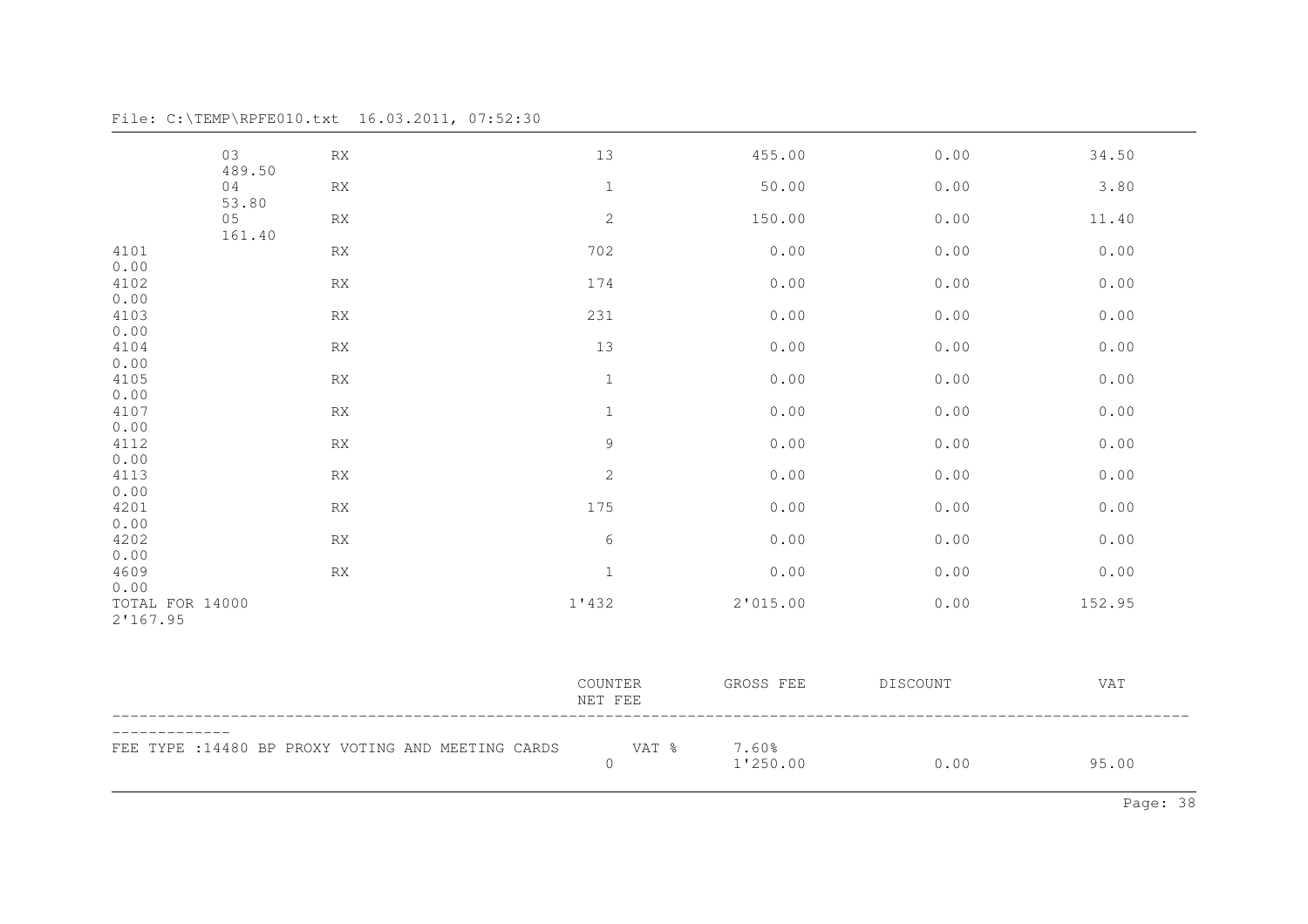| TOTAL FOR 14480<br>1'345.00                                                                                                   | $\cap$              | 1'345.00                   | $1'250.00$ 0.00 95.00 |                     |
|-------------------------------------------------------------------------------------------------------------------------------|---------------------|----------------------------|-----------------------|---------------------|
|                                                                                                                               | NET FEE             | COUNTER GROSS FEE DISCOUNT |                       | VAT                 |
| FEE TYPE : 14481 BP PROXY VOTING (MT565)                                                                                      | $\Omega$<br>91.45   | VAT % 7.60%<br>85.00       | 0.00                  | 6.45                |
| TOTAL FOR 14481<br>91.45                                                                                                      | $\Omega$            | 85.00                      | 0.00                  | 6.45                |
|                                                                                                                               | Continued           | SECTION: FEE TYPE DETAILS  |                       |                     |
| SIX SIS Ltd<br>$\colon$ 16                                                                                                    |                     |                            |                       | PAGE                |
| Report-id : RPFE010F SIS FEE INVOICE FOR MARCH 2009 (ALL FIGURES ARE IN CHF)<br>: 01.04.2009<br>COMPANY: SIX SIS Ltd<br>15:42 | BP: GB.999'999 NAME |                            |                       | Date Date<br>Time : |
|                                                                                                                               | NET FEE             | COUNTER GROSS FEE DISCOUNT | DISCOUNT%             | VAT                 |
| FEE TYPE : 14483 BP PROXY VOTING / ADM CARDS VIA ISS                                                                          | $\circ$             | VAT % 7.60%<br>1'225.00    | 0.00                  | 92.95               |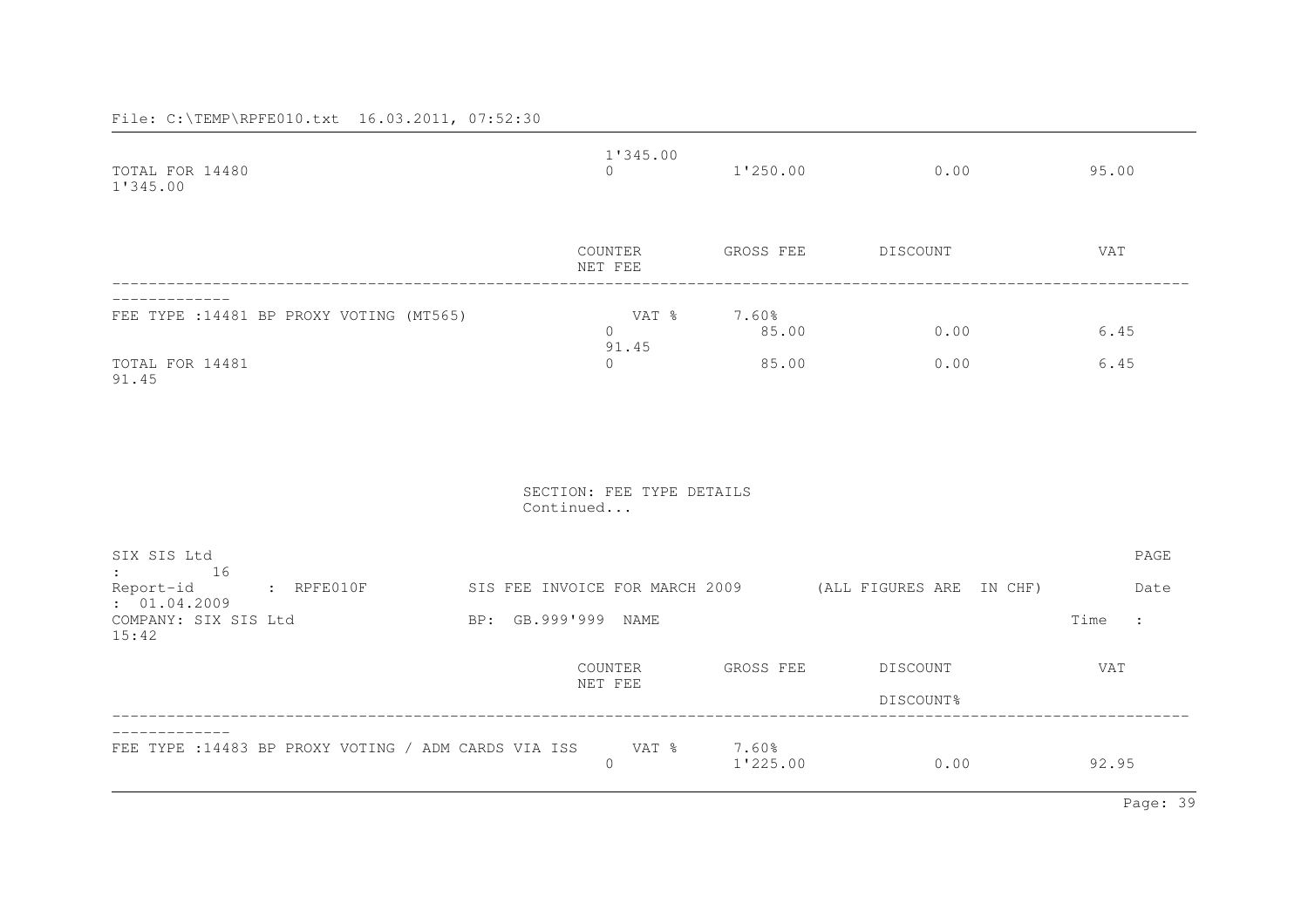| TOTAL FOR 14483                                          | 1'317.95<br>$\Omega$ | 1'225.00             | 0.00     | 92.95      |
|----------------------------------------------------------|----------------------|----------------------|----------|------------|
| 1'317.95                                                 |                      |                      |          |            |
| CA TYPE<br>MRKT CATGR MARKET<br>NET FEE                  | COUNTER              | GROSS FEE            | DISCOUNT | VAT        |
| FEE TYPE : 14600 BP VOLUNTARY ACTIONS<br>01<br><b>RX</b> | VAT %<br>2           | 0.00%<br>20.00       | 0.00     | 0.00       |
| 20.00<br>02<br>RX                                        | 117                  | 2'340.00             | 0.00     | 0.00       |
| 2'340.00<br><b>RX</b><br>03                              | 13                   | 455.00               | 0.00     | 0.00       |
| 455.00<br>TOTAL FOR 14600<br>2'815.00                    | 132                  | 2'815.00             | 0.00     | 0.00       |
|                                                          | COUNTER<br>NET FEE   | GROSS FEE            | DISCOUNT | VAT        |
| FEE TYPE : 14620 BP VOLUNTARY ACTIONS BOOKINGS           | VAT %<br>41          | $0.00\%$<br>1'230.00 | 0.00     | 0.00       |
| TOTAL FOR 14620<br>1'230.00                              | 1'230.00<br>41       | 1'230.00             | 0.00     | 0.00       |
| MRKT CATGR MARKET<br>CCO ID<br>NET FEE                   | COUNTER              | GROSS FEE            | DISCOUNT | <b>VAT</b> |
| FEE TYPE : 14750 CROSSBORDER COMPENSATION ORDERS         | VAT %                | 7.60%                |          |            |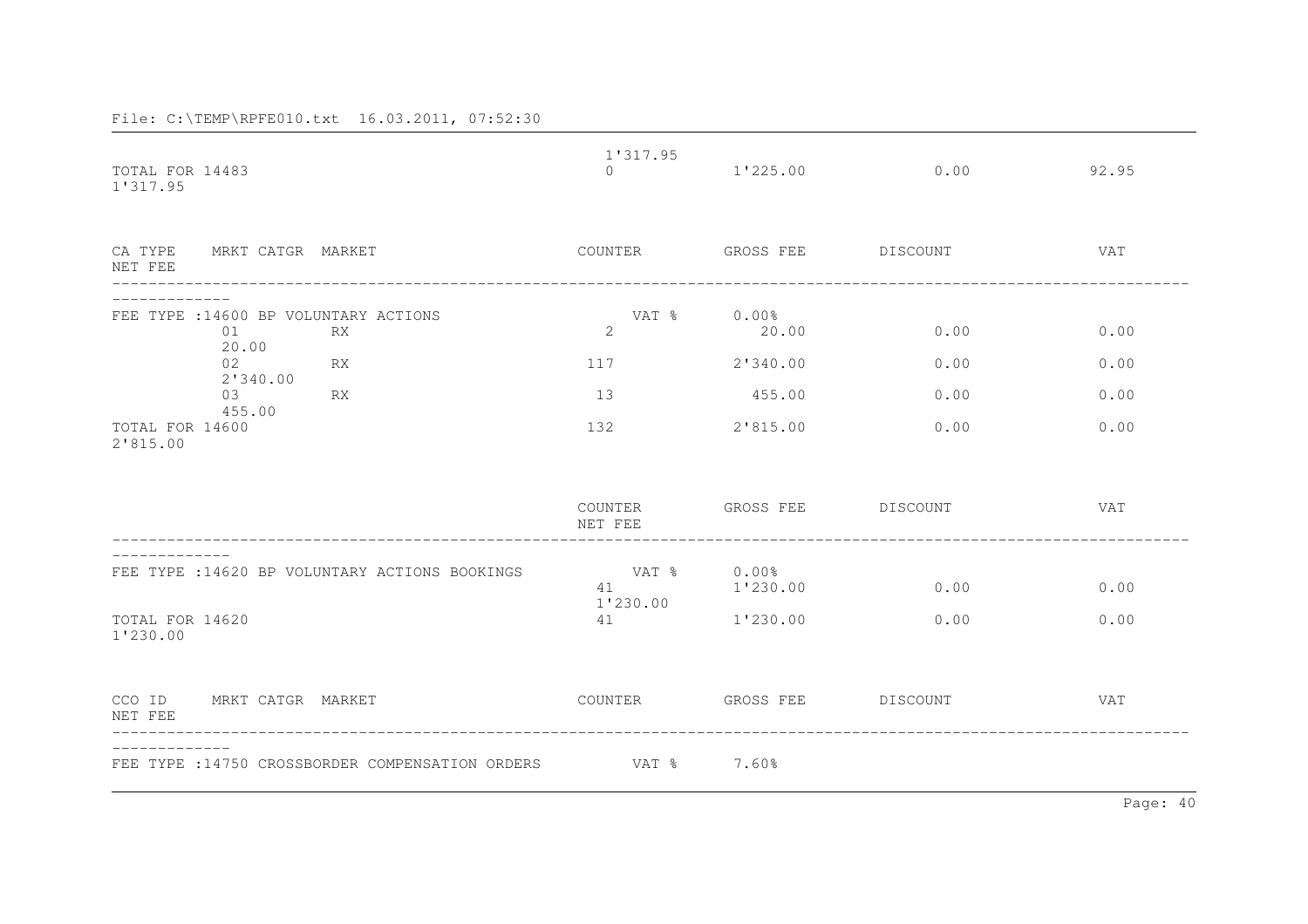|  |  | File: C:\TEMP\RPFE010.txt  16.03.2011, 07:52:30 |  |  |
|--|--|-------------------------------------------------|--|--|
|--|--|-------------------------------------------------|--|--|

| 02                | <b>RX</b>  | 5                                                                                                                                              | 100.00                  | 0.00                         | 7.60                                             |
|-------------------|------------|------------------------------------------------------------------------------------------------------------------------------------------------|-------------------------|------------------------------|--------------------------------------------------|
| 107.60            | <b>RX</b>  | $\mathbf{1}$                                                                                                                                   | 20.00                   | 0.00                         | 1.50                                             |
|                   | <b>RX</b>  | $\mathbf{1}$                                                                                                                                   | 35.00                   | 0.00                         | 2.65                                             |
|                   | <b>RX</b>  | $\mathbf{1}$                                                                                                                                   | 20.00                   | 0.00                         | 1.50                                             |
|                   | <b>RX</b>  | $\overline{4}$                                                                                                                                 | 80.00                   | 0.00                         | 6.10                                             |
|                   | RX         | $\mathsf 3$                                                                                                                                    | 60.00                   | 0.00                         | 4.55                                             |
| TOTAL FOR 14750   |            | 15                                                                                                                                             | 315.00                  | 0.00                         | 23.90                                            |
|                   |            | COUNTER                                                                                                                                        |                         |                              | VAT                                              |
|                   |            | 1                                                                                                                                              | 25.00                   | 0.00                         | 1.90                                             |
| TOTAL FOR 14800   |            | $\mathbf{1}$                                                                                                                                   | 25.00                   | 0.00                         | 1.90                                             |
| BKNG FNCTN CCO ID |            | COUNTER                                                                                                                                        |                         |                              | VAT                                              |
|                   |            | VAT %                                                                                                                                          |                         |                              |                                                  |
|                   |            |                                                                                                                                                |                         |                              | 0.00                                             |
| NL100046          | <b>EUR</b> | $\circ$                                                                                                                                        | 0.00                    | 0.00                         | 0.00                                             |
| DE100408          | <b>EUR</b> | $\circ$                                                                                                                                        | 58.05                   | 0.00                         | 4.40                                             |
|                   | US100017   | MARKET DEST BP ID CURRENCY<br>FEE TYPE : 14800 CORPORATE ACTION THIRD-PARTY FEES<br>CURRENCY<br>FEE TYPE : 14810 PROXY THIRD-PARTY FEES<br>CHF | 26.90<br>$\overline{0}$ | VAT % 7.60%<br>7.60%<br>0.00 | GROSS FEE DISCOUNT<br>GROSS FEE DISCOUNT<br>0.00 |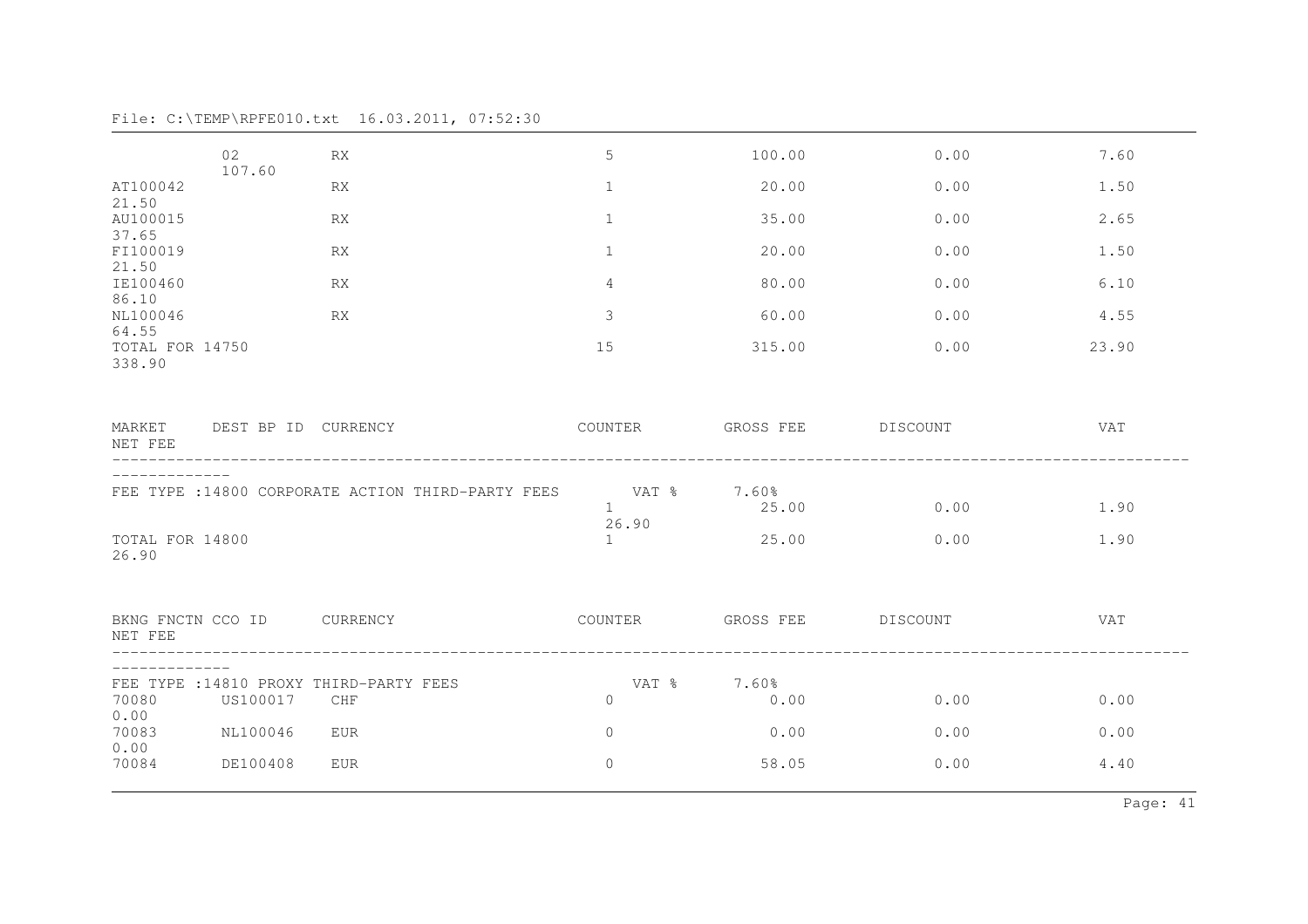| 62.45                         |          |                                          |                                        |                 |                   |                                                                                  |            |              |
|-------------------------------|----------|------------------------------------------|----------------------------------------|-----------------|-------------------|----------------------------------------------------------------------------------|------------|--------------|
| 70084<br>2'634.80             | FI100019 | <b>EUR</b>                               | $\overline{0}$                         |                 | 2'448.75          | 0.00                                                                             | 186.05     |              |
| 70084<br>1'234.70             | NL100046 | <b>EUR</b>                               | $\mathbf{0}$                           |                 | 1'147.50          | 0.00                                                                             | 87.20      |              |
| 70084<br>123.85               | PT100002 | <b>EUR</b>                               | $\Omega$                               |                 | 115.10            | 0.00                                                                             | 8.75       |              |
| 70084<br>435.50               | SE100033 | SEK                                      | $\Omega$                               |                 | 404.75            | 0.00                                                                             | 30.75      |              |
|                               |          |                                          | SECTION: FEE TYPE DETAILS<br>Continued |                 |                   |                                                                                  |            |              |
| SIX SIS Ltd<br>$\cdot$ 17     |          |                                          |                                        |                 |                   |                                                                                  |            | PAGE         |
| Report-id<br>: 01.04.2009     |          |                                          |                                        |                 |                   | : RPFE010F         SIS FEE INVOICE FOR MARCH 2009       (ALL FIGURES ARE IN CHF) |            | Date         |
| COMPANY: SIX SIS Ltd<br>15:42 |          |                                          | BP: GB.999'999 NAME                    |                 |                   |                                                                                  | Time       | $\mathbf{r}$ |
|                               |          |                                          |                                        | COUNTER         | GROSS FEE         | DISCOUNT                                                                         | <b>VAT</b> |              |
|                               |          |                                          | NET FEE                                |                 |                   | DISCOUNT%                                                                        |            |              |
| TOTAL FOR 14810<br>4'491.30   |          | FEE TYPE : 14810 PROXY THIRD-PARTY FEES  | $\mathbf{0}$                           | VAT %           | 7.60%<br>4'174.15 | 0.00                                                                             | 317.15     |              |
|                               |          |                                          | COUNTER<br>NET FEE                     |                 |                   | GROSS FEE DISCOUNT                                                               | <b>VAT</b> |              |
|                               |          | FEE TYPE : 14820 INCOME THIRD-PARTY FEES | $\Omega$                               | VAT %<br>314.05 | 7.60%<br>291.90   | 0.00                                                                             | 22.15      |              |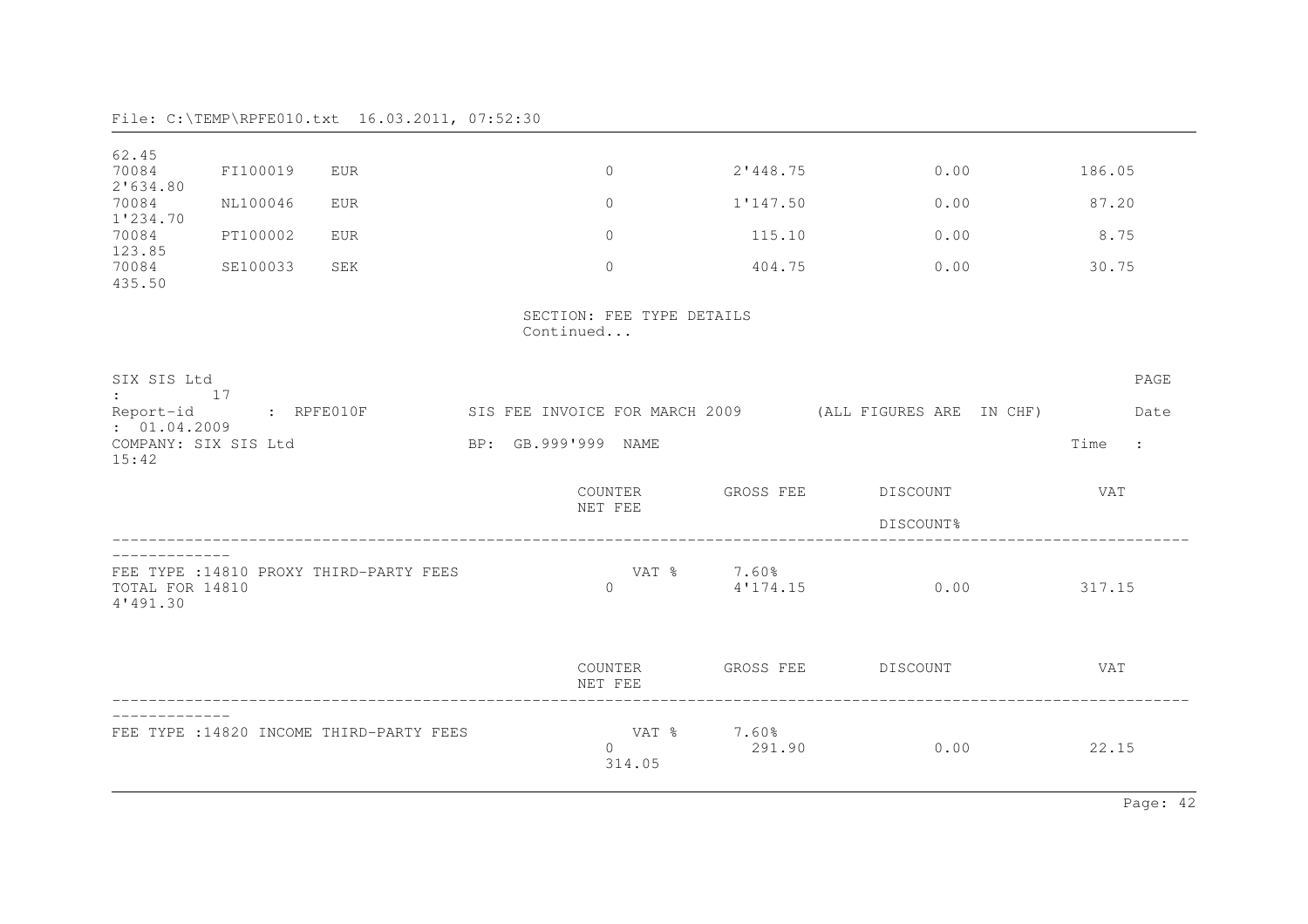| TOTAL FOR 14820<br>314.05                                                                                      | $\overline{0}$                          | 291.90                           | 0.00         | 22.15            |
|----------------------------------------------------------------------------------------------------------------|-----------------------------------------|----------------------------------|--------------|------------------|
| CA TYPE<br>MRKT CATGR MARKET<br>NET FEE                                                                        | COUNTER                                 | GROSS FEE                        | DISCOUNT     | <b>VAT</b>       |
| FEE TYPE : 14950 TAX CASH SERVICE<br>TOTAL FOR 14950<br>1'845.40                                               | VAT %<br>$\cap$<br>1'845.40<br>$\Omega$ | 7.60%<br>1'715.00<br>1'715.00    | 0.00<br>0.00 | 130.40<br>130.40 |
| CURRENCY MSG TYPE<br>NET FEE                                                                                   |                                         | COUNTER GROSS FEE DISCOUNT       |              | <b>VAT</b>       |
| FEE TYPE : 20050 WITHDRAWAL OF FUNDS<br>200<br>1'930.00<br>TOTAL FOR 20050<br>1'930.00                         | VAT %<br>193<br>193                     | $0.00\%$<br>1'930.00<br>1'930.00 | 0.00<br>0.00 | 0.00<br>0.00     |
| CURRENCY MSG TYPE<br>NET FEE                                                                                   | COUNTER                                 | GROSS FEE DISCOUNT               |              | VAT              |
| FEE TYPE :20060 CANCELLATION OF MONEY TRANSFER ORDER VAT % 0.00%<br>210<br>150.00<br>TOTAL FOR 20060<br>150.00 | $\mathbf{1}$<br>$\mathbf{1}$            | 150.00<br>150.00                 | 0.00<br>0.00 | 0.00<br>0.00     |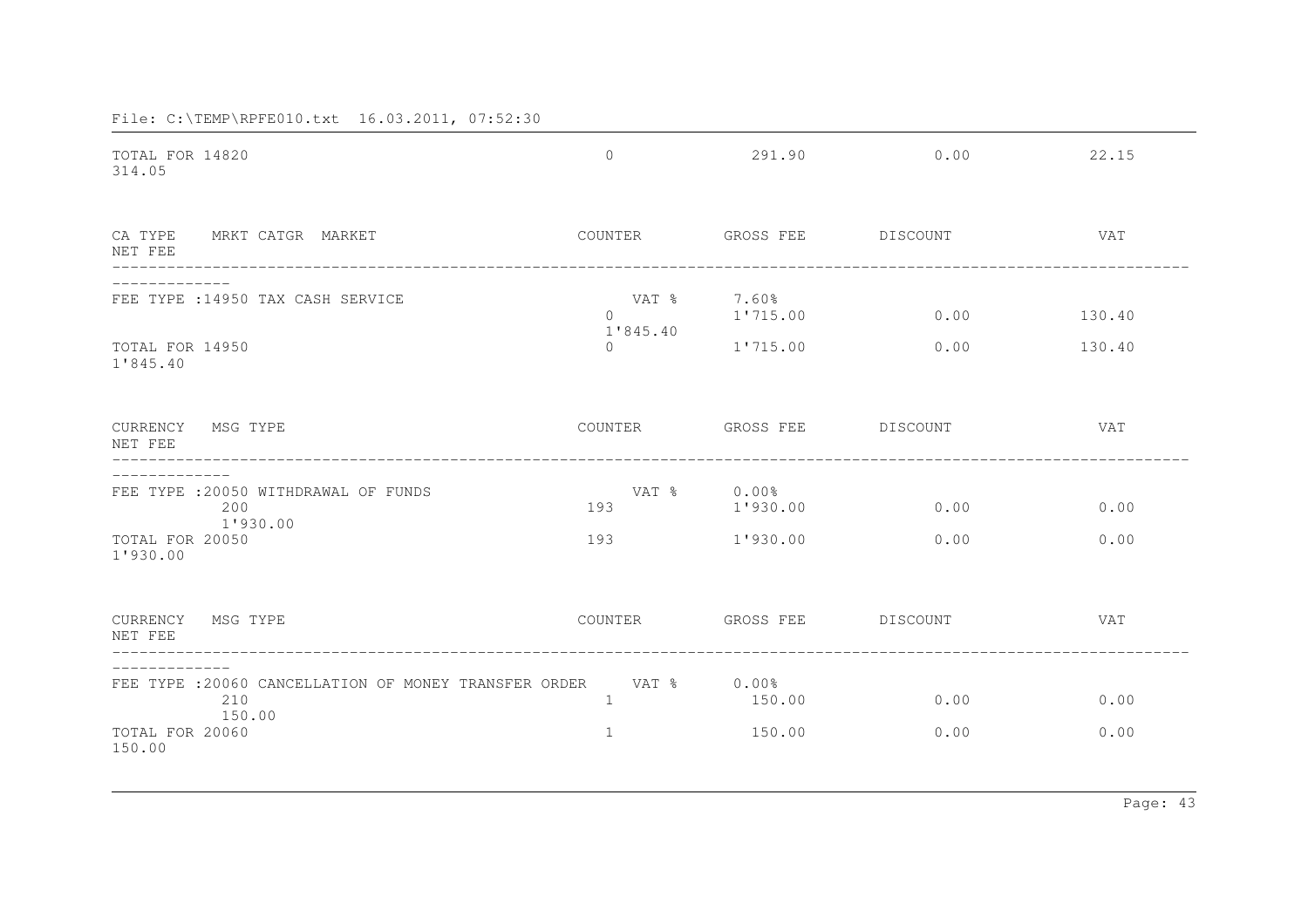|                                                                                                                               |                                      | COUNTER<br>NET FEE                           | GROSS FEE                           | DISCOUNT                                                | <b>VAT</b>                                   |
|-------------------------------------------------------------------------------------------------------------------------------|--------------------------------------|----------------------------------------------|-------------------------------------|---------------------------------------------------------|----------------------------------------------|
| FEE TYPE : 21050 SLB BORROWER FEE<br>TOTAL FOR 21050<br>612.65                                                                |                                      | 7'887'713.91<br>612.65<br>7'887'713.91       | VAT % 0.00%<br>612.65<br>612.65     | 0.00<br>0.00                                            | 0.00<br>0.00                                 |
|                                                                                                                               |                                      | COUNTER<br>NET FEE                           |                                     | GROSS FEE DISCOUNT                                      | VAT                                          |
| TOTAL FOR 23000<br>8'198.40                                                                                                   | FEE TYPE : 23000 REPO ADMINISTRATION | 55'762'885'950<br>8'198.40<br>55'762'885'950 | VAT % 7.60%<br>7'619.35<br>7'619.35 | 0.00<br>0.00                                            | 579.05<br>579.05                             |
|                                                                                                                               |                                      | SECTION: FEE TYPE DETAILS<br>Continued       |                                     |                                                         |                                              |
| SIX SIS Ltd<br>$\mathbf{r}$ and the state of $\mathbf{r}$<br>18<br>Report-id<br>: 01.04.2009<br>COMPANY: SIX SIS Ltd<br>15:42 | $R$ $R$ $P$ $F$ $E$ $0$ $1$ $0$ $F$  | BP: GB.999'999 NAME                          |                                     | SIS FEE INVOICE FOR MARCH 2009 (ALL FIGURES ARE IN CHF) | PAGE<br>Date<br>Time<br>$\ddot{\phantom{0}}$ |

Page: 44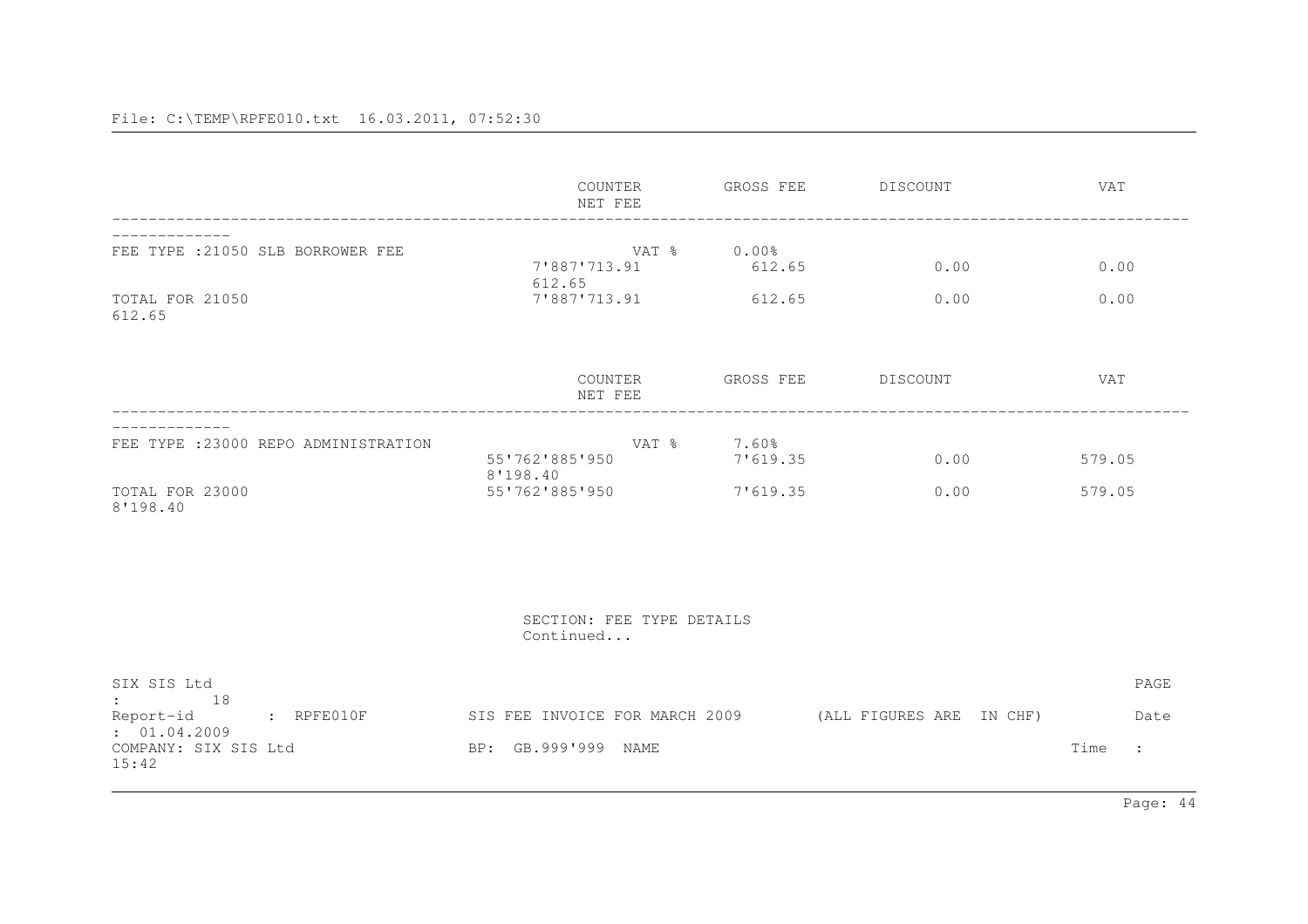| TRD PLTFRM CSH/MRG PR PUR/REPUR<br>NET FEE                                        | COUNTER                   | GROSS FEE DISCOUNT                    | DISCOUNT%            | <b>VAT</b>           |
|-----------------------------------------------------------------------------------|---------------------------|---------------------------------------|----------------------|----------------------|
| FEE TYPE : 23100 REPO ORDER<br>TOTAL FOR 23100<br>1'701.00                        | 486<br>1'701.00<br>486    | VAT % 0.00%<br>1'701.00<br>1'701.00   | 0.00<br>0.00         | 0.00<br>0.00         |
| SUBST TYPE CSH/MRG PR PUR/REPUR<br>NET FEE                                        |                           | COUNTER GROSS FEE DISCOUNT            |                      | <b>VAT</b>           |
| FEE TYPE : 23150 REPO GC-SELECT<br><b>CT</b><br>49.00<br>TOTAL FOR 23150<br>49.00 | 427<br>0.00<br>14<br>441  | VAT % 0.00%<br>0.00<br>49.00<br>49.00 | 0.00<br>0.00<br>0.00 | 0.00<br>0.00<br>0.00 |
|                                                                                   | COUNTER<br>NET FEE        | GROSS FEE DISCOUNT                    |                      | <b>VAT</b>           |
| FEE TYPE : 23350 REPO CUSTODY COVER ACCOUNT SNB<br>TOTAL FOR 23350<br>269.00      | VAT %<br>1<br>269.00<br>1 | 7.60%<br>250.00<br>250.00             | 0.00<br>0.00         | 19.00<br>19.00       |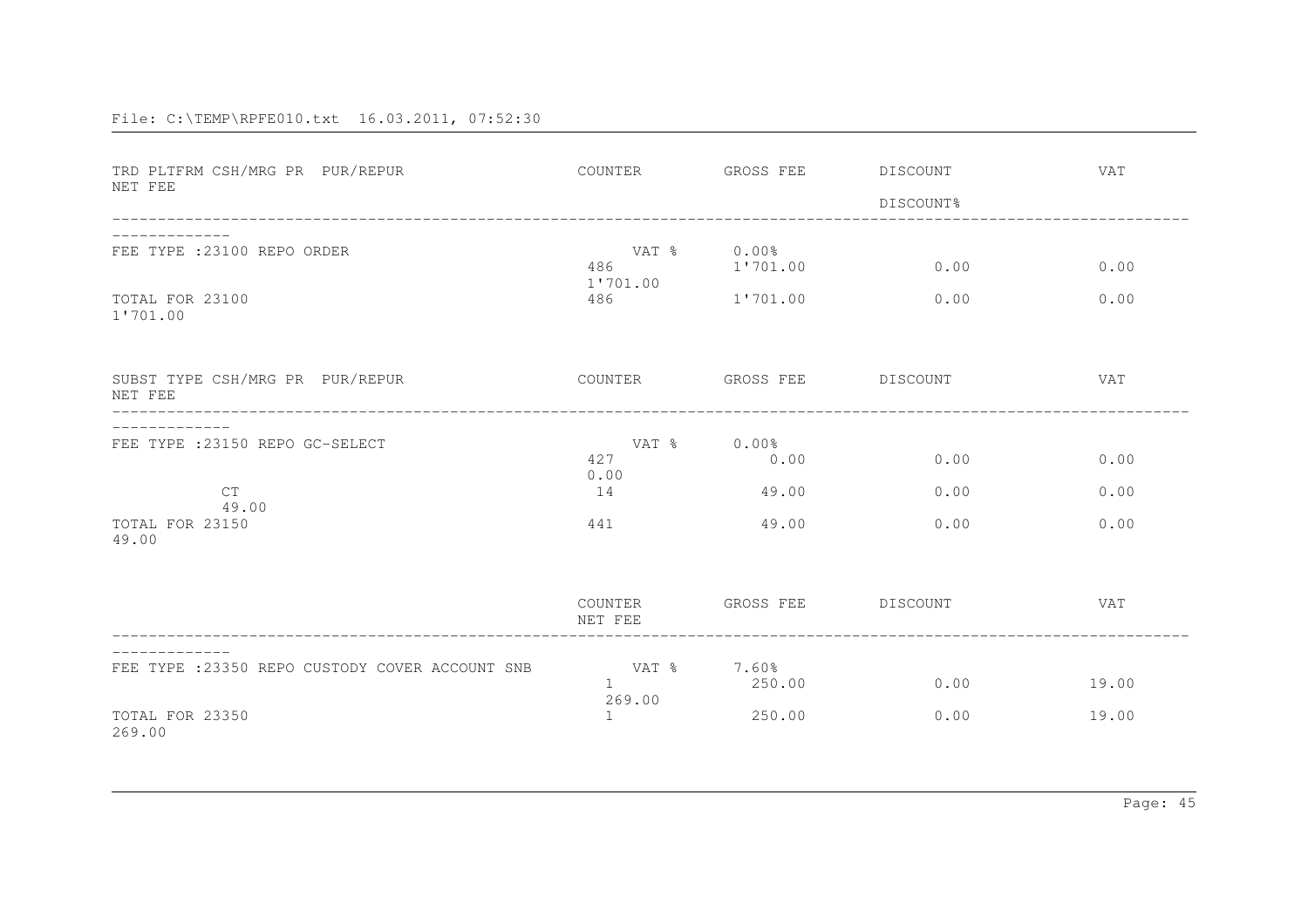| MSG TYPE SUB MSG TY<br>NET FEE<br>____________________________ |                                    | COUNTER GROSS FEE DISCOUNT |          | <b>VAT</b> |
|----------------------------------------------------------------|------------------------------------|----------------------------|----------|------------|
| FEE TYPE : 62000 STATUS INTIMATIONS                            | VAT % 0.00%<br>352'491<br>3'524.90 | 3'524.90                   | 0.00     | 0.00       |
| TOTAL FOR 62000<br>3'524.90                                    | 352'491 3'524.90                   |                            | 0.00     | 0.00       |
| QUERY ID<br>NET FEE<br>_________________________________       |                                    | COUNTER GROSS FEE DISCOUNT |          | VAT        |
| FEE TYPE :63000 QUERY PROCESSING                               | 3'312<br>3'312.00                  | VAT % 0.00%<br>3'312.00    | 0.00     | 0.00       |
| TOTAL FOR 63000<br>3'312.00                                    | 3'312                              | 3'312.00                   | 0.00     | 0.00       |
| MEDIA<br>NET FEE                                               |                                    | COUNTER GROSS FEE DISCOUNT |          | VAT        |
| FEE TYPE : 63100 OUTPUT OF OUERIES                             | 5'794'148<br>113.15                | VAT % 0.00%<br>113.15      | 0.00     | 0.00       |
| TOTAL FOR 63100<br>113.15                                      | 5'794'148                          | 113.15                     | 0.00     | 0.00       |
| REPORT ID<br>NET FEE                                           | COUNTER                            | GROSS FEE                  | DISCOUNT | VAT        |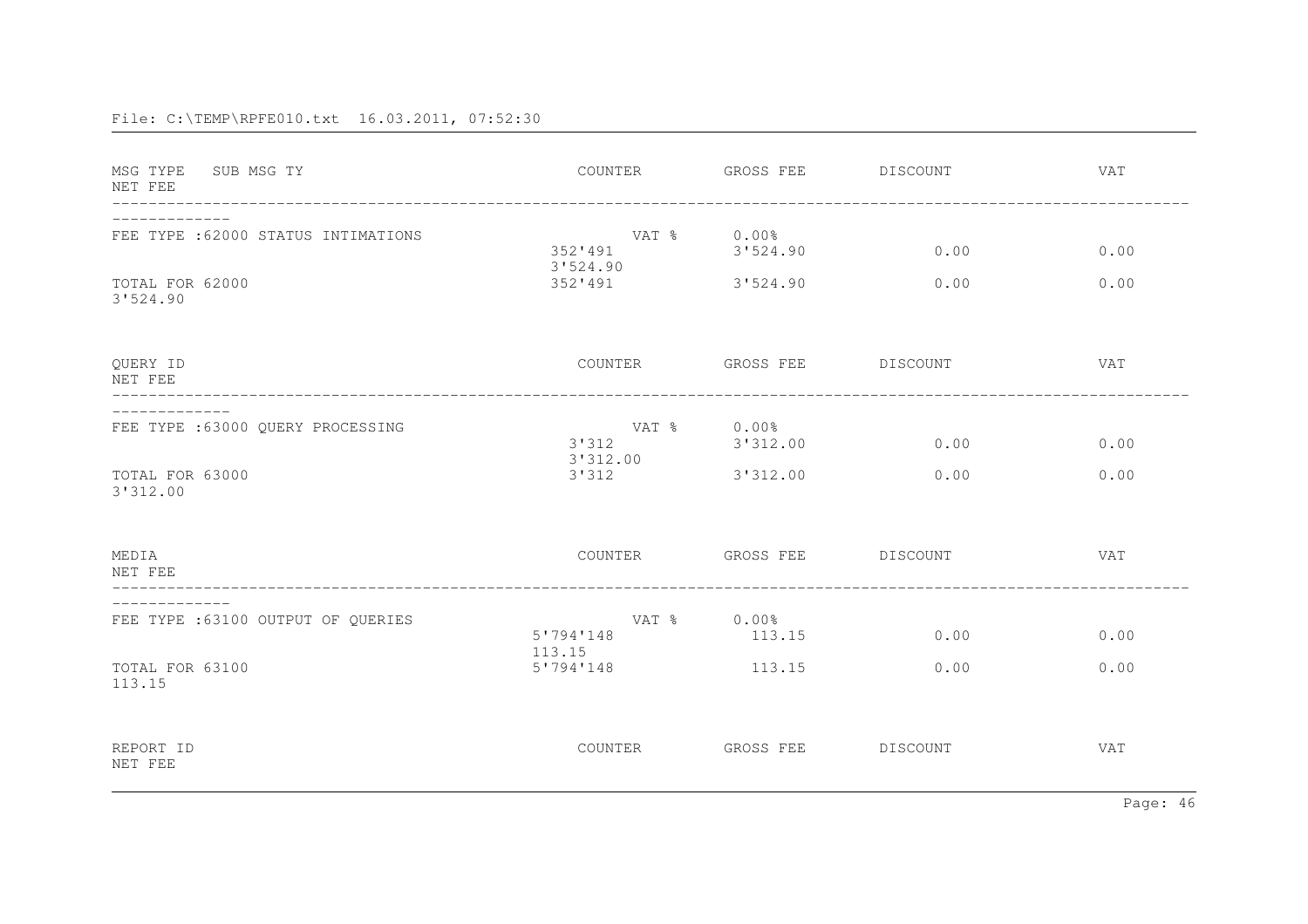| FEE TYPE :64000 REPORT PROCESSING (WITHOUT VAT)                     | 110                 | VAT %<br>0.00             | 0.00%<br>0.00  | 0.00                                                    | 0.00                   |
|---------------------------------------------------------------------|---------------------|---------------------------|----------------|---------------------------------------------------------|------------------------|
| RPKC001                                                             |                     | 22                        | 22.00          | 0.00                                                    | 0.00                   |
| 22.00<br>RPKM001                                                    |                     | 22                        | 22.00          | 0.00                                                    | 0.00                   |
| 22.00<br>RPKM002                                                    |                     | 22                        | 22.00          | 0.00                                                    | 0.00                   |
| 22.00<br>RPLA010<br>22.00                                           |                     | 22                        | 22.00          | 0.00                                                    | 0.00                   |
|                                                                     | Continued           | SECTION: FEE TYPE DETAILS |                |                                                         |                        |
| SIX SIS Ltd<br>19                                                   |                     |                           |                |                                                         | PAGE                   |
| Report-id<br>$R$ $R$ $P$ $F$ $E$ $0$ $1$ $0$ $F$<br>: 01.04.2009    |                     |                           |                | SIS FEE INVOICE FOR MARCH 2009 (ALL FIGURES ARE IN CHF) | Date                   |
| COMPANY: SIX SIS Ltd<br>15:42                                       | BP: GB.999'999 NAME |                           |                |                                                         | Time<br>$\ddot{\cdot}$ |
| REPORT ID                                                           |                     | COUNTER                   | GROSS FEE      | DISCOUNT                                                | <b>VAT</b>             |
| NET FEE                                                             |                     |                           |                | DISCOUNT%                                               |                        |
| FEE TYPE :64000 REPORT PROCESSING (WITHOUT VAT)<br>RPLC030<br>44.00 |                     | VAT %<br>44               | 0.00%<br>44.00 | 0.00                                                    | 0.00                   |
| RPLS050                                                             |                     | 22                        | 22.00          | 0.00                                                    | 0.00                   |
| 22.00<br>RPLS060                                                    |                     | $\mathbf{1}$              | 1.00           | 0.00                                                    | 0.00                   |
| 1.00<br>RPLS070<br>44.00                                            |                     | 44                        | 44.00          | 0.00                                                    | 0.00                   |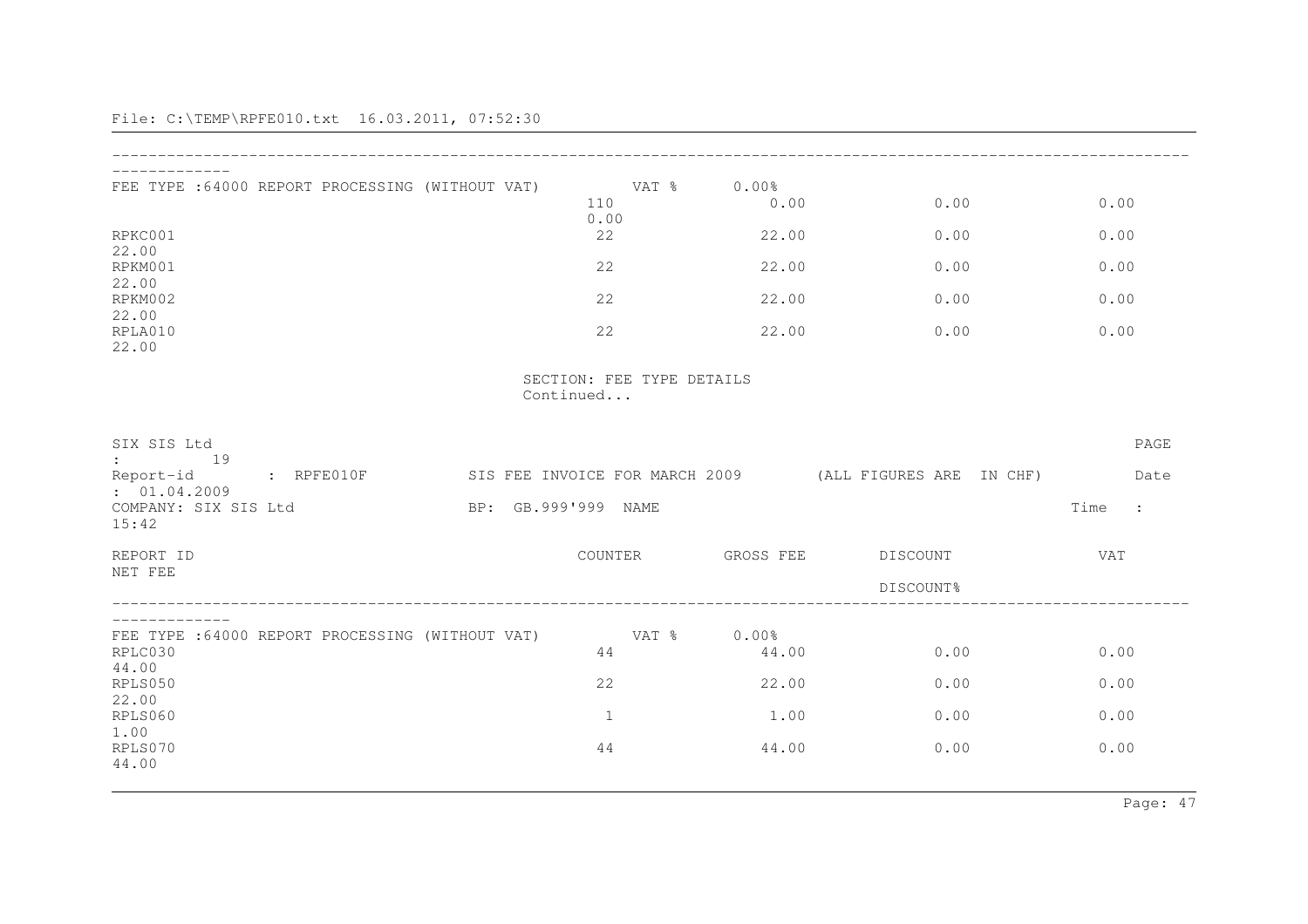File: C:\TEMP\RPFE010.txt 16.03.2011, 07:52:30

| RPLS080              | $1\,$       | 1.00      | 0.00            | 0.00 |
|----------------------|-------------|-----------|-----------------|------|
| 1.00                 |             |           |                 |      |
| RPOA110              | 22          | 22.00     | 0.00            | 0.00 |
| 22.00                |             |           |                 |      |
| RPOA112              | 22          | 22.00     | 0.00            | 0.00 |
| 22.00                |             |           |                 |      |
| RPOA337              | 22          | 22.00     | 0.00            | 0.00 |
| 22.00                |             |           |                 |      |
| RPOM105              | 22          | 22.00     | 0.00            | 0.00 |
| 22.00                |             |           |                 |      |
| RPOS107              | 22          | 22.00     | 0.00            | 0.00 |
| 22.00                |             |           |                 |      |
| RPOS117              | 22          | 22.00     | 0.00            | 0.00 |
| 22.00                |             |           |                 |      |
| RPOS120              | 22          | 22.00     | 0.00            | 0.00 |
| 22.00                |             |           |                 |      |
| RPRO305<br>22.00     | 22          | 22.00     | 0.00            | 0.00 |
| RPRO308              | 22          | 22.00     | 0.00            | 0.00 |
| 22.00                |             |           |                 |      |
| RPRO310              | 22          | 22.00     | 0.00            | 0.00 |
| 22.00                |             |           |                 |      |
| RPR0329              | 22          | 22.00     | 0.00            | 0.00 |
| 22.00                |             |           |                 |      |
| RPR0330              | 22          | 22.00     | 0.00            | 0.00 |
| 22.00                |             |           |                 |      |
| RPR0332              | $\mathsf S$ | 5.00      | 0.00            | 0.00 |
| 5.00                 |             |           |                 |      |
| RPXC010              | 21          | 21.00     | 0.00            | 0.00 |
| 21.00                |             |           |                 |      |
| TOTAL FOR 64000      | 600         | 490.00    | 0.00            | 0.00 |
| 490.00               |             |           |                 |      |
|                      |             |           |                 |      |
| REPORT ID<br>NET FEE | COUNTER     | GROSS FEE | <b>DISCOUNT</b> | VAT  |
| ------------         |             |           |                 |      |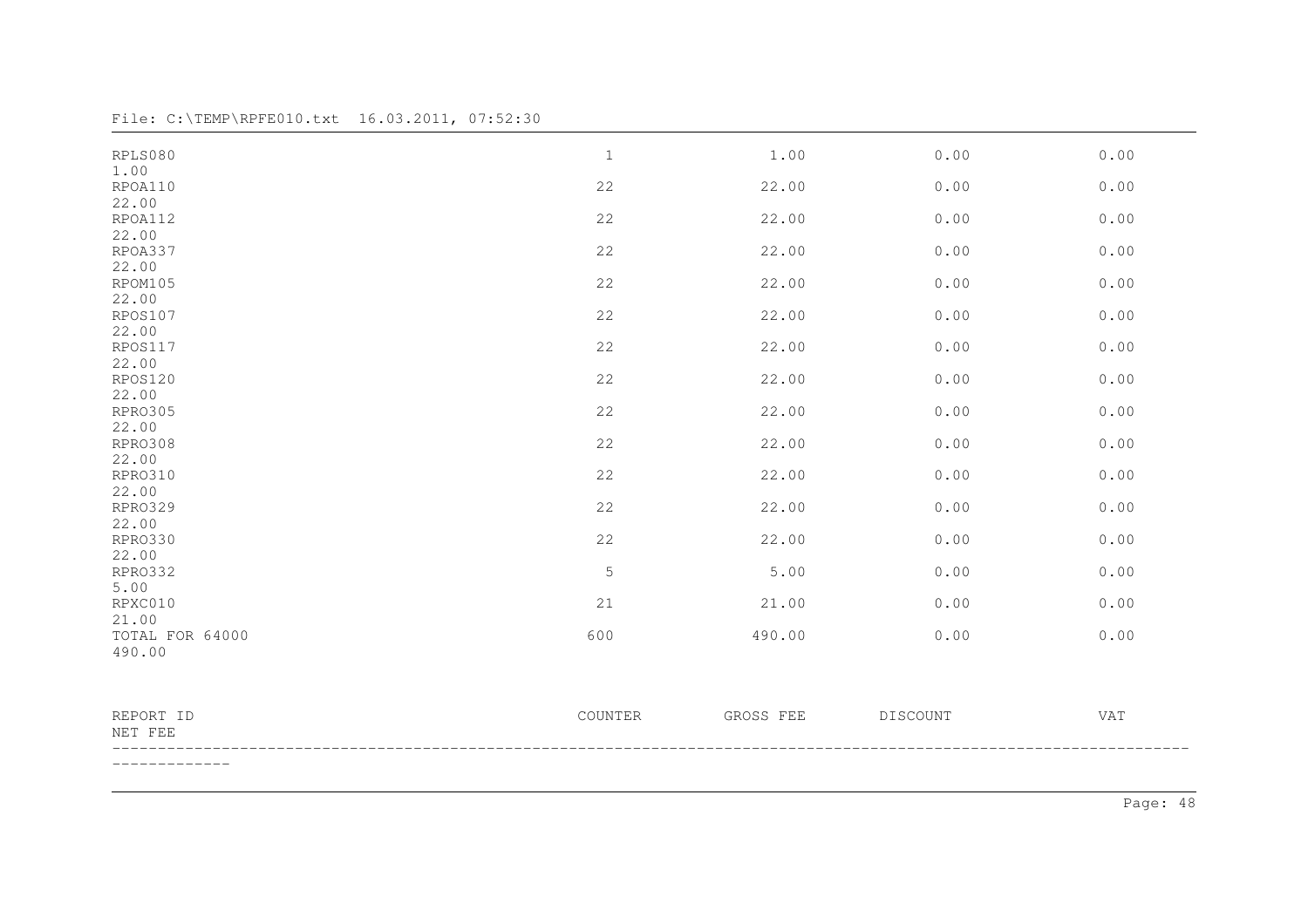| FEE TYPE : 64010 REPORT PROCESSING (WITH VAT) | VAT %<br>144         | 7.60%<br>0.00 | 0.00     | 0.00 |
|-----------------------------------------------|----------------------|---------------|----------|------|
| RDKC020<br>0.00                               | 0.00<br>$\mathbf{1}$ | 0.00          | 0.00     | 0.00 |
| RPCL030<br>1.05                               | $\mathbf{1}$         | 1.00          | 0.00     | 0.05 |
| RPCV025<br>4.30                               | $\sqrt{4}$           | 4.00          | 0.00     | 0.30 |
| RPCV040<br>23.65                              | 22                   | 22.00         | 0.00     | 1.65 |
| RPFE010<br>1.05                               | $\mathbf{1}$         | 1.00          | 0.00     | 0.05 |
| RPFE020<br>0.00                               | $\mathbf{1}$         | 0.00          | 0.00     | 0.00 |
| RPFE040<br>23.65                              | 22                   | 22.00         | 0.00     | 1.65 |
| RPFE060<br>1.05                               | $1\,$                | 1.00          | 0.00     | 0.05 |
| RPFE070<br>1.05                               | $\mathbf{1}$         | 1.00          | 0.00     | 0.05 |
| RPFE090<br>1.05                               | $\,1\,$              | 1.00          | 0.00     | 0.05 |
| RPKC002<br>1.05                               | $\mathbf 1$          | 1.00          | 0.00     | 0.05 |
| RPKC003<br>1.05                               | $\mathbf{1}$         | 1.00          | 0.00     | 0.05 |
| RPOS130<br>23.65                              | 22                   | 22.00         | 0.00     | 1.65 |
| TOTAL FOR 64010<br>82.60                      | 223                  | 77.00         | 0.00     | 5.60 |
| MEDIA<br>NET FEE                              | COUNTER              | GROSS FEE     | DISCOUNT | VAT  |
| FEE TYPE : 64100 OUTPUT OF REPORTS            | VAT %                | 7.60%         |          |      |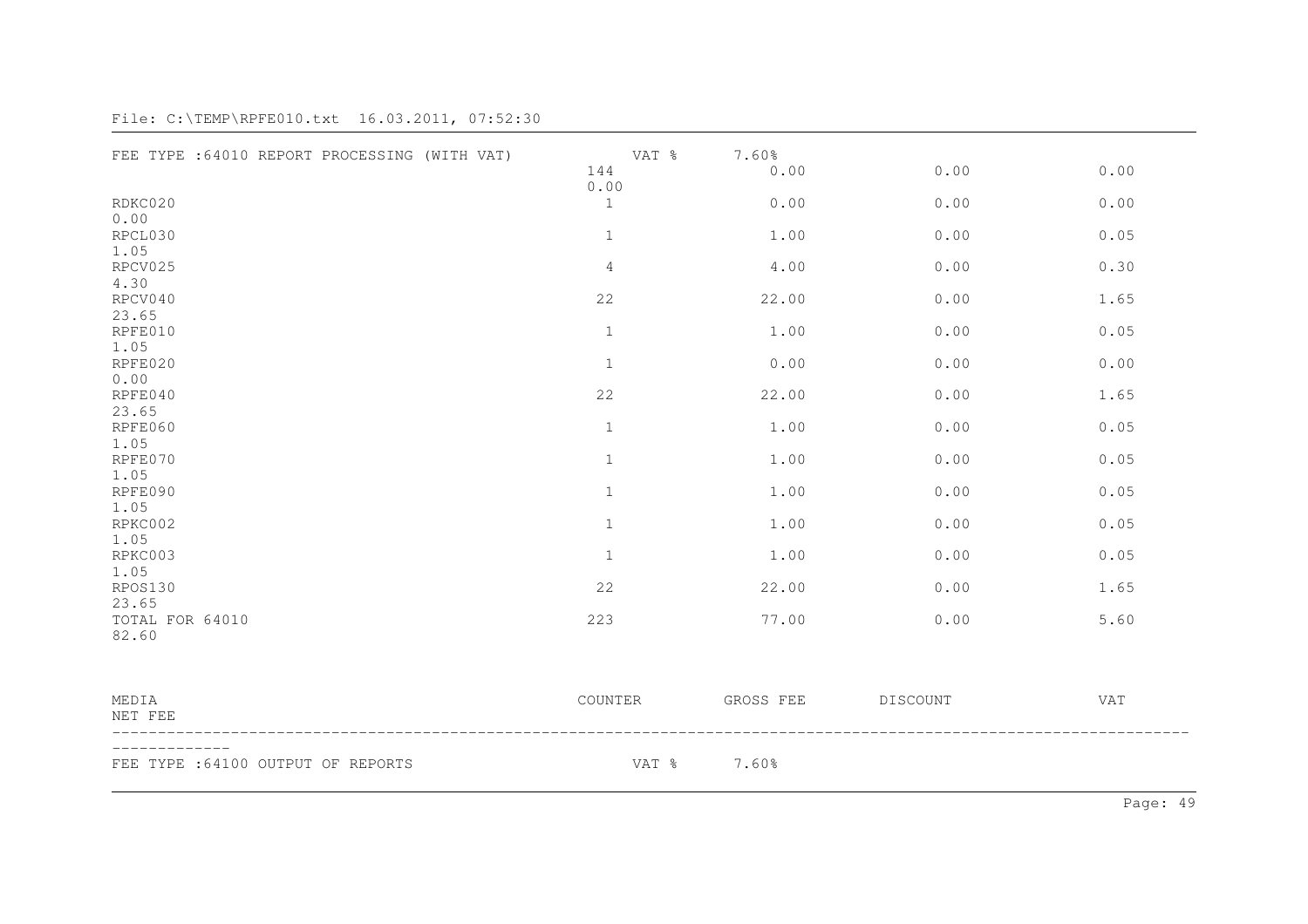|                                                           | 246'710'916<br>5'184.80   | 4'818.55        | 0.00                                                    | 366.25            |
|-----------------------------------------------------------|---------------------------|-----------------|---------------------------------------------------------|-------------------|
| TOTAL FOR 64100<br>5'184.80                               | 246'710'916               | 4'818.55        | 0.00                                                    | 366.25            |
|                                                           |                           |                 |                                                         |                   |
|                                                           | SECTION: FEE TYPE DETAILS |                 |                                                         |                   |
|                                                           | Continued                 |                 |                                                         |                   |
| SIX SIS Ltd<br>20                                         |                           |                 |                                                         | PAGE              |
| <b>Experience</b><br>Report-id : RPFE010F<br>: 01.04.2009 |                           |                 | SIS FEE INVOICE FOR MARCH 2009 (ALL FIGURES ARE IN CHF) | Date              |
| COMPANY: SIX SIS Ltd<br>15:42                             | BP: GB.999'999 NAME       |                 |                                                         | Time<br>$\sim$ 1. |
|                                                           | COUNTER<br>NET FEE        | GROSS FEE       | DISCOUNT                                                | VAT               |
|                                                           |                           |                 | DISCOUNT%                                               |                   |
| FEE TYPE : 65000 TECHNICAL CONNECTION (LUD)               | VAT %<br>$\mathcal{E}$    | 7.60%<br>450.00 | 0.00                                                    | 34.20             |
| TOTAL FOR 65000<br>484.20                                 | 484.20<br>3               | 450.00          | 0.00                                                    | 34.20             |
| MSG TYPE SUB MSG TY<br>NET FEE                            | COUNTER                   |                 | GROSS FEE DISCOUNT                                      | <b>VAT</b>        |
| FEE TYPE : 65500 SWIFT OUTGOING MESSAGES                  | VAT %                     | 7.60%           |                                                         |                   |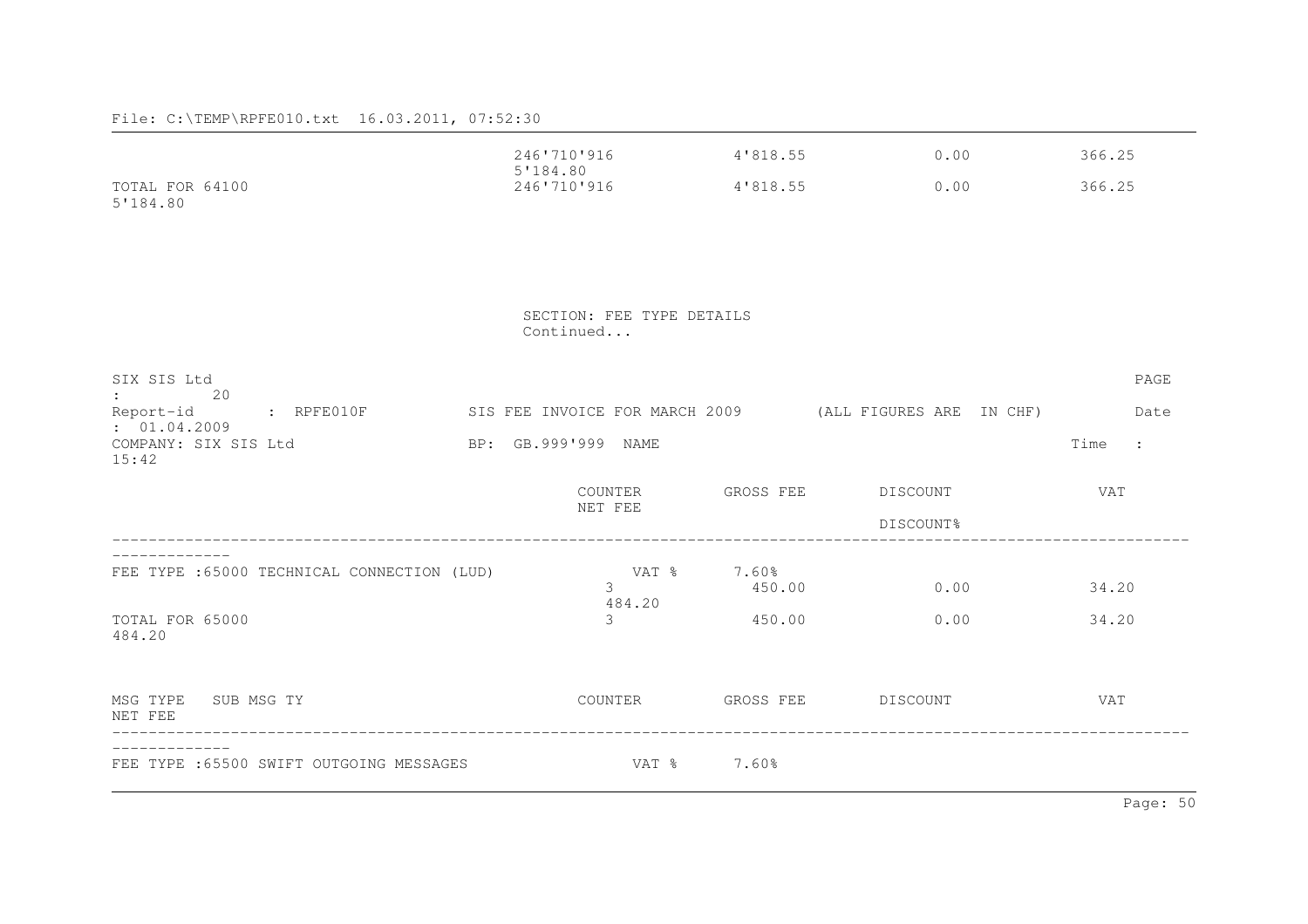|                                                       | 9'612                         | 1'922.40           | 0.00     | 146.05     |
|-------------------------------------------------------|-------------------------------|--------------------|----------|------------|
| TOTAL FOR 65500<br>2'068.45                           | 2'068.45<br>9'612             | 1'922.40           | 0.00     | 146.05     |
|                                                       | COUNTER<br>NET FEE            | GROSS FEE          | DISCOUNT | VAT        |
| FEE TYPE : 65600 COMMUNICATION FINANCE IP NET         | ा VAT %<br>$\Omega$<br>645.60 | 7.60%<br>600.00    | 0.00     | 45.60      |
| TOTAL FOR 65600<br>645.60                             | $\circ$                       | 600.00             | 0.00     | 45.60      |
| PRODUCT<br>MODULE ID<br>NET FEE                       | COUNTER                       | GROSS FEE DISCOUNT |          | <b>VAT</b> |
| FEE TYPE : 66100 WEBMAX PROFESSIONAL MAINTENANCE      | ा VAT %<br>$\Omega$<br>430.40 | 7.60%<br>400.00    | 0.00     | 30.40      |
| TOTAL FOR 66100<br>430.40                             | $\circ$                       | 400.00             | 0.00     | 30.40      |
| MEDIA<br>NET FEE                                      | COUNTER                       | GROSS FEE          | DISCOUNT | <b>VAT</b> |
| FEE TYPE : 72000 MANUAL SETTLEMENT ORDER ENTRY BY SIS | VAT %<br>$\mathbf{1}$         | $0.00\%$<br>75.00  | 0.00     | 0.00       |
| TOTAL FOR 72000                                       | 75.00<br>$\mathbf{1}$         | 75.00              | 0.00     | 0.00       |

Page: 51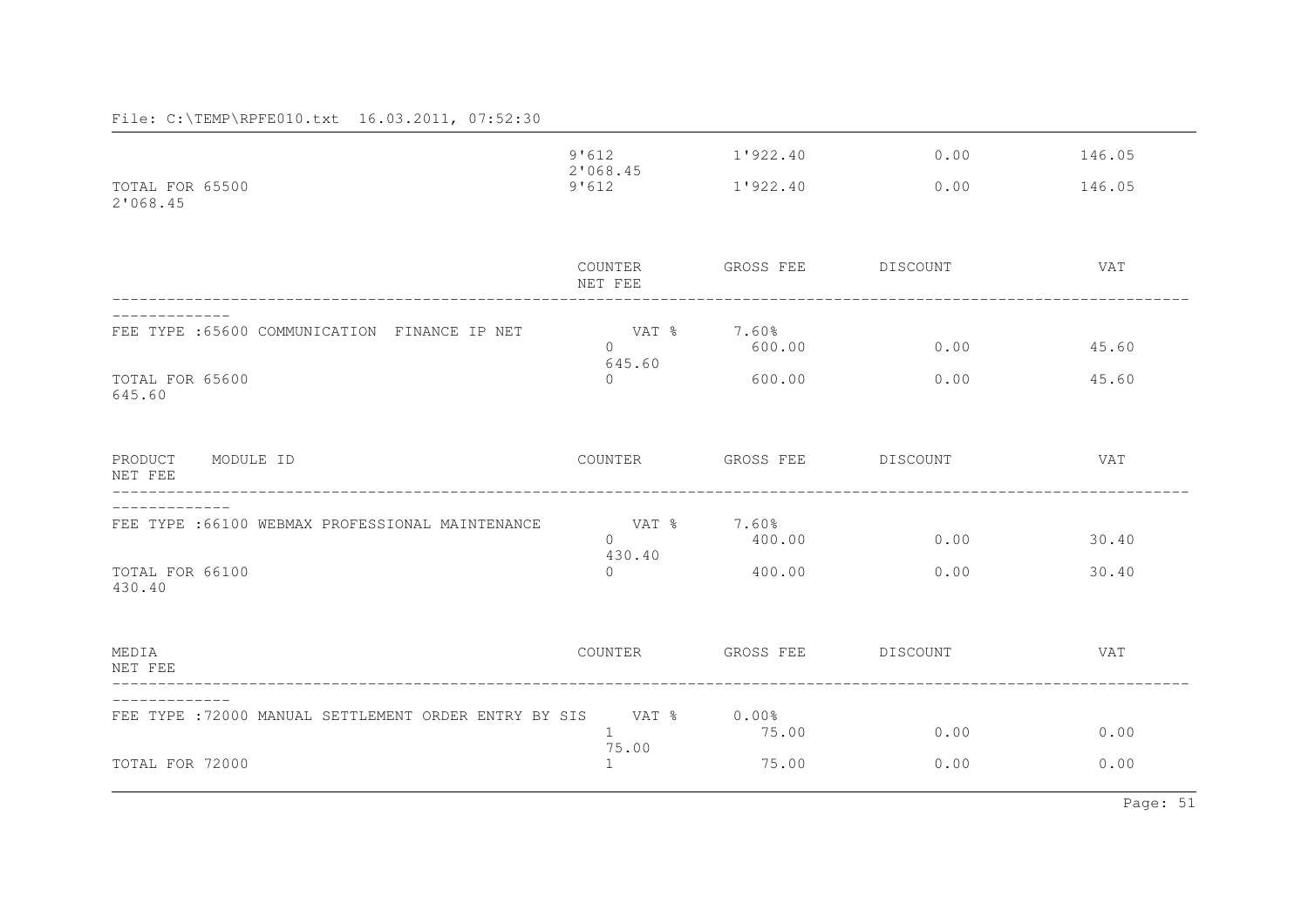75.00

|                                                                                                                                                                     | COUNTER<br>NET FEE                             | GROSS FEE                    | DISCOUNT                 | VAT                                    |
|---------------------------------------------------------------------------------------------------------------------------------------------------------------------|------------------------------------------------|------------------------------|--------------------------|----------------------------------------|
| FEE TYPE : 72002 MANUAL S/A ORDER ENTRY BY SIS<br>TOTAL FOR 72002                                                                                                   | VAT %<br>$\mathbf{1}$<br>75.00<br>$\mathbf{1}$ | $0.00\%$<br>75.00<br>75.00   | 0.00<br>0.00             | 0.00<br>0.00                           |
| 75.00<br>MEDIA<br>NET FEE                                                                                                                                           | COUNTER                                        | GROSS FEE                    | DISCOUNT                 | VAT                                    |
| FEE TYPE : 72050 MANUAL SETTLEMENT ORDER MOD BY SIS<br>TOTAL FOR 72050<br>450.00                                                                                    | VAT %<br>6<br>450.00<br>6                      | $0.00\%$<br>450.00<br>450.00 | 0.00<br>0.00             | 0.00<br>0.00                           |
|                                                                                                                                                                     | SECTION: FEE TYPE DETAILS<br>Continued         |                              |                          |                                        |
| SIX SIS Ltd<br>21<br>$\mathbf{1}$ and $\mathbf{1}$ and $\mathbf{1}$<br>$:$ RPFE010F<br>Report-id<br>: 01.04.2009<br>BP: GB.999'999 NAME<br>COMPANY: SIX X-CLEAR Ltd | SIS FEE INVOICE FOR MARCH 2009                 |                              | (ALL FIGURES ARE IN CHF) | Page<br>Date<br>Time<br>$\ddot{\cdot}$ |
|                                                                                                                                                                     |                                                |                              |                          |                                        |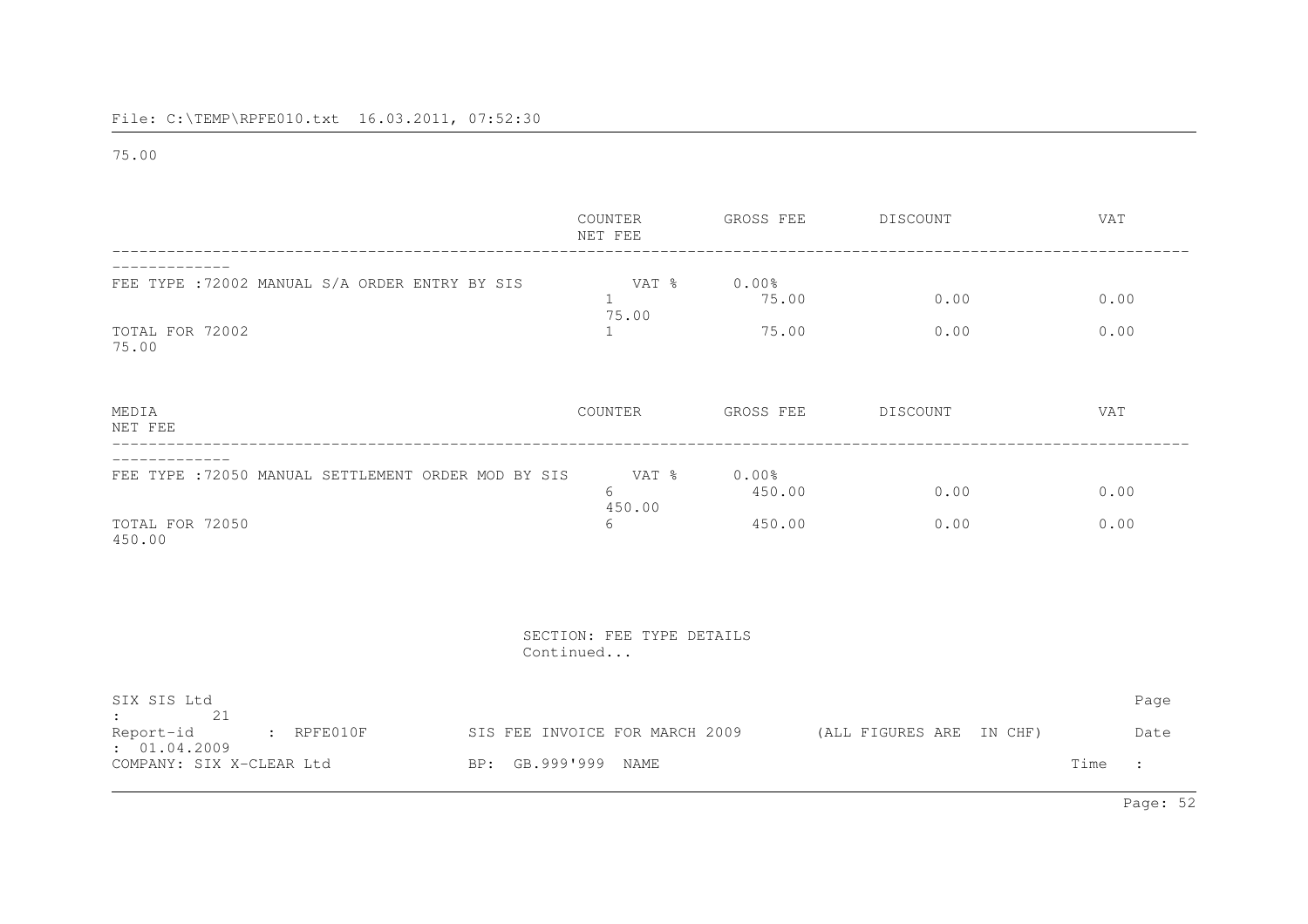15:42

| FEE-TYPE<br>NET FEE                       | COUNTER             | GROSS FEE | DISCOUNT | <b>VAT</b> |
|-------------------------------------------|---------------------|-----------|----------|------------|
| SERVICE CLASS : CCP CLEARING SERVICES     |                     |           |          |            |
| 10000 X-CLEAR MEMBERSHIP<br>833.00        | $\mathbf{0}$        | 833.00    | 0.00     | 0.00       |
| 10120 CLEARING TRANSACTIONS<br>11'587.15  | 69'802              | 11'587.15 | 0.00     | 0.00       |
|                                           | TOTALS<br>12'420.15 | 12'420.15 | 0.00     | 0.00       |
| SERVICE CLASS : SETTLEMENT SERVICES       |                     |           |          |            |
| 11800 LATE/FAILED SETTLEMEN<br>17'000.00  | 2'702'943.17        | 17'000.00 | 0.00     | 0.00       |
| 11800 LATE/FAILED SETTLEMEN<br>62.55      | 1                   | 62.55     | 0.00     | 0.00       |
| 11815 BORROWING TO COVER FA<br>307.20     | 2'702'943.17        | 307.20    | 0.00     | 0.00       |
| 11820 COMPENSATION FAILED S<br>4'472.90C  | 7'644'221.28        | 4'472.90C | 0.00     | 0.00       |
|                                           | TOTALS<br>12'896.85 | 12'896.85 | 0.00     | 0.00       |
| SERVICE CLASS : COMMUNICATION & REPORTING |                     |           |          |            |
| 64050 X-CLEAR REPORT PROCES<br>22.00      | 67                  | 22.00     | 0.00     | 0.00       |
| 64150 X-CLEAR REPORT OUTPUT<br>27.75      | 1'322'356           | 25.80     | 0.00     | 1.95       |
|                                           | TOTALS<br>49.75     | 47.80     | 0.00     | 1.95       |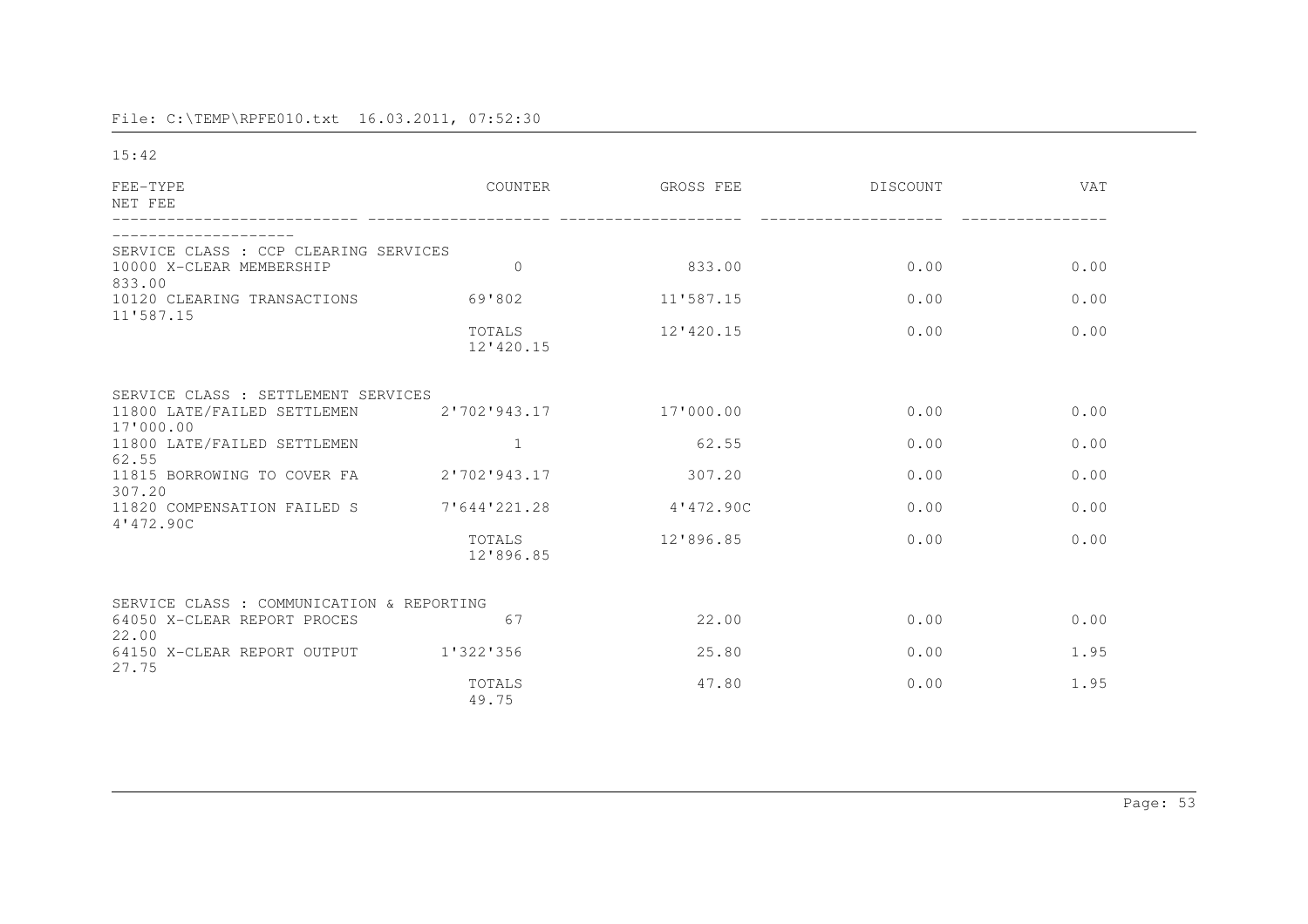SECTION: FEE TYPE TOTALS CONTINUED...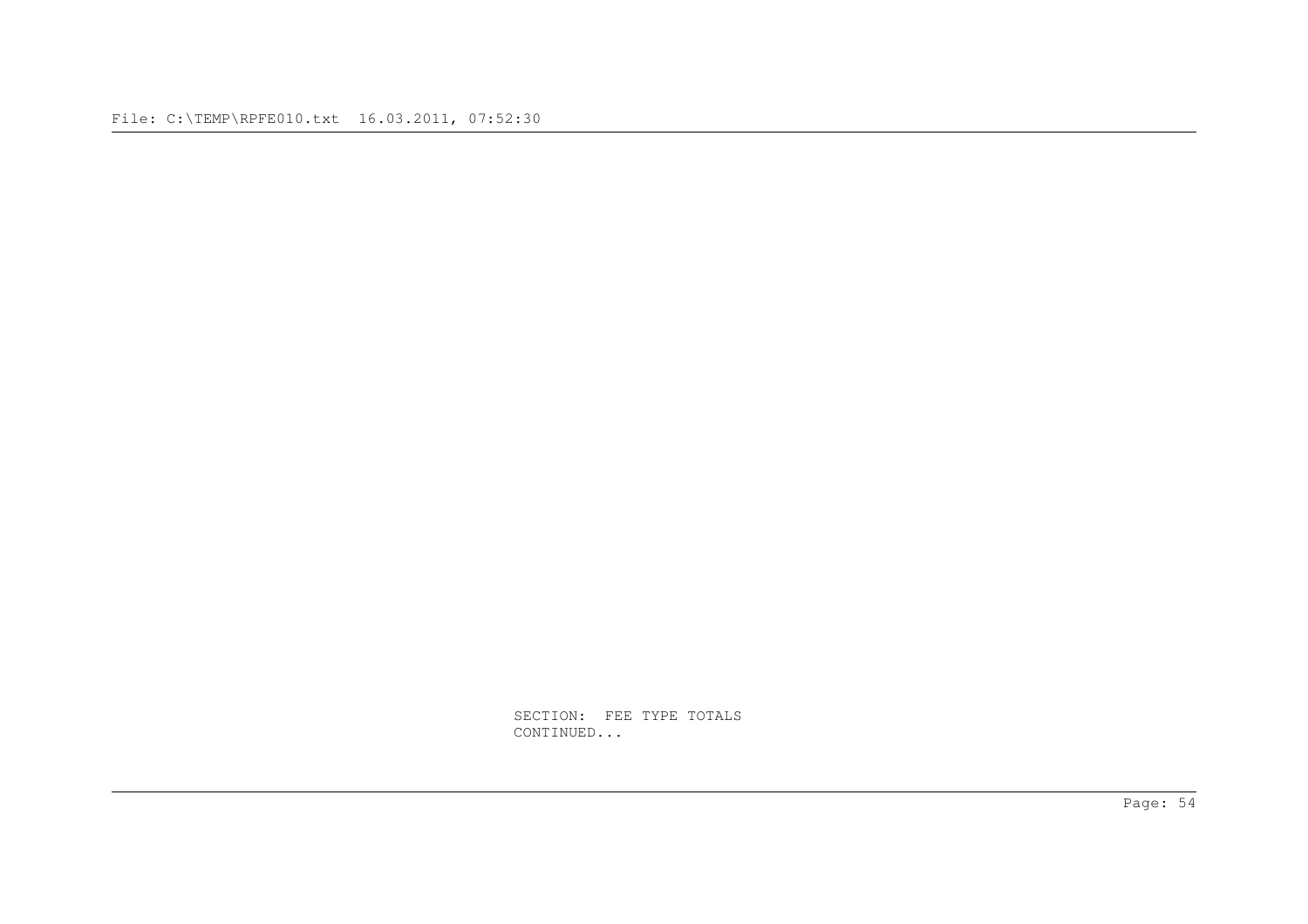| SIX SIS Ltd<br>22<br>Report-id : RPFE010F                                  | SIS FEE INVOICE FOR MARCH 2009 (ALL FIGURES ARE IN CHF) |                          |                                 | PAGE<br>Date |
|----------------------------------------------------------------------------|---------------------------------------------------------|--------------------------|---------------------------------|--------------|
| : 01.04.2009<br>COMPANY: SIX X-CLEAR Ltd<br>15:42                          | BP: GB.999'999 NAME                                     |                          |                                 | Time :       |
|                                                                            | COUNTER<br>NET FEE                                      |                          | GROSS FEE DISCOUNT<br>DISCOUNT% | VAT          |
| FEE TYPE : 10000 X-CLEAR MEMBERSHIP                                        | VAT %<br>$\Omega$<br>833.00                             | $0.00\%$<br>833.00       | 0.00                            | 0.00         |
| TOTAL FOR 10000<br>833.00                                                  | $\Omega$                                                | 833.00                   | 0.00                            | 0.00         |
| CREDIT RAT FEE EXCH G ASSET CLASS<br>NET FEE                               | COUNTER                                                 |                          | GROSS FEE DISCOUNT              | <b>VAT</b>   |
| FEE TYPE : 10120 CLEARING TRANSACTIONS<br>$AA-$<br>ALL<br>ALL<br>11'587.15 | 69'802                                                  | VAT % 0.00%<br>11'587.15 | 0.00                            | 0.00         |
| TOTAL FOR 10120<br>11'587.15                                               | 69'802                                                  | 11'587.15                | 0.00                            | 0.00         |
| <b>SLB</b><br>NET FEE                                                      | COUNTER                                                 |                          | GROSS FEE DISCOUNT              | VAT          |
| FEE TYPE :11800 LATE/FAILED SETTLEMENT NO SLB (XCL) VAT % 0.00%            | $\Omega$<br>62.55                                       | 62.55                    | 0.00                            | 0.00         |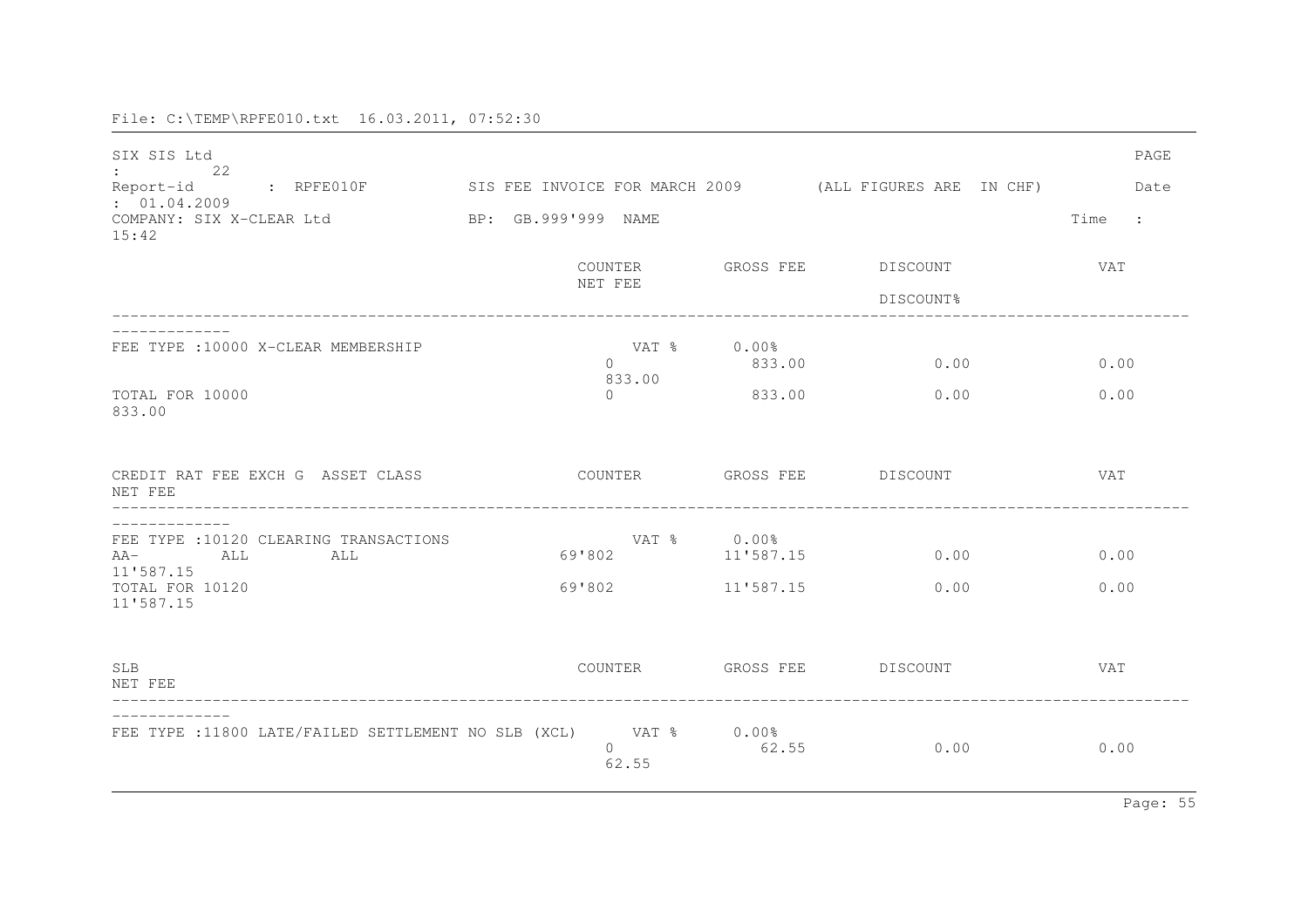| CORRECTION LATE SETTLEMENT FEE MARCH 2009                        |                           |                    |      |            |
|------------------------------------------------------------------|---------------------------|--------------------|------|------------|
| WOSLB<br>700.00                                                  | 91'948.40                 | 700.00             | 0.00 | 0.00       |
| WSLB<br>16'300.00                                                | 2'610'994.77              | 16'300.00          | 0.00 | 0.00       |
| TOTAL FOR 11800                                                  | 2'702'943.17              | 17'062.55          | 0.00 | 0.00       |
| 17'062.55                                                        |                           |                    |      |            |
|                                                                  | COUNTER<br>NET FEE        | GROSS FEE DISCOUNT |      | VAT        |
| FEE TYPE :11815 BORROWING TO COVER FAILED SETTLEMENT VAT % 0.00% | 2'702'943.17              | 307.20             | 0.00 | 0.00       |
| TOTAL FOR 11815<br>307.20                                        | 307.20<br>2'702'943.17    | 307.20             | 0.00 | 0.00       |
|                                                                  | COUNTER<br>NET FEE        | GROSS FEE DISCOUNT |      | <b>VAT</b> |
| FEE TYPE :11820 COMPENSATION FAILED SETTL (XCL) VAT % 0.00%      | 7'644'221.28              | 4'472.90C          | 0.00 | 0.00       |
| TOTAL FOR 11820<br>4'472.90C                                     | 4'472.90C<br>7'644'221.28 | 4'472.90C          | 0.00 | 0.00       |
| REPORT ID<br>NET FEE                                             | COUNTER                   | GROSS FEE DISCOUNT |      | <b>VAT</b> |
| FEE TYPE : 64050 X-CLEAR REPORT PROCESSING                       | VAT %                     | $0.00\%$           |      |            |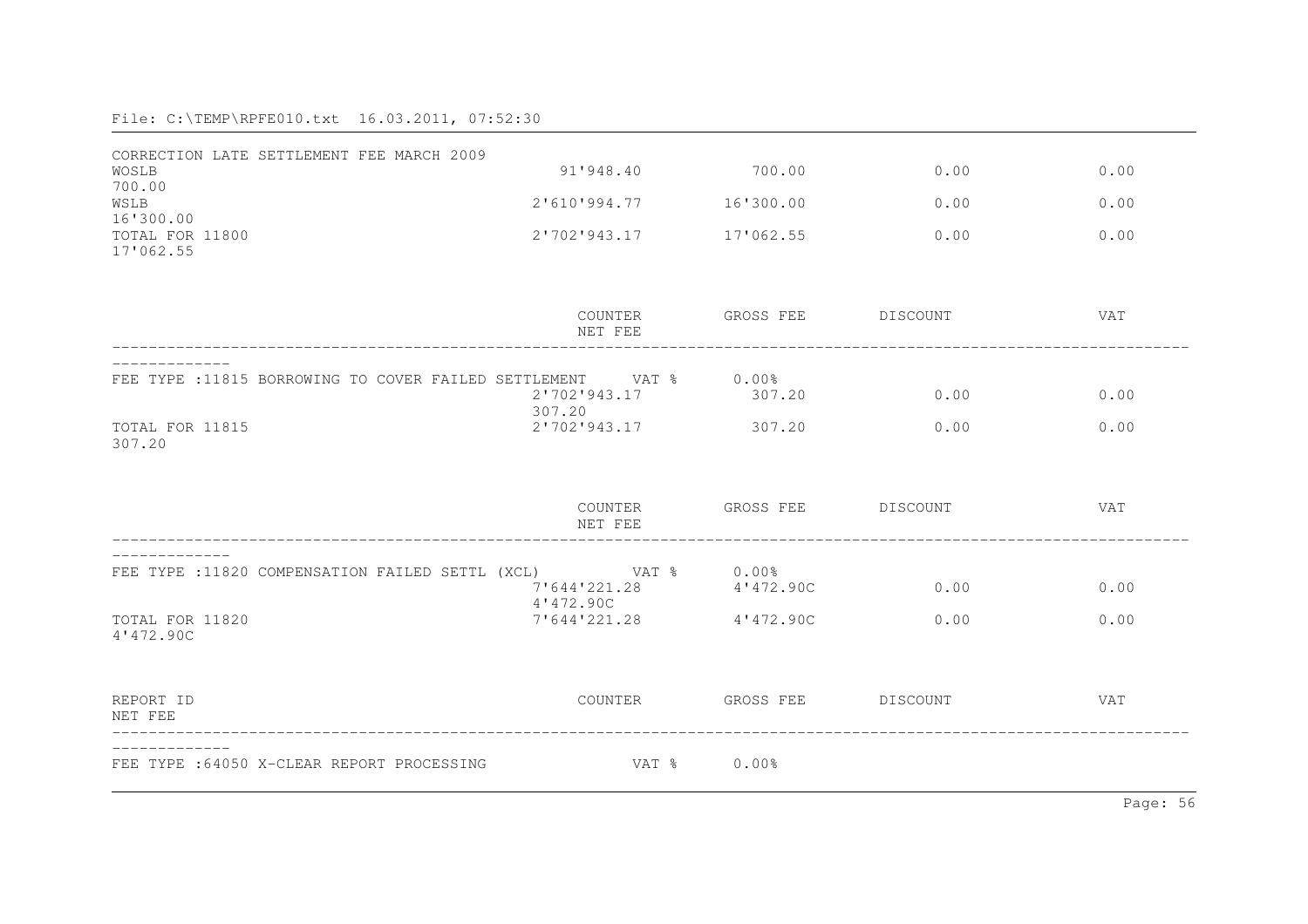| RDXL040                          | 22 | 0.00  | 0.00 | 0.00 |
|----------------------------------|----|-------|------|------|
| 0.00<br>RPXL010                  | 22 | 22.00 | 0.00 | 0.00 |
| 22.00                            |    |       |      |      |
| RPXL020<br>0.00                  | 22 | 0.00  | 0.00 | 0.00 |
| RPXL200                          |    | 0.00  | 0.00 | 0.00 |
| 0.00<br>TOTAL FOR 64050<br>22.00 | 67 | 22.00 | 0.00 | 0.00 |

 SECTION: FEE TYPE DETAILS Continued...

| SIX SIS Ltd<br>23<br>$\ddot{\phantom{a}}$<br>$:$ RPFE010F<br>Report-id | SIS FEE INVOICE FOR MARCH 2009 |                | (ALL FIGURES ARE IN CHF) | PAGE<br>Date           |
|------------------------------------------------------------------------|--------------------------------|----------------|--------------------------|------------------------|
| : 01.04.2009<br>COMPANY: SIX X-CLEAR Ltd<br>15:42                      | BP: GB.999'999<br>NAME         |                |                          | Time<br>$\ddot{\cdot}$ |
| MEDIA                                                                  | COUNTER                        | GROSS FEE      | DISCOUNT                 | <b>VAT</b>             |
| NET FEE                                                                |                                |                | DISCOUNT%                |                        |
| FEE TYPE : 64150 X-CLEAR REPORT OUTPUT                                 | VAT %<br>1'322'356             | 7.60%<br>25.80 | 0.00                     | 1.95                   |
| TOTAL FOR 64150<br>27.75                                               | 27.75<br>1'322'356             | 25.80          | 0.00                     | 1.95                   |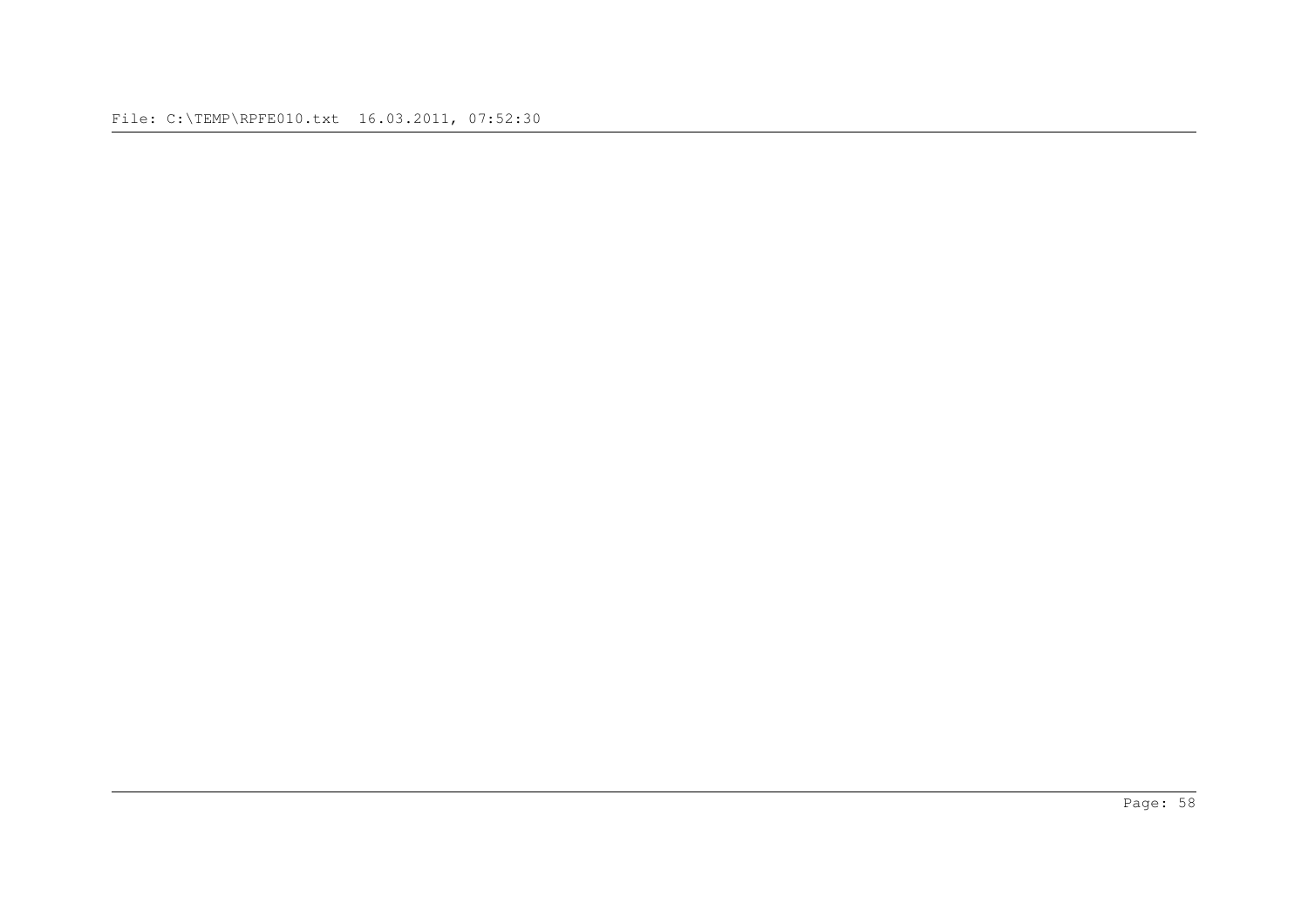SECTION: FEE TYPE DETAILS Continued...

| SIX SIS Ltd<br>2.4<br>$\mathbf{1}$ |                     |                                                      | PAGE |
|------------------------------------|---------------------|------------------------------------------------------|------|
| Report-id<br>: 01.04.2009          | $\,:\quad$ RPFE010F | SIS FEE INVOICE FOR MARCH 2009                       | Date |
|                                    |                     | SECTION ON PARAMETERS GLOSSARY<br>15:42<br>$\bullet$ | Time |

| PARAMETER NAME | PARAMETER VALUE | DESCRIPTION                        |
|----------------|-----------------|------------------------------------|
| ASSET CLASS    | ALL             | ALL ASSET CLASS                    |
| BKNG FNCTN     | 70080           | PROXY VOTING (SWIFT MT565)         |
| BKNG FNCTN     | 70083           | ADMISSION CARD (MT599/FAX/MT568)   |
| BKNG FNCTN     | 70084           | ISS-INSTR DIRECT-VOTEX(PRXY/ADCRD) |
| CA TYPE        | 4101            | FIXED INTEREST PAYMENT             |
| CA TYPE        | 4102            | VARIABLE INTEREST PAYMENT          |
| CA TYPE        | 4103            | CASH DIVIDEND                      |
| CA TYPE        | 4104            | INTERIM DIVIDEND                   |
| CA TYPE        | 4105            | CAPITAL GAIN DISTRIBUTION          |
| CA TYPE        | 4107            | LIQUIDATION DISTRIBUTION           |
| CA TYPE        | 4112            | PRINCIPAL PAYDOWNS                 |
| CA TYPE        | 4113            | RETURN OF CAPITAL                  |
| CA TYPE        | 4201            | SEC./BOND DUE REPAYMENT            |
|                |                 |                                    |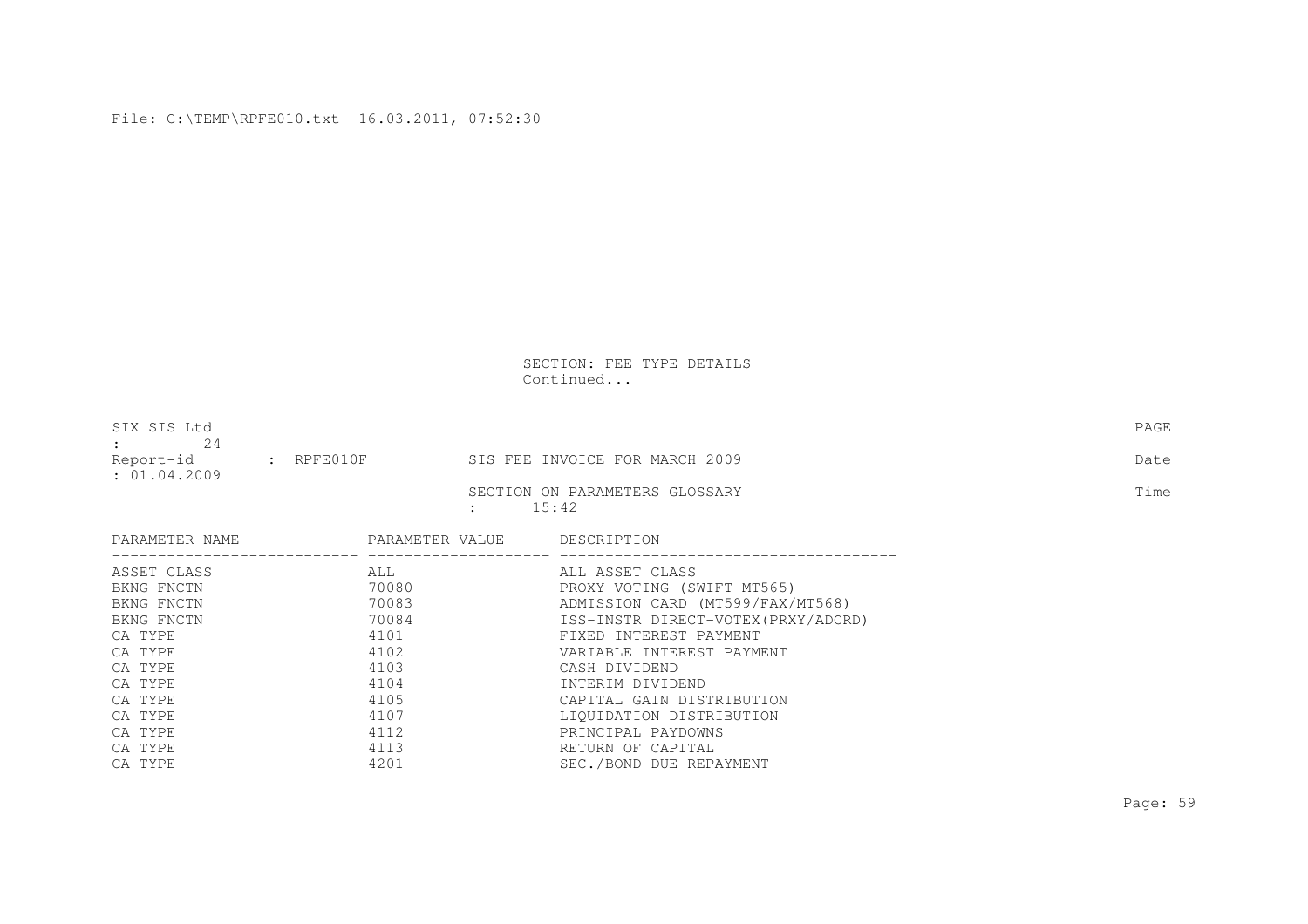| CA TYPE      | 4202       | REPAYMENT PRIOR TO MAT.     |
|--------------|------------|-----------------------------|
| CA TYPE      | 4207       | LIOUID. AGNST DEL. OF SEC.  |
| CA TYPE      | 4208       | CASH MERGER                 |
| CA TYPE      | 4302       | ELIM. DECI., NON-DELI. LOTS |
| CA TYPE      | 4303       | DISSOLU. OF SUBS. RIGHTS    |
| CA TYPE      | 4304       | EXP. OF OPTIONS/WARRANTS    |
| CA TYPE      | 4406       | BONUS ISSUE/STOCK DISTR.    |
| CA TYPE      | 4410       | SPIN OFF                    |
| CA TYPE      | 4503       | REV. SPLIT W/O CHNG PAR     |
| CA TYPE      | 4505       | OPENING OF SUBS. RIGHTS     |
| CA TYPE      | 4506       | CAPITAL RED. W/O REDEMPT.   |
| CA TYPE      | 4603       | EXCHNG BONDS INTO SHARES    |
| CA TYPE      | 4607       | EXCHNG DUE OTHER REASONS    |
| CA TYPE      | 4609       | EXCHANGE WITH EXTENSION     |
| CA TYPE      | 4704       | ASSIMILATION                |
| CREDIT RATIN | $AA-$      | CREDIT RATING               |
| CSH/MRG PRTY | CP         | CASH PROVIDER               |
| CSH/MRG PRTY | <b>CT</b>  | CASH TAKER                  |
| CURRENCY     | <b>AUD</b> | DOLLAR AUSTRALIEN           |
| CURRENCY     | CAD        | DOLLAR CANADIEN             |
| CURRENCY     | CHF        | FRANC SUISSE                |
| CURRENCY     | DKK        | COURONNE DANOISE            |
| CURRENCY     | <b>EUR</b> | EURO                        |
| CURRENCY     | GBP        | LIVRE STERLING              |
| CURRENCY     | <b>HKD</b> | HONGKONG DOLLAR             |
| CURRENCY     | HUF        | HONGRIE-FORINT              |
| CURRENCY     | JPY        | YEN JAPONAISE               |
| CURRENCY     | NOK        | COURONNE NORVEGIENNE        |
| CURRENCY     | NZD        | DOLLAR NEO-ZELANDAIS        |
| CURRENCY     | <b>PLN</b> | POLOGNE ZLOTY               |
| CURRENCY     | SEK        | COURONNE SUEDOISE           |
| CURRENCY     | SGD        | SINGAPUR DOLLAR             |
| CURRENCY     | <b>TRY</b> | TURKISH LIRA                |
| CURRENCY     | <b>USD</b> | DOLLAR USA                  |
| CURRENCY     | ZAR        | AFRIOUE DU SUD-RAND         |
| FEE EXCH GRP | ALL        | ALL EXCHANGE GROUP          |
| GROS/NET IND | GROSS      | GROSS ORDER                 |
| MARKET       | AE         | EMIRATS ARABES UNIS         |
| MARKET       | ΆN         | ANTILLES NEERLANDAISES      |
|              |            |                             |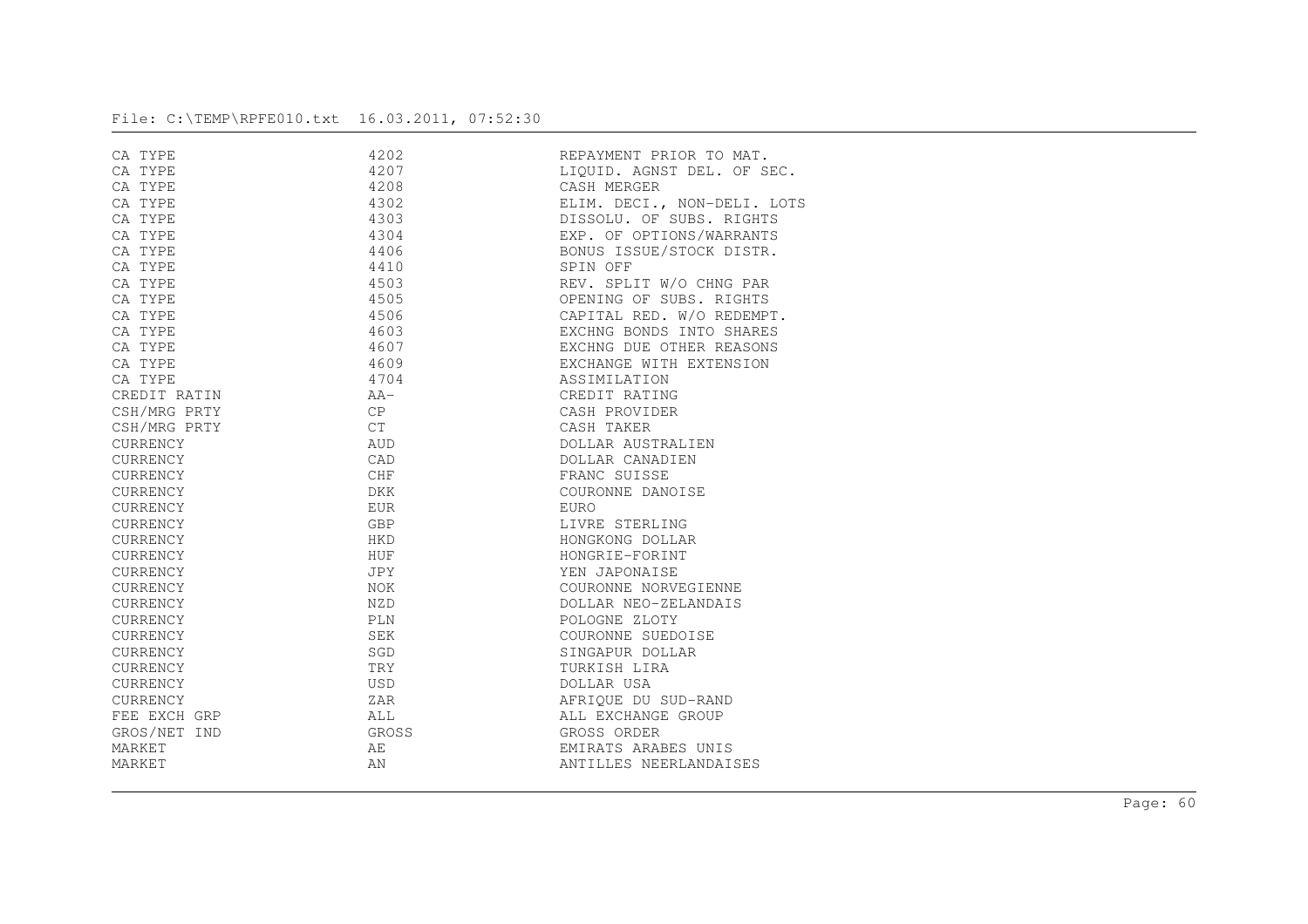| MARKET | AR  | ARGENTINE |
|--------|-----|-----------|
| MARKET | ΆT  | AUTRICHE  |
| MARKET | AU  | AUSTRALIE |
| MARKET | BE. | BELGIOUE  |

Continued...

| SIX SIS Ltd<br>-25<br>$\sim$ 100 $\sim$ 100 $\sim$ |               |                                                 | PAGE |
|----------------------------------------------------|---------------|-------------------------------------------------|------|
| Report-id<br>: 01.04.2009                          | : $R$ PFE010F | SIS FEE INVOICE FOR MARCH 2009                  | Date |
|                                                    |               | SECTION ON PARAMETERS GLOSSARY<br>$\sim$ $\sim$ | Time |

: 15:42

| PARAMETER NAME | PARAMETER VALUE | DESCRIPTION     |
|----------------|-----------------|-----------------|
| MARKET         | BM              | BERMUDA         |
| MARKET         | <b>BR</b>       | <b>BRESIL</b>   |
| MARKET         | CA              | CANADA          |
| MARKET         | CH              | SUISSE          |
| MARKET         | CY              | CHYPRE          |
| MARKET         | CZ              | CZECH REPUBLIC  |
| MARKET         | DE              | ALLEMAGNE       |
| MARKET         | DK              | DANEMARK        |
| MARKET         | EE              | ESTLAND         |
| MARKET         | <b>EM</b>       | EURO BONDS      |
| MARKET         | ES              | ESPAGNE         |
| MARKET         | FI              | FINLANDE        |
| MARKET         | <b>FR</b>       | FRANCE          |
| MARKET         | <b>GB</b>       | GRANDE-BRETAGNE |
| MARKET         | GG              | GUERNSEY        |
| MARKET         | <b>GR</b>       | GRECE           |
| MARKET         | HK              | HONG KONG       |
| MARKET         | HU              | HONGRIE         |
| MARKET         | IE              | IRLANDE         |
| MARKET         | ΙL              | ISRAEL          |
| MARKET         | IS              | <b>ISLAND</b>   |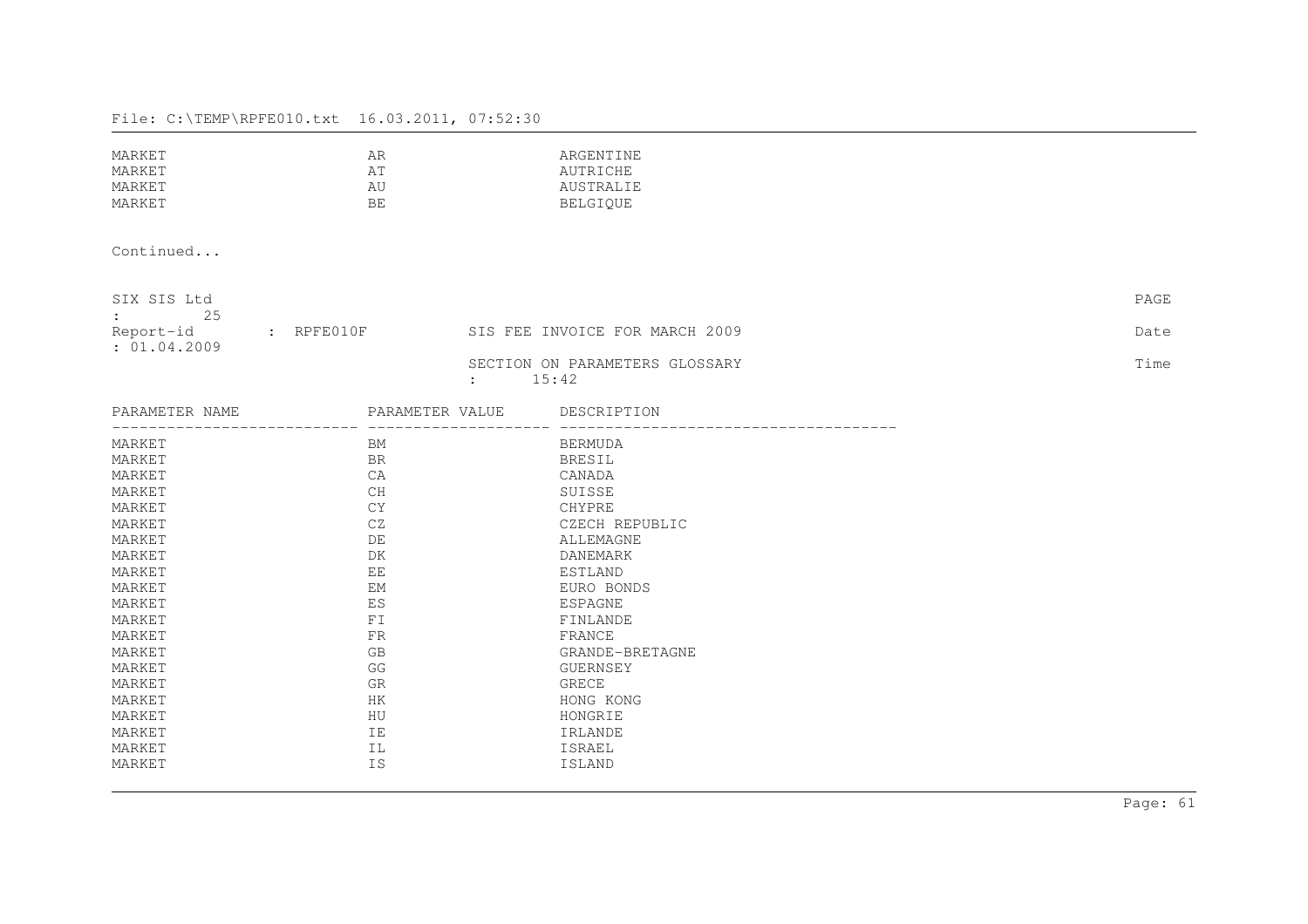| MARKET       | IT        | <b>ITALIE</b>                        |
|--------------|-----------|--------------------------------------|
| MARKET       | JE        | <b>JERSEY</b>                        |
| MARKET       | <b>JP</b> | JAPON                                |
| MARKET       | KY        | ILES CAIMANS                         |
| MARKET       | LI        | LIECHTENSTEIN                        |
| MARKET       | LU        | LUXEMBOURG                           |
| MARKET       | <b>MX</b> | MEXIQUE                              |
| MARKET       | NL        | PAYS-BAS                             |
| MARKET       | NO        | NORVEGE                              |
| MARKET       | NZ        | NOUVELLE-ZELANDE                     |
| MARKET       | PG        | PAPOUASIE-NOUV.-GUINEE               |
| MARKET       | PT        | PORTUGAL                             |
| MARKET       | <b>SE</b> | <b>SUEDE</b>                         |
| MARKET       | SG        | SINGAPOUR                            |
| MARKET       | SI        | SLOWENIE                             |
| MARKET       | TH        | THAILANDE                            |
| MARKET       | US        | ETATS-UNIS D'AMERIQUE                |
| MARKET       | VE        | VENEZUELA                            |
| MARKET       | VG        | ISLES VIERGE (BR)                    |
| MARKET       | XH        | HEDGE FUNDS                          |
| MARKET       | <b>XR</b> | NON-TRADITIONAL FUNDS WORLDWIDE      |
| MARKET       | ZA        | AFRIQUE DU SUD                       |
| MEDIA        | 11        | MANUAL INPUT                         |
| MEDIA        | 75        | SWIFT II                             |
| MEDIA        | 80        | RADIANZ NETWORK                      |
| MEDIA        | 81        | FINANCE IP NET                       |
| MIF ERR CODE | 59        | SETTLEMENT LOCATION AND COUNTER PART |
| MIF ERR CODE | 63        | ONLY PLACE OF SETTLEMENT PSET CHANGE |
| MIF ERR CODE | 64        | ONLY PLACE OF SAFE KEEPING PSAFE CHA |
| MIF ERR CODE | 69        | COUNTER PARTY IDENTIFCATION REPAIRED |
| MIF ERR CODE | 99        |                                      |
| MRKT CATGRY  | 01        | TOP MARKET (CH OR OWN MARKET)        |
| MRKT CATGRY  | 02        | FUNCTIONING WITH HIGH EFFICIENCY     |
| MRKT CATGRY  | 03        | PARTIALLY MANUAL                     |
| MRKT CATGRY  | 04        | COMPLEX STRUCTURES AND MECHANISMS    |
|              |           |                                      |

Continued...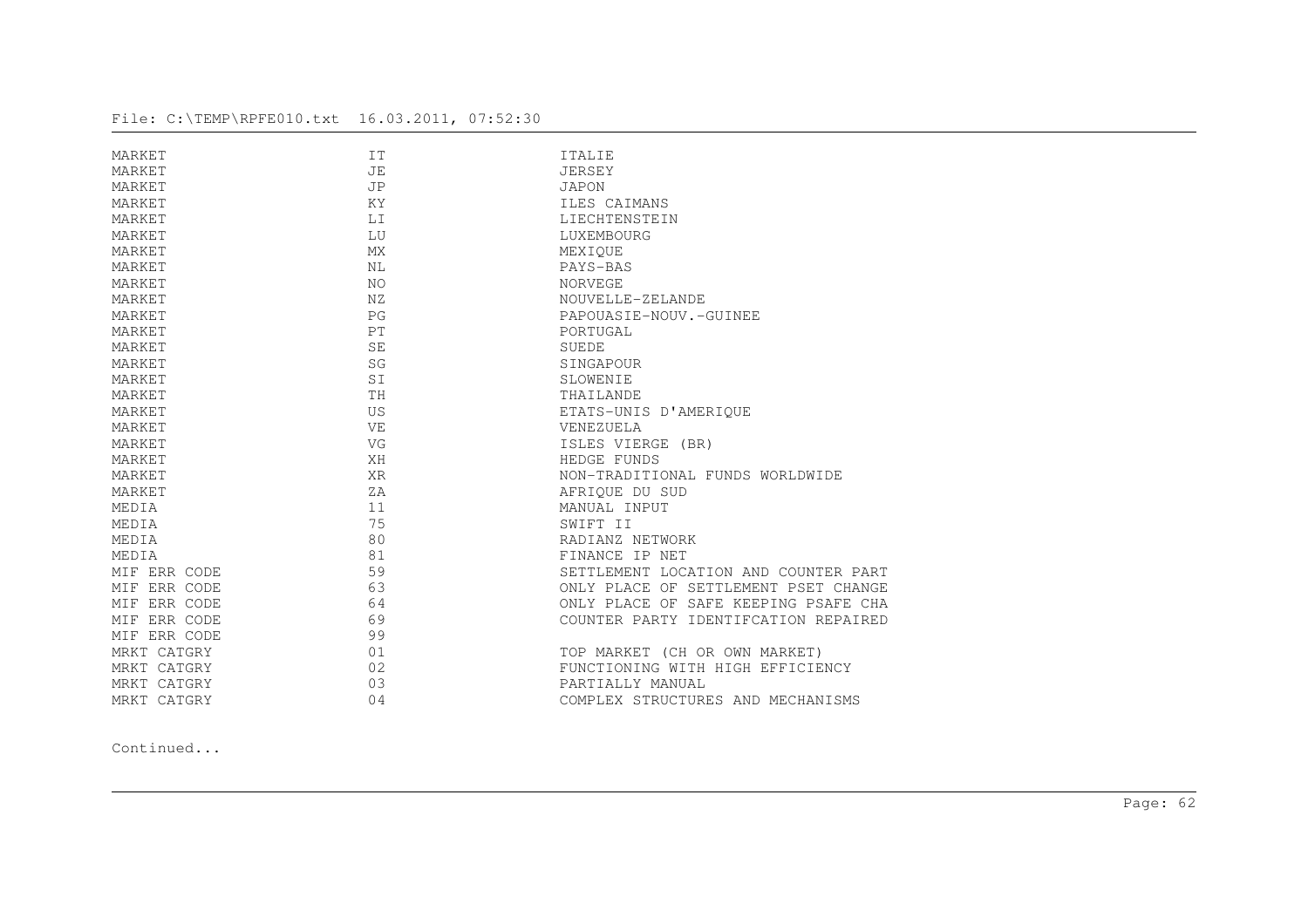| SIX SIS Ltd<br>26<br>Report-id | $\,:\quad$ RPFE010F | SIS FEE INVOICE FOR MARCH 2009                                           | PAGE<br>Date |
|--------------------------------|---------------------|--------------------------------------------------------------------------|--------------|
| : 01.04.2009                   |                     | SECTION ON PARAMETERS GLOSSARY<br>15:42<br>$\mathbf{1}$ and $\mathbf{1}$ | Time         |
| PARAMETER NAME                 | PARAMETER VALUE     | DESCRIPTION                                                              |              |
| MRKT CATGRY                    | 05                  | LABOUR INTENSIVE, LARGELY MANUAL                                         |              |
| MSG TYPE                       | 200                 | FT WITHDRAWAL BNFC IS ORDER ISSUER                                       |              |
| MSG TYPE                       | 210                 | FT CANCELATION PRE ADVICE                                                |              |
| MSG TYPE                       | 298                 | PROPRIETARY MESSAGE - BANKING                                            |              |
| MSG TYPE                       | 508                 | INTRA-POSITION ADVICE                                                    |              |
| MSG TYPE                       | 509                 | TRADE STATUS MESSAGE                                                     |              |
| MSG TYPE                       | 515                 | CLIENT CONFIRMATION OF PURCHASE/SALE                                     |              |
| MSG TYPE                       | 544                 | RECEIVE FREE CONFIRMATION                                                |              |
| MSG TYPE                       | 545                 | RECEIVE AGAINST PAYMENT CONFIRMATION                                     |              |
| MSG TYPE                       | 546                 | DELIVER FREE CONFIRMATION                                                |              |
| MSG TYPE                       | 547                 | DELIVER AGAINST PAYMENT CONFIRMATION                                     |              |
| MSG TYPE                       | 548                 | SETTLEMENT STATUS AND PROCESSING ADV                                     |              |
| MSG TYPE                       | 564                 | CA NOTIFICATION                                                          |              |
| MSG TYPE                       | 566                 | CA CONFIRMATION                                                          |              |
| MSG TYPE                       | 567                 | CA STATUS AND PROCESSING ADVICE                                          |              |
| MSG TYPE                       | 568                 | CA NARRATIVE                                                             |              |
| MSG TYPE                       | 578                 | SETTLEMENT ALLEGEMENT                                                    |              |
| MSG TYPE                       | 598                 | PROPRIETRY MESSAGE                                                       |              |
| MSG TYPE                       | 599                 | FREE FORMAT MESSAGE                                                      |              |
| MSG TYPE                       | 900                 | CONFIRMATION OF DEBIT                                                    |              |
| MSG TYPE                       | 910                 | CONFIRMATION OF CREDIT                                                   |              |
| MSG TYPE                       | 950                 | STATEMENT MESSAGE                                                        |              |
| ORDER TYPE                     | <b>DFP</b>          | DELIVERY FREE OF PAYMENT                                                 |              |
| ORDER TYPE                     | <b>DVP</b>          | DELIVERY VERSUS PAYMENTT                                                 |              |
| ORDER TYPE                     | <b>RFP</b>          | RECEIVE FREE OF PAYMENT                                                  |              |
| ORDER TYPE                     | <b>RVP</b>          | RECEIVE VERSUS PAYMENT                                                   |              |
| PUR/REPUR                      | 01                  | PURCHASE                                                                 |              |
| PUR/REPUR                      | 02                  | REPURCHASE                                                               |              |
| OUERY ID                       | 220                 | MODIFICATION OF CLIENT-DETAILS                                           |              |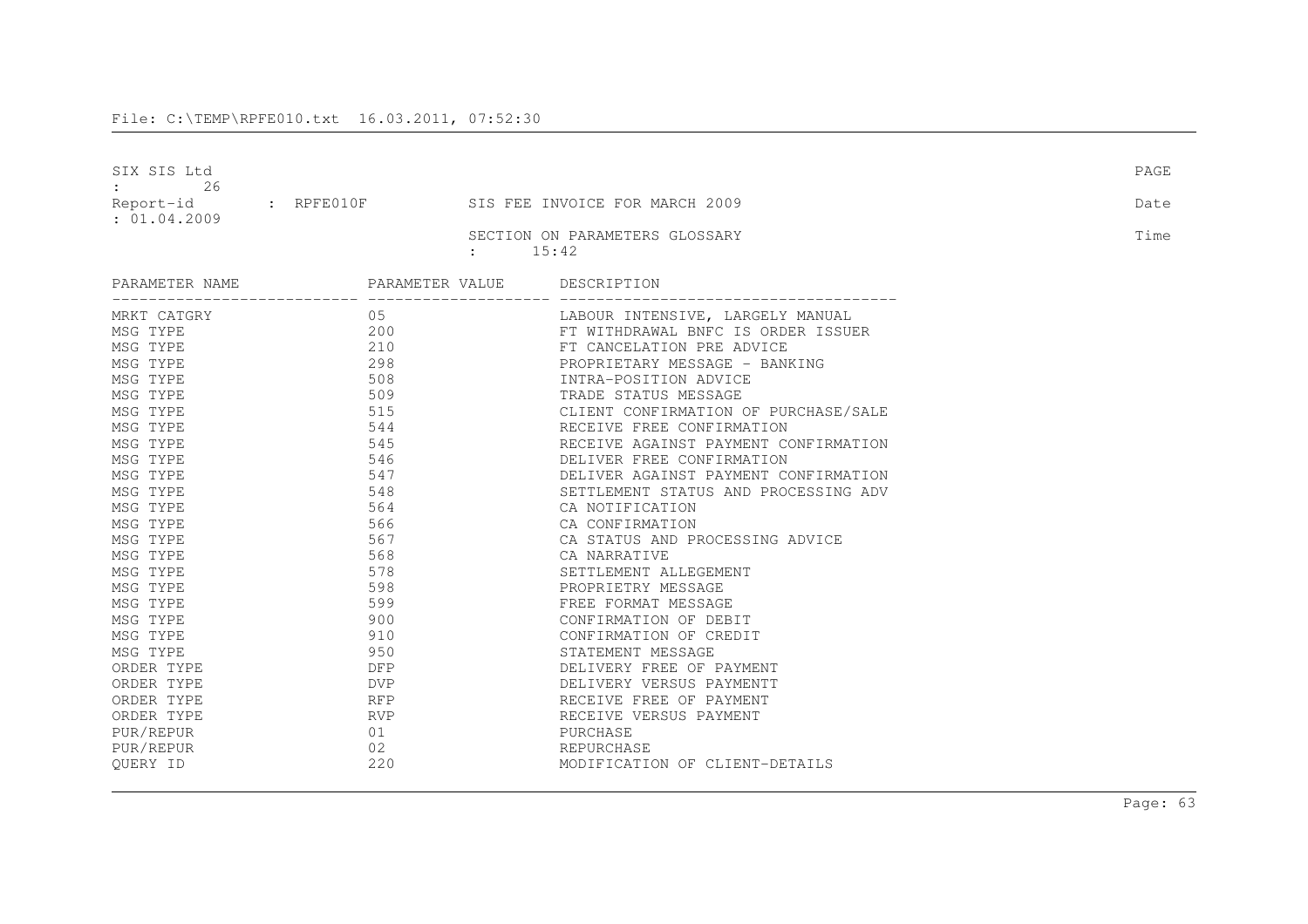| OUERY ID  | 221     | ABSTIMMLISTE                         |
|-----------|---------|--------------------------------------|
| OUERY ID  | 701     | CASH PLAN - ACCOUNT OVERVIEW         |
| OUERY ID  | 702     | CASH PLAN - TURNOVER PER ACCOUNT     |
| OUERY ID  | 703     | CASH PLAN - CLEARING TURNOVER        |
| OUERY ID  | 704     | CASH PLAN - CLEARING ORDERS          |
| OUERY ID  | 705     | CASH PLAN - CA / PROVISION SUMMARY   |
| QUERY ID  | 706     | CASH PLAN - CA / PROVISION DETAILS   |
| OUERY ID  | 727     | RLEASE LIST DETAILS                  |
| OUERY ID  | 729     | REPO ORDER DETAILS                   |
| OUERY ID  | 732     | REPO POSITIONS                       |
| OUERY ID  | 733     | REPO MOVEMENTS                       |
| OUERY ID  | 766     | ORDER SELECTION (CNTRPRTY UNMATCHED) |
| OUERY ID  | 767     | ORDER DETAILS                        |
| OUERY ID  | 770     | OWN ORDER QUERY (ISO15022)           |
| OUERY ID  | 771     | OWN ORDER DETAILS OUERY (ISO15022)   |
| OUERY ID  | 810     | BALANCE IN SAFE CUSTODY ACCOUNT      |
| OUERY ID  | 861     | OUTPUT DETAILS                       |
| REPORT ID | RDKC020 | CREST SCA POSTION STATEMENT          |
| REPORT ID | RDKC140 | STATEMENT OF CUSTODY TRANSACTIONS    |
| REPORT ID | RDKM001 | STATEMENT OF MONEY ACCOUNT           |
| REPORT ID | RDME210 | REPORT ON SEC DETAILS (CHANGES ONLY) |
| REPORT ID | RDRO311 | REPORT ON REPO ORDERS                |
| REPORT ID | RDRO313 | REPORT ON REPO POSITIONS             |
| REPORT ID | RDRO314 | REPORT ON REPO MOVEMENTS             |
| REPORT ID | RDXL040 | REPORT ON OPEN POSITION DETAILS      |
| REPORT ID | RPCL030 | EX-DATE CSTDY POS STMT ON FRGN SEC   |
| REPORT ID | RPCV025 | C/A NON-DISBURSEMENT ADVICE          |

Continued...

| SIX SIS Ltd<br>2.7<br>$\Delta \sim 100$ km s $^{-1}$ |                                                         | PAGE |
|------------------------------------------------------|---------------------------------------------------------|------|
| Report-id : RPFE010F<br>: 01.04.2009                 | SIS FEE INVOICE FOR MARCH 2009                          | Date |
|                                                      | SECTION ON PARAMETERS GLOSSARY<br>15:42<br>$\mathbf{r}$ | Time |

Page: 64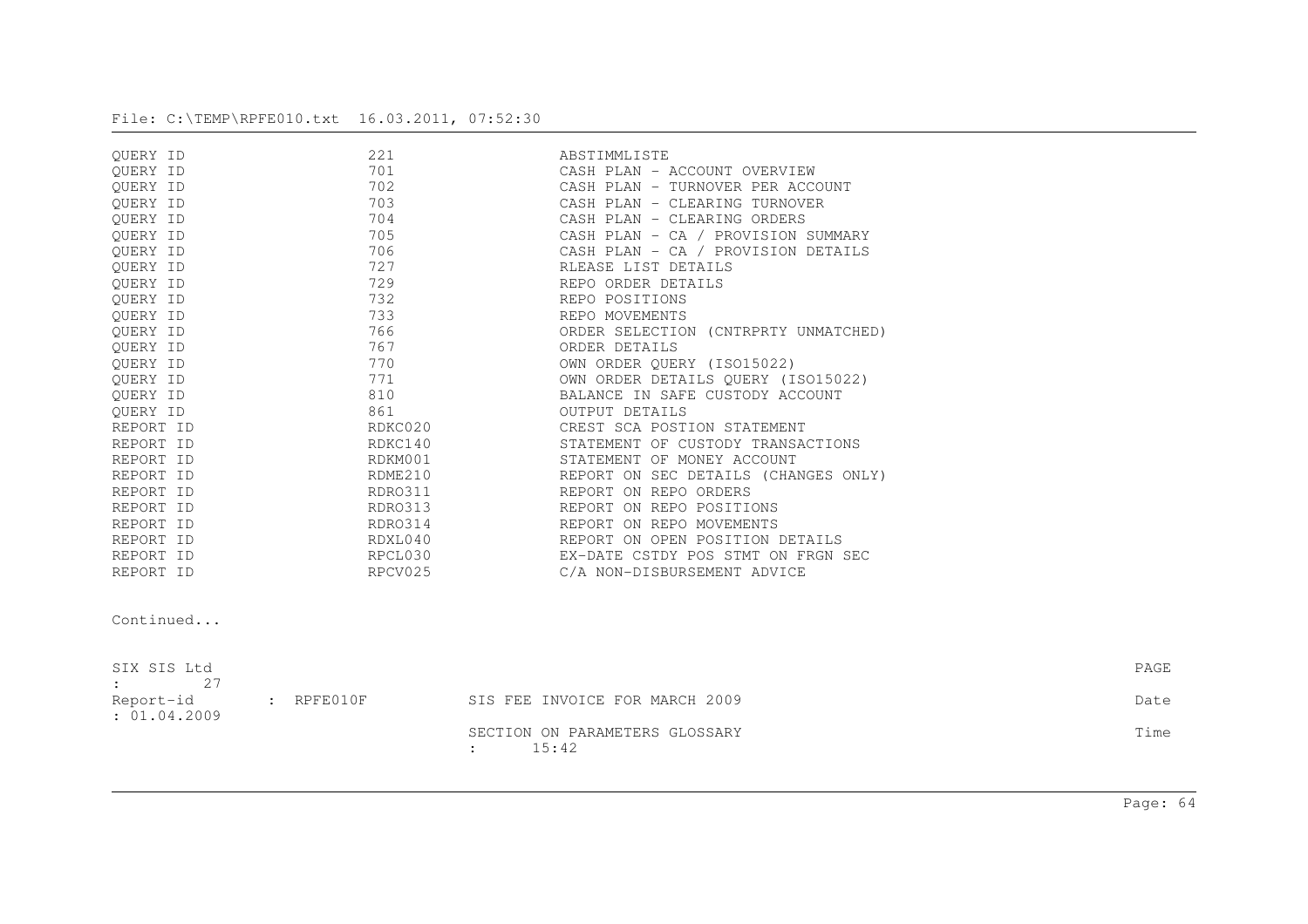| PARAMETER NAME | PARAMETER VALUE DESCRIPTION |                                     |
|----------------|-----------------------------|-------------------------------------|
| REPORT ID      | RPCV040                     | C/A CREDIT-DEBIT ADVICE             |
| REPORT ID      |                             | RPFE010 REPORT ON FEES CHARGED      |
| REPORT ID      | RPFE020                     | REPORT ON FAILED STLMT FEES         |
| REPORT ID      | RPFE040                     | REPORT ON DAILY FEES                |
| REPORT ID      | RPFE050                     | REPORT ON REPO ADMIN FEE DETIALS    |
| REPORT ID      | RPFE060                     | CSTD STATEMENT FOR SIS BP           |
| REPORT ID      | RPFE070                     | MONTHLY MANUAL FEES REPORT          |
| REPORT ID      | RPFE090                     | REPORT ON SLB FEE DETAILS           |
| REPORT ID      | RPFE100                     | REPORT ON NEW ISSUES FEE DETAILS    |
| REPORT ID      | RPKC001                     | SAFE CSTDY A/C TRANSACTION STMT     |
| REPORT ID      | RPKC002                     | SAFE CSTDY A/C SUMMARY STATEMENT    |
| REPORT ID      | RPKC003                     | SAFE CSTDY A/C DETAILED POSN STMT   |
| REPORT ID      | RPKM001                     | STATEMENT OF MONEY ACCOUNT          |
| REPORT ID      | RPKM002                     | BOOKING TRANSACTION REPORT          |
| REPORT ID      | RPLA010                     | CREDIT FACILITY REPORT              |
| REPORT ID      | RPLC030                     | COLLATERAL REPORT                   |
| REPORT ID      | RPLS050                     | DAILY BORROWING STATEMENT           |
| REPORT ID      | RPLS060                     | MONTHLY BORROWING STATEMENT         |
| REPORT ID      | RPLS070                     | DAILY LENDING STATEMENT             |
| REPORT ID      | RPLS080                     | MONTHLY LENDING STATEMENT           |
| REPORT ID      | RPOA110                     | OPEN ORDERS REPORT (SORT ORDER OLD) |
| REPORT ID      | RPOA112                     | REJECTED ORDERS REPORT              |
| REPORT ID      | RPOA337                     | CLEARING SET ASIDE ORDER            |
| REPORT ID      | RPOM105                     | FUTURE MATCHED ORDERS REPORT        |
| REPORT ID      |                             | RPOS107 SETTLED ORDERS REPORT       |
| REPORT ID      | RPOS117                     | SETTLED FREE OF MONEY ORDERS REPORT |
| REPORT ID      | RPOS120                     | ORDERS OVERDUE FOR CONFIRMATION     |
| REPORT ID      | RPOS130                     | PHYSICAL REMITTANCE CONFIRMATIONS   |
| REPORT ID      | RPRO305                     | REPO COMPENSATION REPORT            |
| REPORT ID      | RPRO308                     | REPO POSITIONS (INTERNATIONAL CRNC) |
| REPORT ID      | RPR0310                     | REPO POSITIONS (INTERNATIONAL CRNC) |
| REPORT ID      | RPR0329                     | LOMBARD LIMIT DETAILS               |
| REPORT ID      | RPR0330                     | LOMBARD ACCOUNT POSITION DETAILS    |
| REPORT ID      | RPR0332                     | C/A ON LOMBARD ACCOUNT POS          |
| REPORT ID      | RPXC010                     | LIST OF ORDERS TO BE COMPENSARED    |
| REPORT ID      | RPXL010                     | REPORT ON CLEARING MEMBER DETAILS   |
| REPORT ID      | RPXL020                     | REPORT ON COLL DTLS OF XCL MEMBERS  |